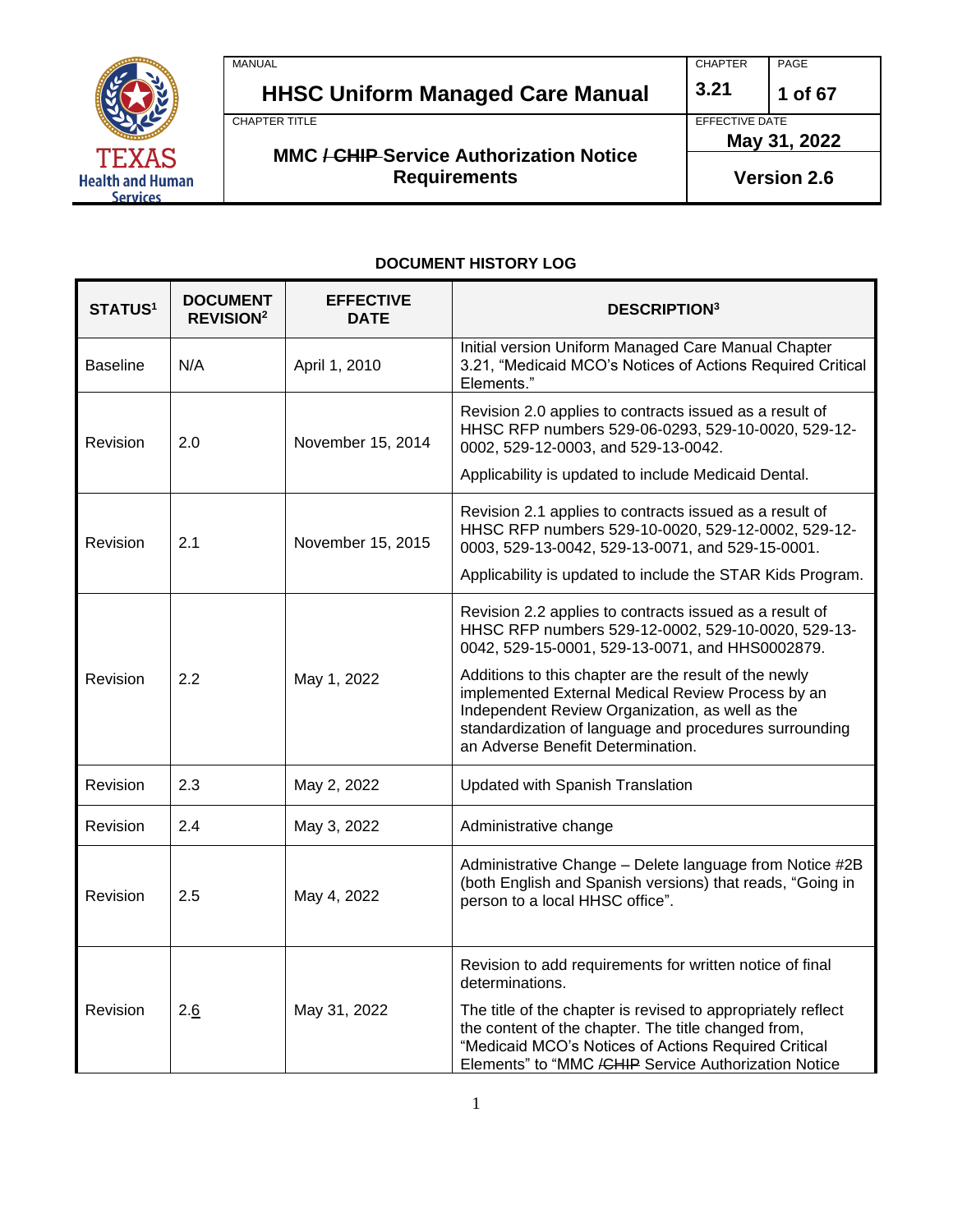

**1** Status should be represented as "Baseline" for initial issuances, "Revision" for changes to the Baseline version, and "Cancellation" for withdrawn versions.

<sup>2</sup> Revisions should be numbered according to the version of the issuance and sequential numbering of the revision—e.g., "1.2" refers to the first version of the document and the second revision.

<sup>3</sup> Brief description of the changes to the document made in the revision.

## **I. Applicability and Purpose of Chapter 3.21**

This chapter applies to Managed Care Organizations (MCOs) participating in the STAR, STAR+PLUS, STAR Kids, and the STAR Health Programs, and Dental Contractors providing Children's Medicaid Dental Services to Members through dental maintenance organizations (collectively the "Medicaid Programs"). The term "MCO" includes health maintenance organizations (HMOs), exclusive provider organizations (EPOs), insurers, dental maintenance organizations (DMOs), dental contractors, and any other entities licensed or approved by the Texas Department of Insurance. References to "Medicaid" apply to the STAR, STAR+PLUS, STAR Kids, and STAR Health Programs, and the Medicaid Dental Contractors, except where noted.

This chapter contains the template MCOs must use to notify Members when an Adverse Benefit Determination is made by the MCO. Adverse Benefit Determination is defined in Uniform Managed Care Contract Terms and Conditions, Article 2, Definitions. References to "partial denial" used in this chapter applies to a request for a service wherein a specific unit of service was not fully approved and to a request for a service wherein a different service type was instead approved. As used in this chapter, "emergency appeal" and "emergency state fair hearing" have the same meaning as "Expedited MCO Internal MCO Appeal" or "Expedited State Fair Hearing," respectively.

This chapter consolidates the Member notice requirements set forth in various sections of the managed care contracts, including the requirement to comply with 1 Tex. Admin. Code Chapter 357 and 42 CFR §438.404. To the extent that this chapter includes required language for Member notices, such language is excepted from HHSC's reading level requirements.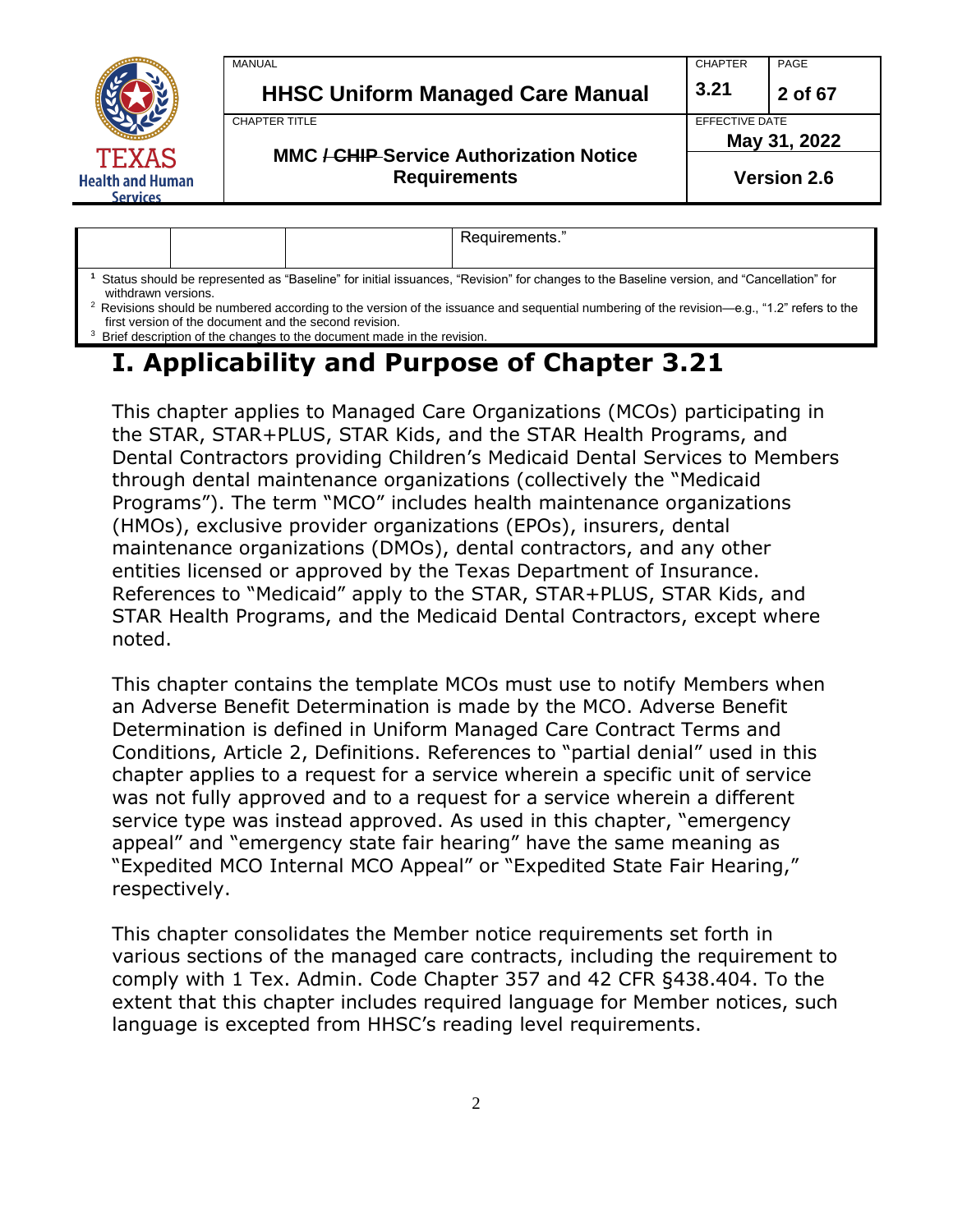

|   | MANUAL                                                                | <b>CHAPTER</b> | PAGE               |
|---|-----------------------------------------------------------------------|----------------|--------------------|
|   | <b>HHSC Uniform Managed Care Manual</b>                               | 3.21           | 3 of 67            |
|   | <b>CHAPTER TITLE</b>                                                  | EFFECTIVE DATE |                    |
|   |                                                                       | May 31, 2022   |                    |
| n | <b>MMC / CHIP Service Authorization Notice</b><br><b>Requirements</b> |                | <b>Version 2.6</b> |

## **II. Service Authorization Notice Requirements**

The MCO must provide the Member and Provider a written notice when health care services are approved or denied in accordance with the requirements in its respective Medicaid managed care contract. The MCO must send both Member and Provider a written notice of final determination no later than the next Business Day after a determination is made on a prior authorization request.

#### **Provider Notifications:**

The MCO must use at least one of the following modes of communication to contact the Provider:

- fax,
- electronic communication via secure provider portal, or
- postal mail

The MCO will not be required to mail notices to the Provider if notice is sent by fax or electronic communication via secure provider portal. A date and time stamp must be properly documented by the MCO if notice is sent by fax or electronic communication via secure provider portal.

The MCO must provide designated Member Advocates, as described in its respective Medicaid managed care contract, to assist Members in understanding and using the Appeal process. The MCO's Member Advocates must assist Members in writing or filing an Appeal and monitoring the Appeal through the MCO's Appeal process until the issue is resolved.

#### **Date a Notice or Form is Mailed:**

HHSC requires the MCO send notices via postal mail. The MCO must consider the date the notice is mailed to the Member to be the date the notice is postmarked. If a postmark is not present, the MCO must consider the date the notice is metered to be the date the notice is mailed. If there is no postmark or meter mark, the date on the notice must be the date the notice was mailed.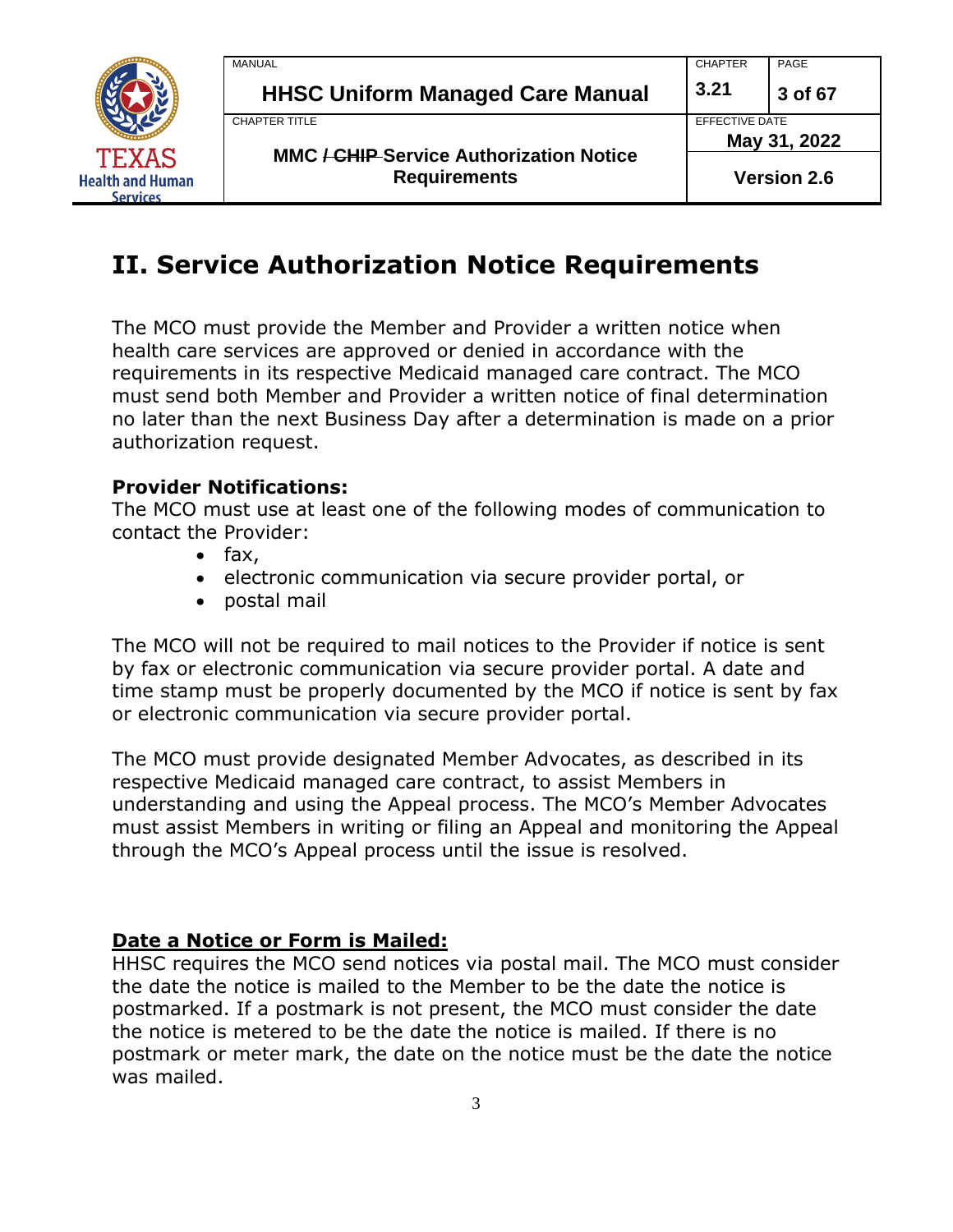

--Likewise,

MCOs must use the meter date if forms, referenced in this chapter, being mailed back by Members do not have a postmark. If there is no postmark or meter mark, the date on the form is considered the date the form was mailed.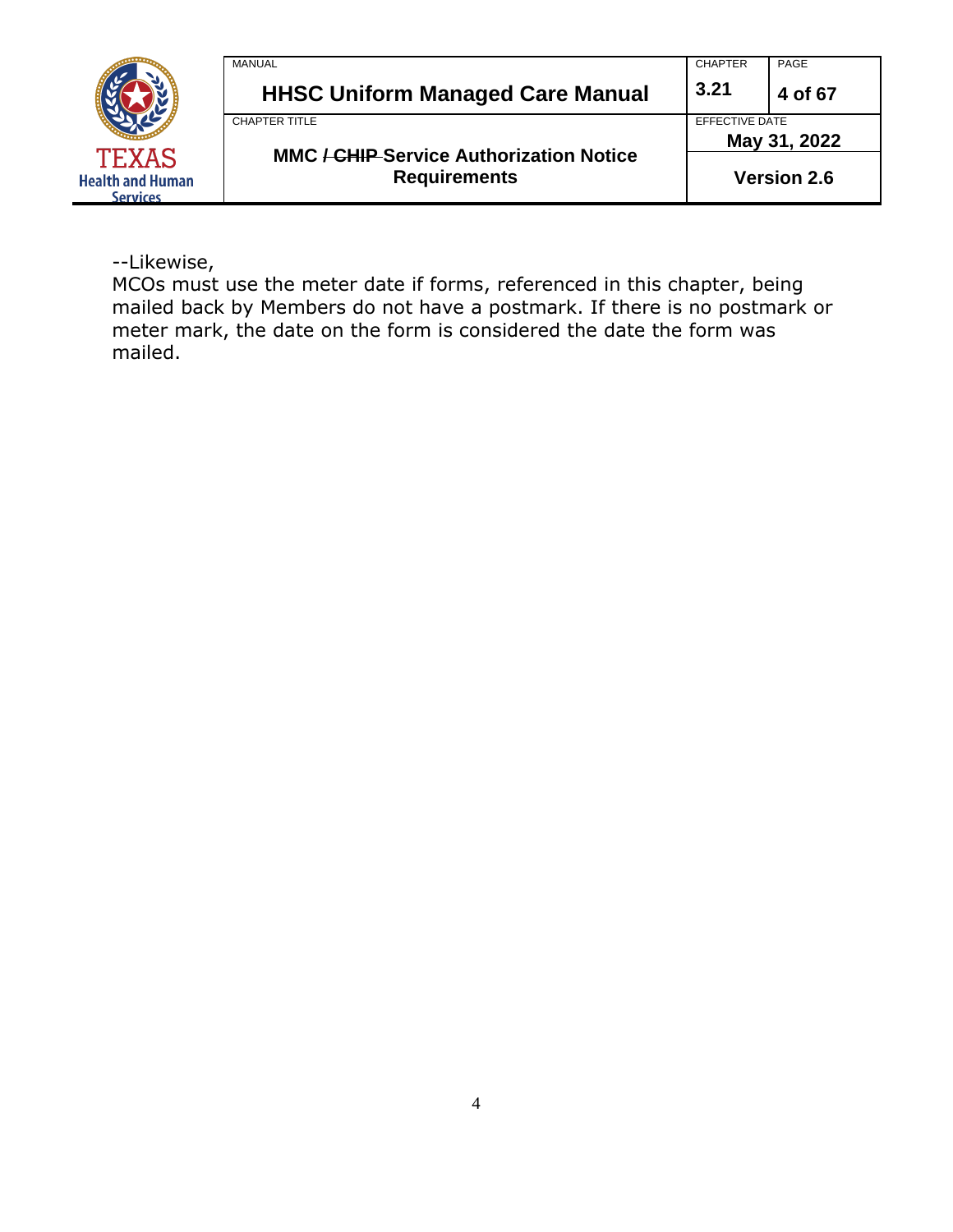

| MANUAL                                                                | <b>CHAPTER</b> | PAGE               |
|-----------------------------------------------------------------------|----------------|--------------------|
| <b>HHSC Uniform Managed Care Manual</b>                               | 3.21           | 5 of 67            |
| CHAPTER TITLE                                                         | EFFECTIVE DATE |                    |
|                                                                       |                | May 31, 2022       |
| <b>MMC / CHIP Service Authorization Notice</b><br><b>Requirements</b> |                | <b>Version 2.6</b> |

# **III. Notice #1 Content: Member Notice of Adverse Benefit Determination**

#### **Overview**

MCOs must provide a Member with a notice that is mailed no later than 15 Business Days before each Adverse Benefit Determination. This advance notice requirement only applies to Adverse Benefit Determinations for the termination, suspension, or reduction of previously authorized Medicaidcovered services. The MCO must consider the date the notice is mailed to be the date the notice is postmarked. If a postmark is not present, the MCO must consider the date the notice is metered to be the date the notice is mailed. If there is no postmark or meter mark, the date on the notice must be the date the notice was mailed.

Notice #1 includes three documents: a letter, flyer, and form. The MCO must send all three documents to the Member at the time each Adverse Benefit Determination is made, in accordance with the timeframes established in its respective Medicaid managed care contract. In this section, the letter will be known as "Notice #1A"; the flyer will be known as "Notice #1B"; and the form will be known as "Notice #1C". HHSC does not expect MCOs to use these titles or numbering system in the notice of Adverse Benefit Determination to the Member.

For each Adverse Benefit Determination, the MCO is required to send the following two notices: 1) notice to the Member that contains the elements identified in this chapter; and 2) notice to the provider that meets the requirements detailed under "Medical or legal reason(s) for the Adverse Benefit Determination." The Member notice and provider notice must explain, in sufficient detail, the medical and legal reasons for a medical denial, as described in the "Medical or legal reason(s) for the Adverse Benefit Determination." The notices to providers should not be reduced to a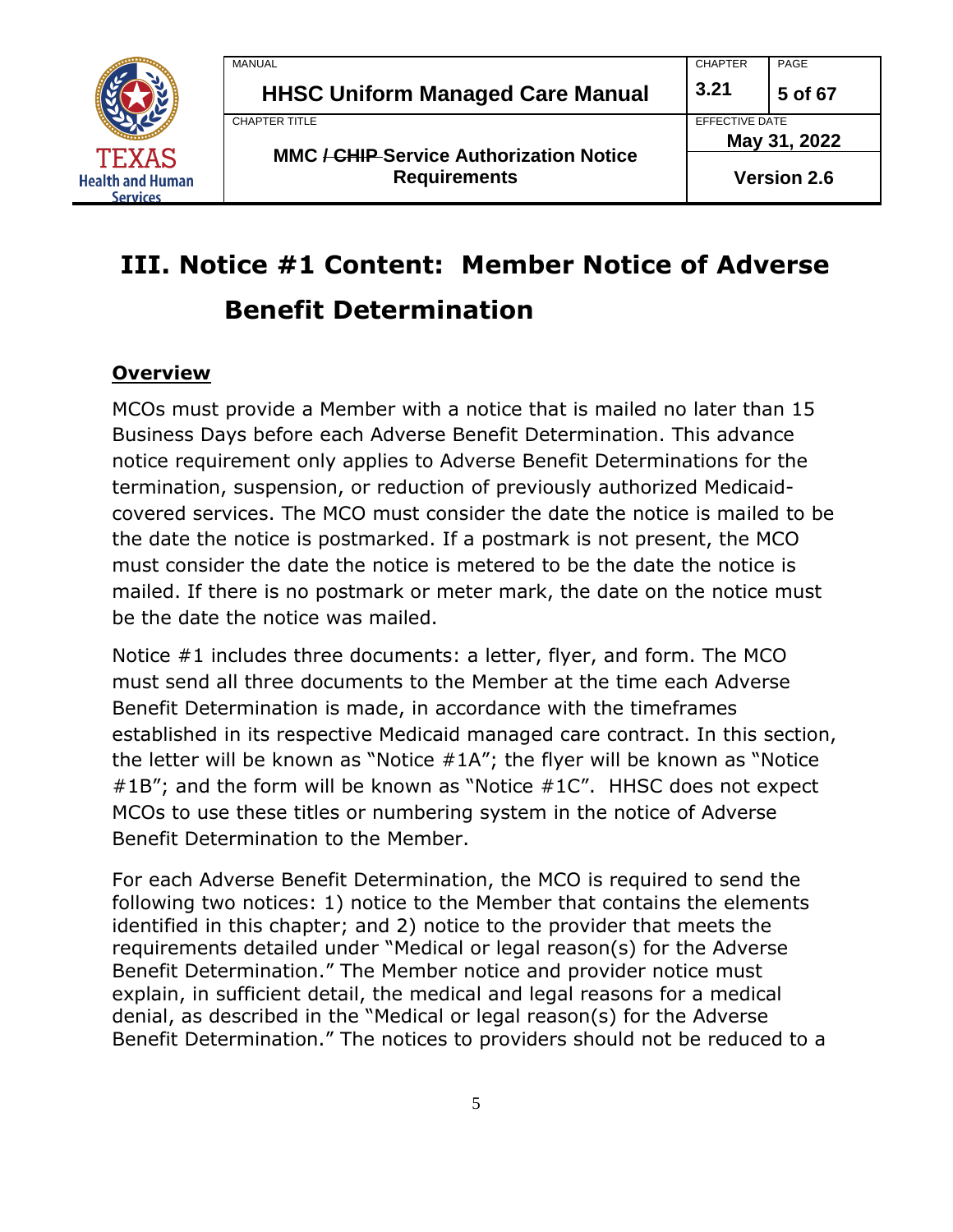

| MANUAL                                         | <b>CHAPTER</b>                 | PAGE    |  |
|------------------------------------------------|--------------------------------|---------|--|
| <b>HHSC Uniform Managed Care Manual</b>        | 3.21                           | 6 of 67 |  |
| CHAPTER TITLE                                  | EFFECTIVE DATE<br>May 31, 2022 |         |  |
| <b>MMC / CHIP Service Authorization Notice</b> |                                |         |  |
| <b>Requirements</b>                            | <b>Version 2.6</b>             |         |  |

4th-6th grade reading level if the language details the rationale for the Adverse Benefit Determination.

The MCO's notices of MCO Adverse Benefit Determination to a Member must include the following elements:

- The MCO must make notices person-centered by removing any language from the notice template that do not apply to the Member's Adverse Benefit Determination.
- The MCO must enter the relevant information applicable to the Member and service into applicable areas identified by "<" and ">"
- The MCO must use plain language (i.e.,  $4<sup>th</sup>$ -6<sup>th</sup> grade reading level), unless HHSC has prescribed specific language.
- The MCO must use formatting to ensure the form/flyer/letter is easily readable. This could include: size 11 or 12 sanserif fonts, bolding, and paragraph breaks, as appropriate.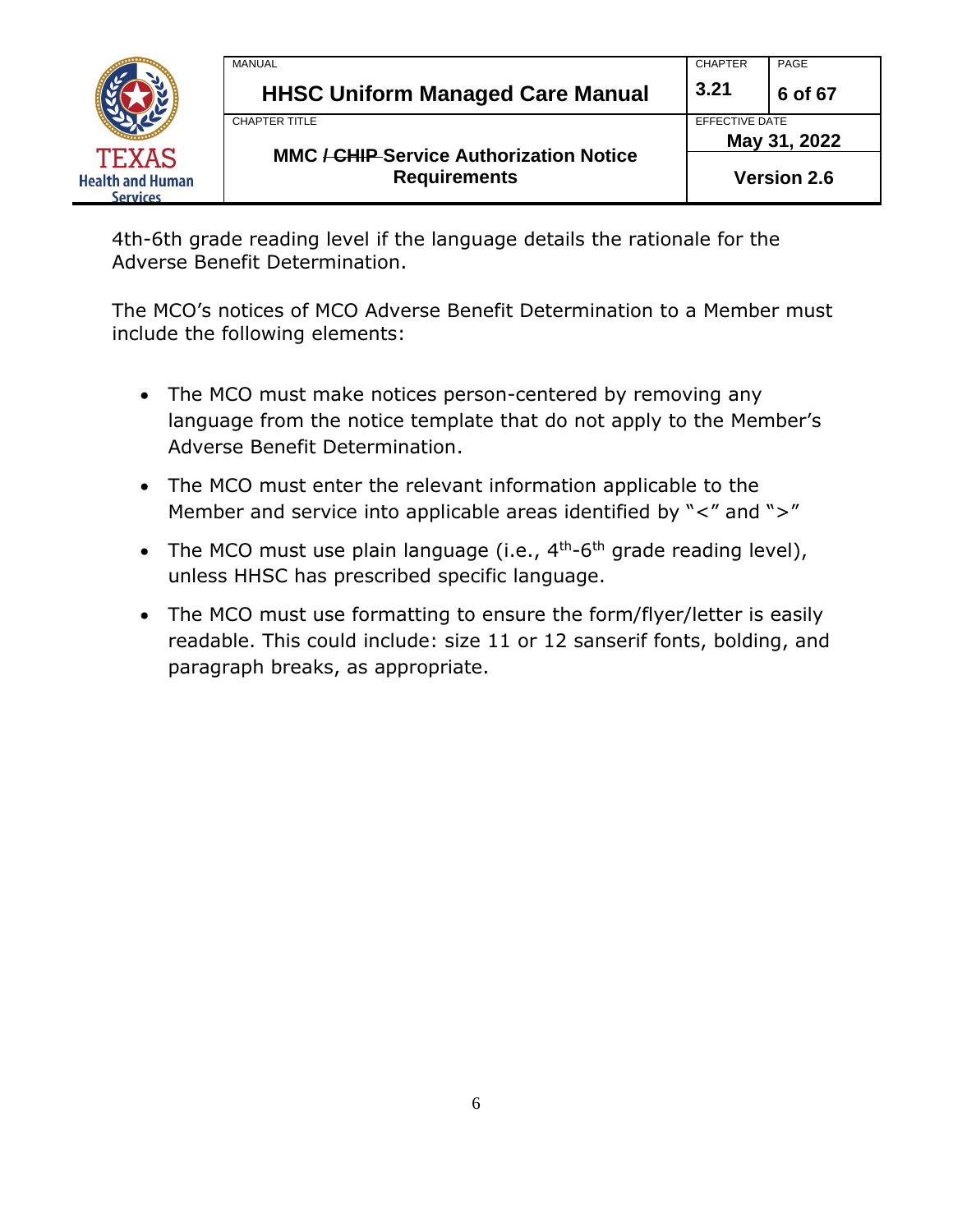

| MANUAL                                                                | <b>CHAPTER</b> | PAGE               |
|-----------------------------------------------------------------------|----------------|--------------------|
| <b>HHSC Uniform Managed Care Manual</b>                               | 3.21           | 7 of 67            |
| CHAPTER TITLE                                                         | EFFECTIVE DATE |                    |
|                                                                       |                | May 31, 2022       |
| <b>MMC / CHIP Service Authorization Notice</b><br><b>Requirements</b> |                | <b>Version 2.6</b> |

## **Notice #1A: Member Notice of Adverse Benefit Determination - Letter**

<MCO letterhead>

Date of Notice: <Date Notice is Mailed>

<Member/Parent/Guardian Name and Address>

Member Name: <Member Name>

Member Identification Number: <Medicaid ID and Subscriber Number>

Date of Birth: <Date>

<Denial Reference Number: Number, if applicable>

<Authorization Number: Number, if applicable>

Subject Line: Important Notice About Your Benefits - Service <Denial/Partial Denial/Reduction/Suspension/Termination>

Service(s) Affected: <Service>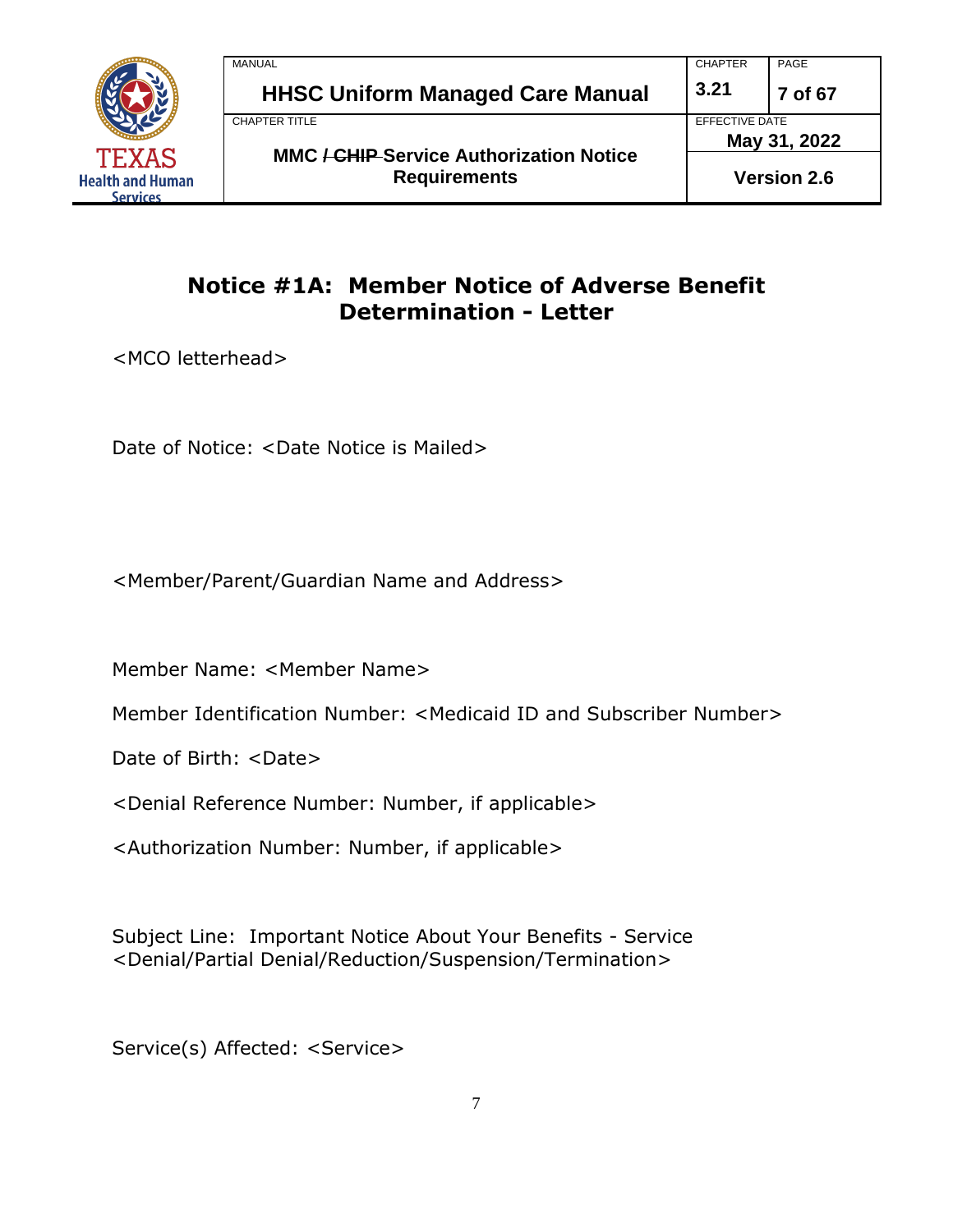

| <b>MANUAL</b>                                                         | <b>CHAPTER</b> | PAGE               |
|-----------------------------------------------------------------------|----------------|--------------------|
| <b>HHSC Uniform Managed Care Manual</b>                               | 3.21           | 8 of 67            |
| <b>CHAPTER TITLE</b>                                                  | EFFECTIVE DATE |                    |
|                                                                       | May 31, 2022   |                    |
| <b>MMC / CHIP Service Authorization Notice</b><br><b>Requirements</b> |                | <b>Version 2.6</b> |

Date your services will change: <Date must be at least 15 Business Days after the date this notice is mailed>

Date Decision is effective: < Date must be at least 15 business days after the date the notice is mailed>

Dear <Member Name>,

We're sending this letter on behalf of your health plan, <MCO>. This important letter is about the services you get from <MCO>.

<The MCO must apply the relevant minimum language requirements for various service scenarios here and as noted below.>

**For all service and treatment denials, reductions, suspensions, and terminations**

#### **[Partial denials]:**

You or  $\alpha$  -health care provider asked for  $\alpha$  units, if applicable  $\alpha$  -per week or month, if applicable> of <service or treatment> on <date>. **We approved <# units, if applicable> per <week or month, if applicable> of <service or treatment> starting <date>**.

#### **[Denials]:**

You or  $\alpha$  -health care provider asked for  $\alpha$  units, if applicable  $\alpha$  -per week or month, if applicable> of <service or treatment> on <date>. **We denied the request.**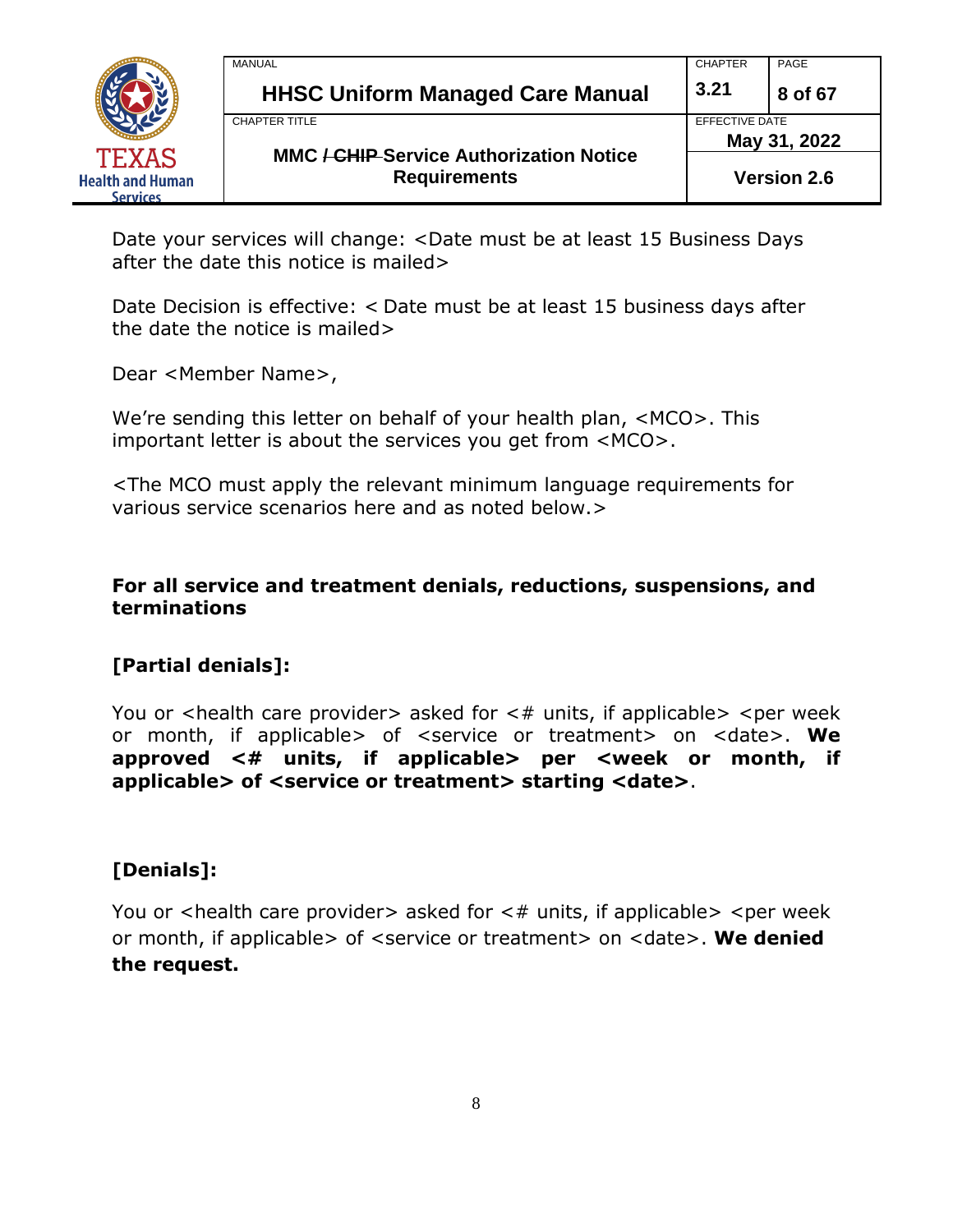

| MANUAL                                                                | <b>CHAPTER</b> | PAGE               |  |
|-----------------------------------------------------------------------|----------------|--------------------|--|
| <b>HHSC Uniform Managed Care Manual</b>                               | 3.21           | 9 of 67            |  |
| CHAPTER TITLE                                                         |                | EFFECTIVE DATE     |  |
|                                                                       |                | May 31, 2022       |  |
| <b>MMC / CHIP Service Authorization Notice</b><br><b>Requirements</b> |                | <b>Version 2.6</b> |  |

#### **[Reductions, suspensions, and terminations]:**

Your <service or treatment> < is or are> going to change. We are  $\le$  reducing/stopping  $>$  the services you get. Right now, you get  $\leq \#$  units  $>$ per <week or month>. **Starting <date>, you will get <# units> per <week or month> of <service or treatment>.** 

We reviewed your request on <date> and determined that you don't need the same services.

#### **For denials of requests for out-of-network providers**

#### **[Denial or termination]:**

You or <health care provider> requested that you be allowed to see an outof-network provider <health care provider> on <date>. **We denied the request on <date>.**

#### **For all letters**

#### **[Medical or legal reason(s) for the Adverse Benefit Determination]:**

We made this decision because:

<An explanation of the reasons for the MCO's decision. Clear and concise information about the provisions of the Texas Medicaid Provider Procedures Manual, the relevant managed care contract, managed care handbook, or manual or MCO-approved clinical criteria that support the Adverse Benefit Determination.>

<If the decision is based on state or federal laws, the MCO must explain how the law applies to the Member's request and supports the MCO's action. The MCO must refer to the specific subsection of the rule if there is more than one reason on which the Adverse Benefit Determination can be based. The MCO must explain how the laws apply to the Member's request and support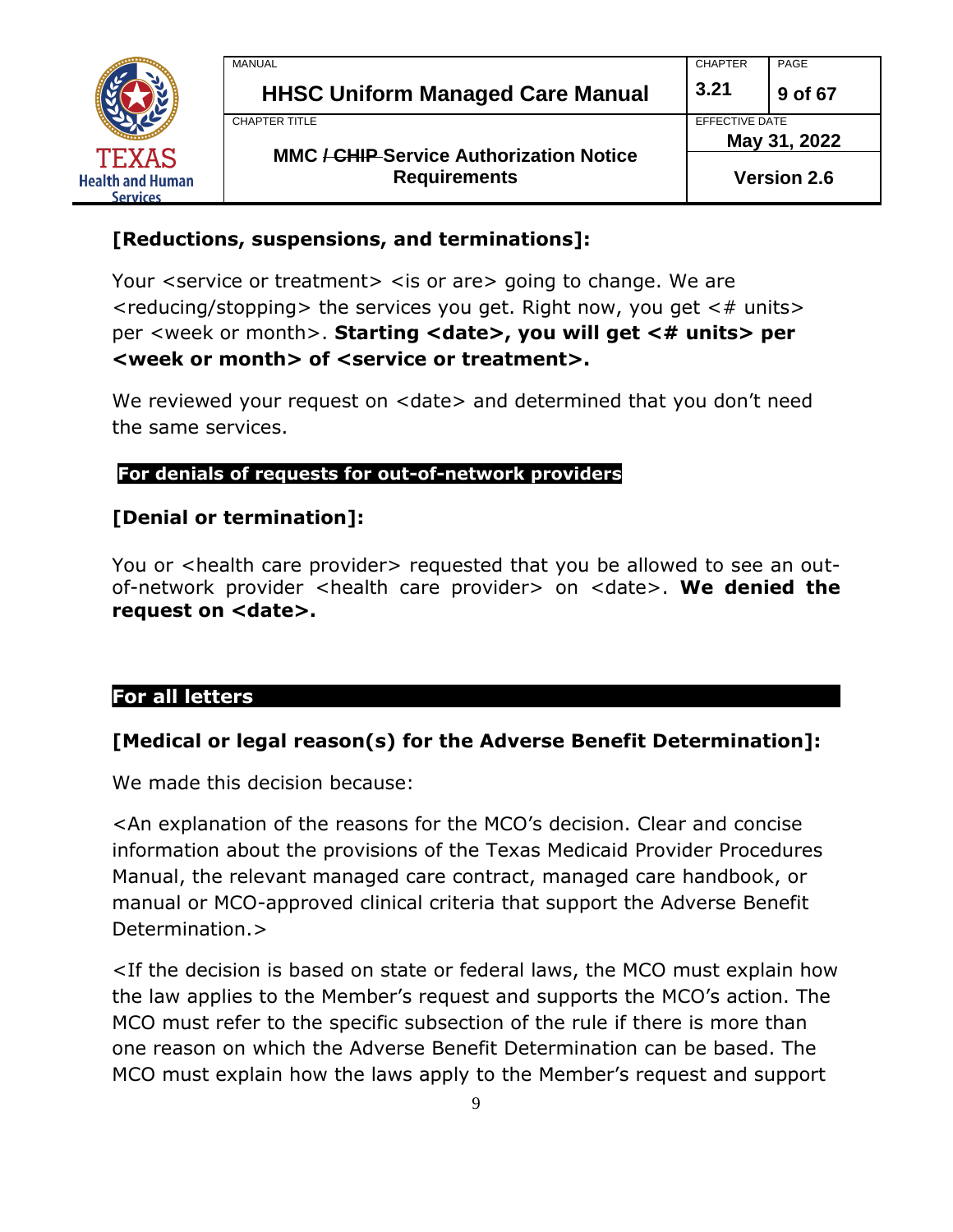

the MCO's action. For example, if the basis for a decision is that the requested service is not Medically Necessary for the Member, the Medically Necessary criteria must be stated and must explain why that specific Member does not meet the criteria. The MCO must: 1) explain the medical basis for the decision, applying the MCO's policy or accepted standards of medical practice to the Member's particular medical circumstances; 2) explain how the requested service does not meet one or more of the criteria for medical necessity, as set forth in the managed care contract's definition of "Medically Necessary;" and (3) identify the specific provision of the Texas Administrative Code the MCO maintains is not met and provide the factual basis for this determination. For example, a general reference to the rule without further detail does not suffice. Listing the following TAC citations, "1 TAC 353.2(69), 1 TAC 363.309, and 1 TAC 363.311" would not be a sufficient explanation of the basis for the denial. Referencing a guideline (e.g., McKesson, InterQual, MCG), protocol, or other document without explanation as to why it is not Medically Necessary is not sufficient for Medically Necessary Adverse Benefit Determinations.>

<For Members 21 years of age and older, if the basis for a decision is that the requested service is not a Covered Service, the MCO must explain in detail that the service is excluded from coverage or does not fit within one of the categories of Covered Services for adults under the State Plan or applicable waiver(s). However, a request for durable medical equipment (DME), including medical supplies, through the home health benefit for Members 21 years of age or older cannot be denied on the basis that the requested DME item or medical supply is not a Covered Service. If the request identifies the DME item or medical supply as Medically Necessary, the request must through the home health exceptional circumstances process outlined in section 2.2.3.1 of the Texas Medicaid Provider Procedures Manual – Durable Medical Equipment, Medical Supplies, and Nutritional Products Handbook.

For Members under 21 years of age, the MCO cannot deny the service on the basis that the requested service is not a Covered Service if the service *could*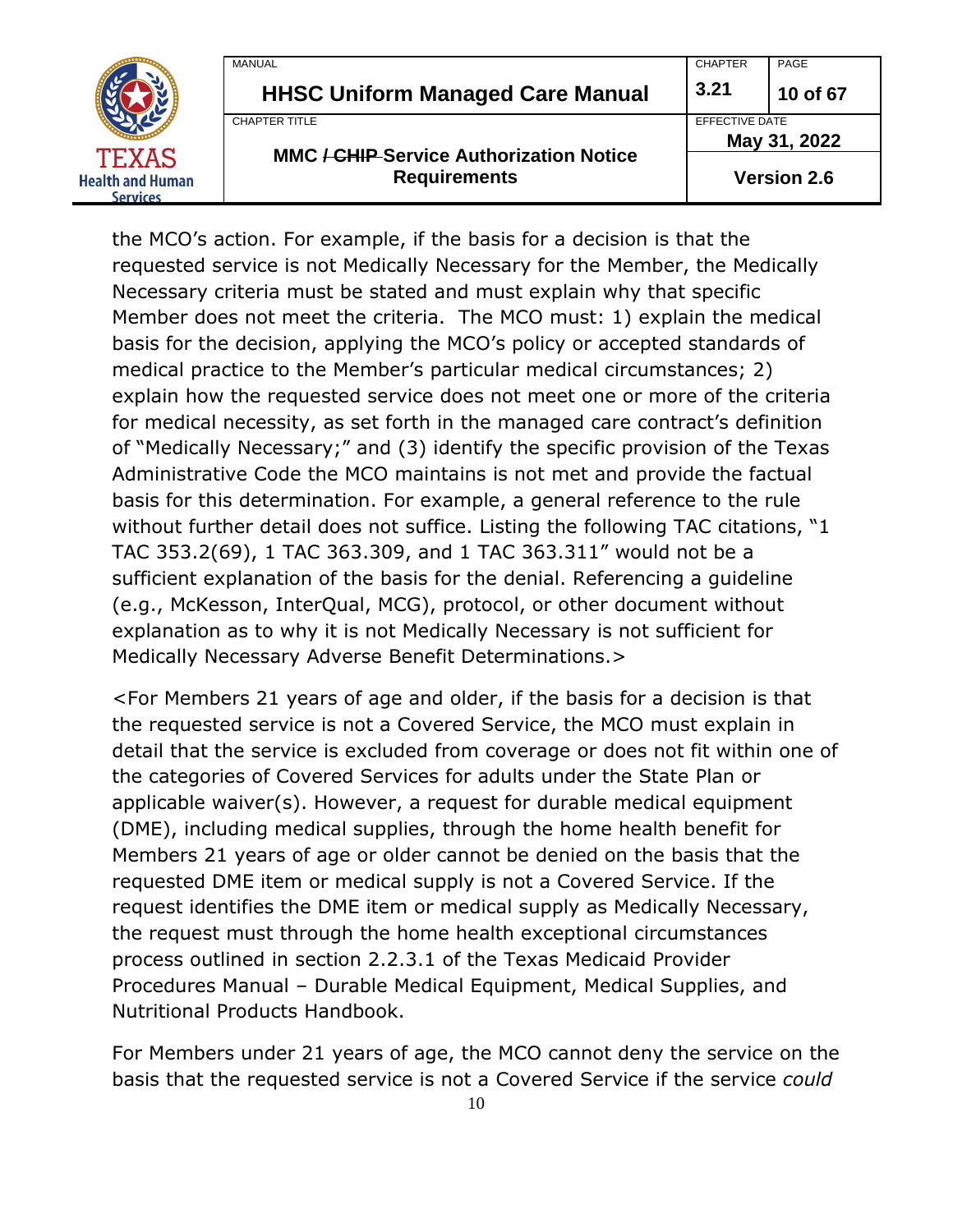|                                            | MANUAL                                         | <b>CHAPTER</b> | PAGE               |
|--------------------------------------------|------------------------------------------------|----------------|--------------------|
|                                            | <b>HHSC Uniform Managed Care Manual</b>        | 3.21           | 11 of 67           |
|                                            | <b>CHAPTER TITLE</b>                           | EFFECTIVE DATE | May 31, 2022       |
| <b>TEXAS</b>                               | <b>MMC / CHIP Service Authorization Notice</b> |                |                    |
| <b>Health and Human</b><br><b>Services</b> | <b>Requirements</b>                            |                | <b>Version 2.6</b> |

be covered under Medicaid. Any Adverse Benefit Determination against a Member under 21 years of age must clearly explain the factual basis for the MCO's contention that the requested service will not correct or ameliorate the Member's medical condition or disability, in accordance with 42 U.S.C. § 1396d(r)(5). The requirements of 42 U.S.C. § 1396d(r)(5), also known as the Early and Periodic Screening, Diagnostic, and Treatment (EPSDT) requirements, apply regardless of whether the Medicaid-covered service is covered under the state plan. Experimental services are not covered at this time. However, an MCO can provide experimental services on a case-by-case basis.>

If an item, requested by a provider, qualifies as DME (including medical supplies) under the home health benefit, the MCO cannot deny the item on the basis that the requested service is not a Covered Service for the Member (children and adults). For example, informing a Member that a requested item of DME is "not allowed by your plan" or "is not a payable code" is the same as denying the item on the basis of non-coverage. If an item, requested by a provider, qualifies as DME (including medical supplies), then the denial must be based on medical necessity. The notice must clearly explain the factual basis for the MCO's contention that the requested service is not Medically Necessary, in accordance with 42 C.F.R.  $\S$  440.70(b)(3)(v) and 1 TAC § 354.1039(a)(4)(D). The fact that Medicare may not provide the requested item is not determinative of the question of Medicaid coverage.>

<If the basis for a decision is based on lack of supporting documentation from a health care provider, the MCO must identify the provider and describe the supporting documentation that needs to be submitted, in accordance with the Uniform Managed Care Manual Chapter 3.22—Process for Standard Prior Authorization (PA) received with Incomplete or Insufficient Documentation. The identification of missing information must be specific to the Member and the actual documentation that was submitted on the Member's behalf.>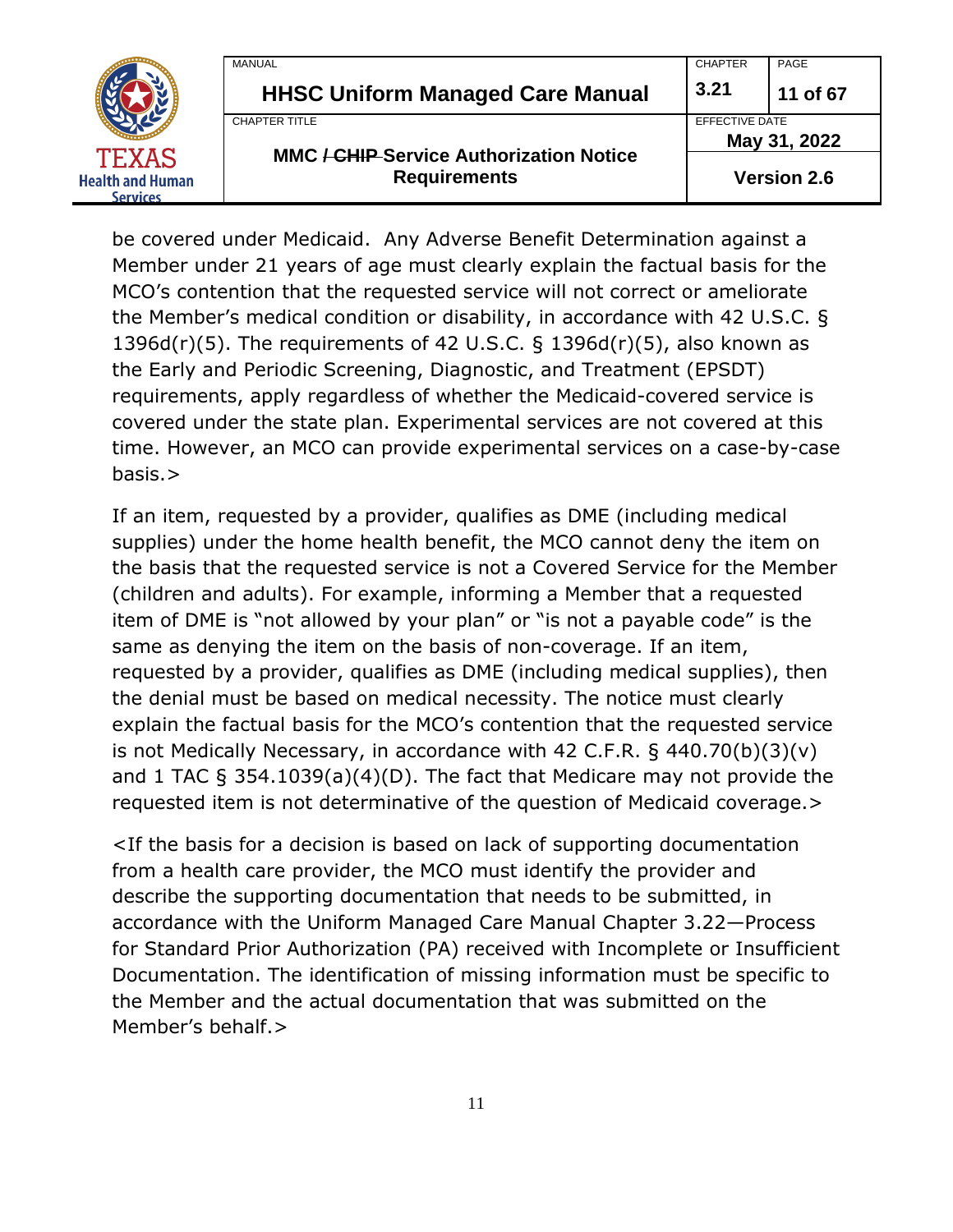

MANUAL CHAPTER PAGE **HHSC Uniform Managed Care Manual 3.21 12 of 67** CHAPTER TITLE **EFFECTIVE DATE MMC / CHIP Service Authorization Notice May 31, 2022 Version 2.6**

You or your provider can talk with us about this decision by calling us at <MCO telephone number>. You can also get a free copy of the information, including criteria and guidelines, as well as records used to make this decision by calling us at <MCO telephone number>, emailing us at <MCO email address>, writing to us at <MCO mailing address>, or utilizing our secure portal located at <MCO web address>.

#### **For all Mental Health Targeted Case management or Mental Health Rehabilitative Services**

We used the Texas Resiliency and Recovery Utilization Management Guidelines: Adult Mental Health Services to make this decision. You can see them here:

[https://hhs.texas.gov/sites/default/files/documents/doing-business-with](https://hhs.texas.gov/sites/default/files/documents/doing-business-with-hhs/provider-portal/behavioral-health-provider/um-guidelines/trr-utilization-management-guidelines-adult.pdf)[hhs/provider-portal/behavioral-health-provider/um-guidelines/trr-utilization](https://hhs.texas.gov/sites/default/files/documents/doing-business-with-hhs/provider-portal/behavioral-health-provider/um-guidelines/trr-utilization-management-guidelines-adult.pdf)[management-guidelines-adult.pdf.](https://hhs.texas.gov/sites/default/files/documents/doing-business-with-hhs/provider-portal/behavioral-health-provider/um-guidelines/trr-utilization-management-guidelines-adult.pdf)

If you do not have access to the internet, contact us at <MCO telephone number> to get a free copy of the guidelines.

## **You might still be eligible to get outpatient or other types of mental health services through community resources:**

<list mental health services through community resources, if applicable.>

#### **For Value-added Services**

**[Include the following passage if the MCO offers Value-Added services applicable the Member's condition or situation.]**

**You may be able to get these services:**

We offer extra services for members, such as <list related/relevant valueadded services and benefit parameters such as dental cleaning, one exam with  $x$ -rays, etc. $>$ .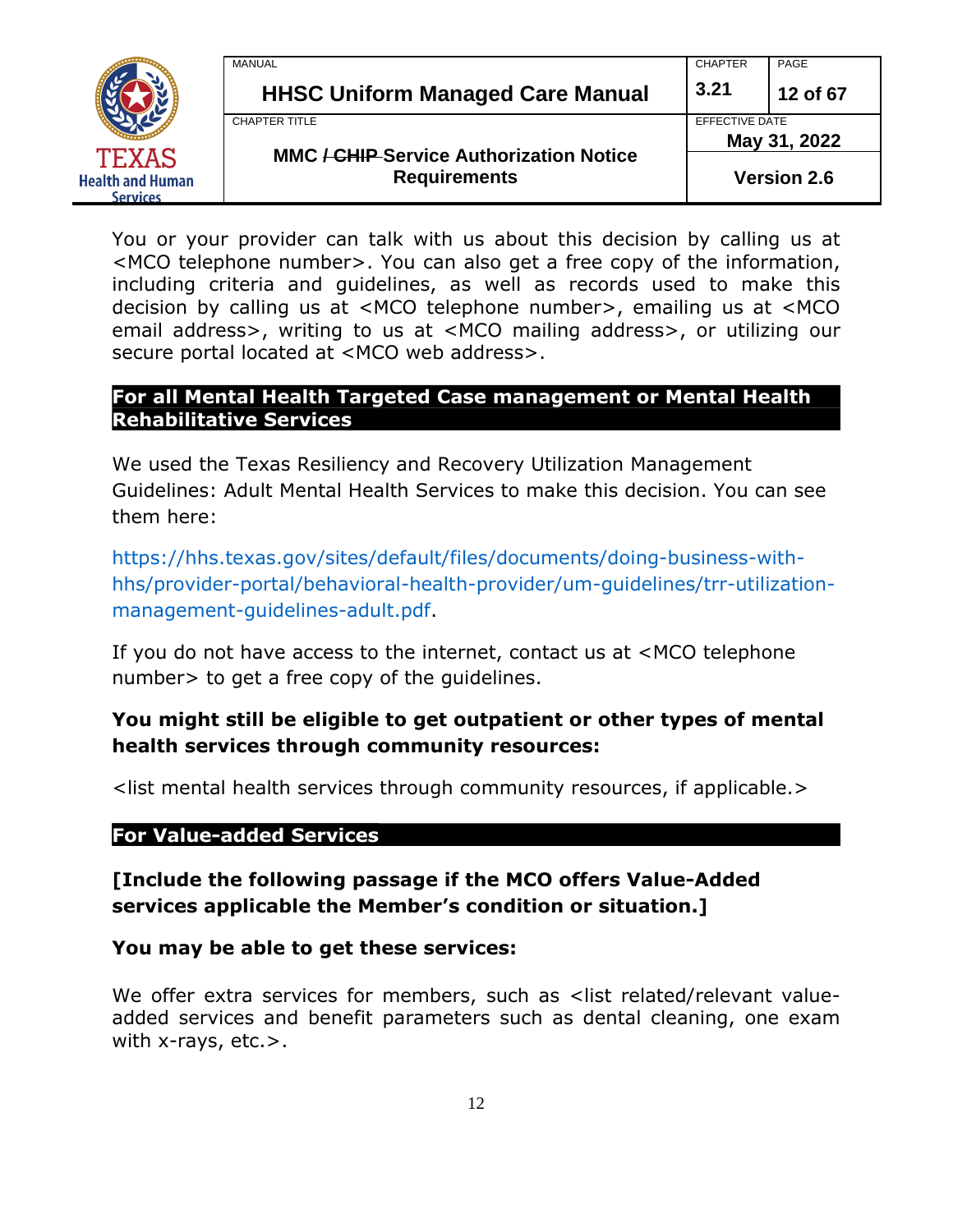

| MANUAL                                                                | <b>CHAPTER</b> | PAGE               |  |
|-----------------------------------------------------------------------|----------------|--------------------|--|
| <b>HHSC Uniform Managed Care Manual</b>                               | 3.21           | 13 of 67           |  |
| CHAPTER TITLE                                                         |                | EFFECTIVE DATE     |  |
|                                                                       |                | May 31, 2022       |  |
| <b>MMC / CHIP Service Authorization Notice</b><br><b>Requirements</b> |                | <b>Version 2.6</b> |  |

**You can request these services by emailing us at <MCO email address>, calling us at <MCO telephone number>, or writing to us at <MCO mailing address>.**

#### **For Members age 20 and younger, if the MCO finds requested services do not meet the criteria to be delivered by a licensed nurse but documentation might support authorization of personal care services (PCS), the MCO must add:**

## **[For all Members except STAR Members]:**

#### **You may be able to get personal care services.**

Personal care services can help you with daily tasks like bathing, eating, getting dressed, preparing your meals, and housekeeping. To learn more about getting personal care services, call us at <MCO telephone number>.

#### **[For STAR Members only]:**

#### **You may be able to get personal care services.**

Personal care services can help you with daily tasks like bathing, eating, getting dressed, preparing your meals, and housekeeping. To learn more about getting personal care services, call us at <MCO telephone number> or call the Texas Health and Human Services Commission at 888-276-0702.

**For Medicaid Members under 21 years of age, if the MCO finds requested private duty nursing visits are more appropriately provided on a per-visit basis through home health skilled nursing visits, the MCO must add\*:**

#### **You may be able to get home health skilled nursing visits.**

Home Health skilled nursing visits can help you with your short-term nursing needs. To learn more about getting home health skilled nursing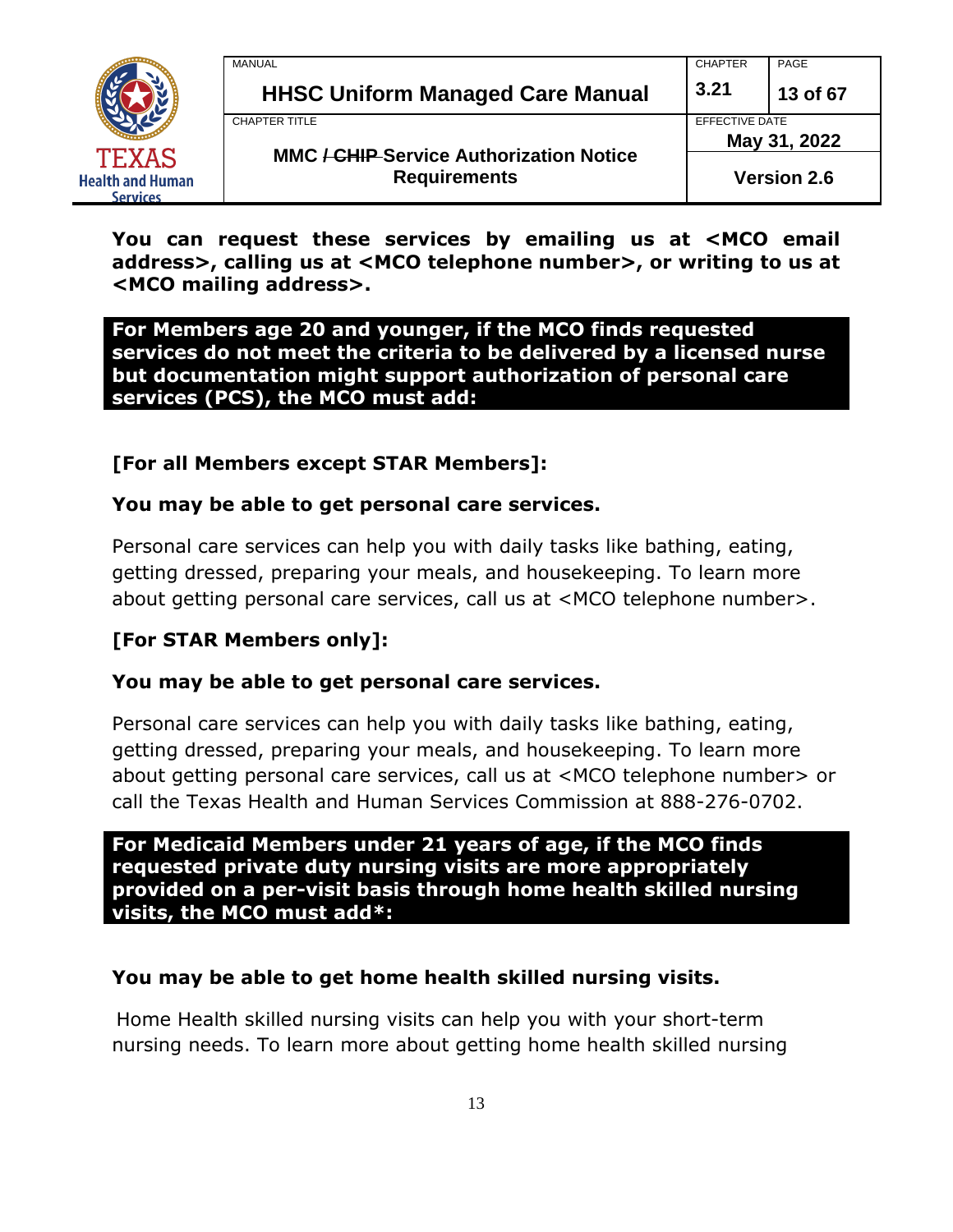

| MANUAL                                                                | <b>CHAPTER</b>                 | PAGE               |
|-----------------------------------------------------------------------|--------------------------------|--------------------|
| <b>HHSC Uniform Managed Care Manual</b>                               | 3.21                           | 14 of 67           |
| CHAPTER TITLE                                                         | EFFECTIVE DATE<br>May 31, 2022 |                    |
| <b>MMC / CHIP Service Authorization Notice</b><br><b>Requirements</b> |                                | <b>Version 2.6</b> |

visits, call us at <MCO telephone number>. STAR members may also contact the Texas Health and Human Services Commission at 888-276-0702.

**\*Informing the Member of the option to receive home health skilled nursing visits does not release the MCO from their contractually required services coordination responsibilities to ensure that the Member receives needed services. For all letters**

## **[If applicable, add]:**

<Information about accessing case management services (such as the case management services identified in the contract's provisions regarding Managed Care Service Coordination, Managed Care Service Management, Case Management for Children and Pregnant Women, or Noncapitated Services).>

## **[If applicable, add]:**

We approve  $\lt\#$  units per  $\lt$ week or month of service or treatment starting <date>.

#### **[For all Medicaid Members]:**

#### **The decision about your services was made by:**

Title: <Title-Medical Director for Medical Necessity or Utilization Management Reviewer for all other decisions> Delegated Reviewer(s): < Add additional delegated reviewing agent or URA entity, if applicable> Specialization: <Specialty, if applicable>

Phone: <MCO telephone number> Fax: <MCO fax number>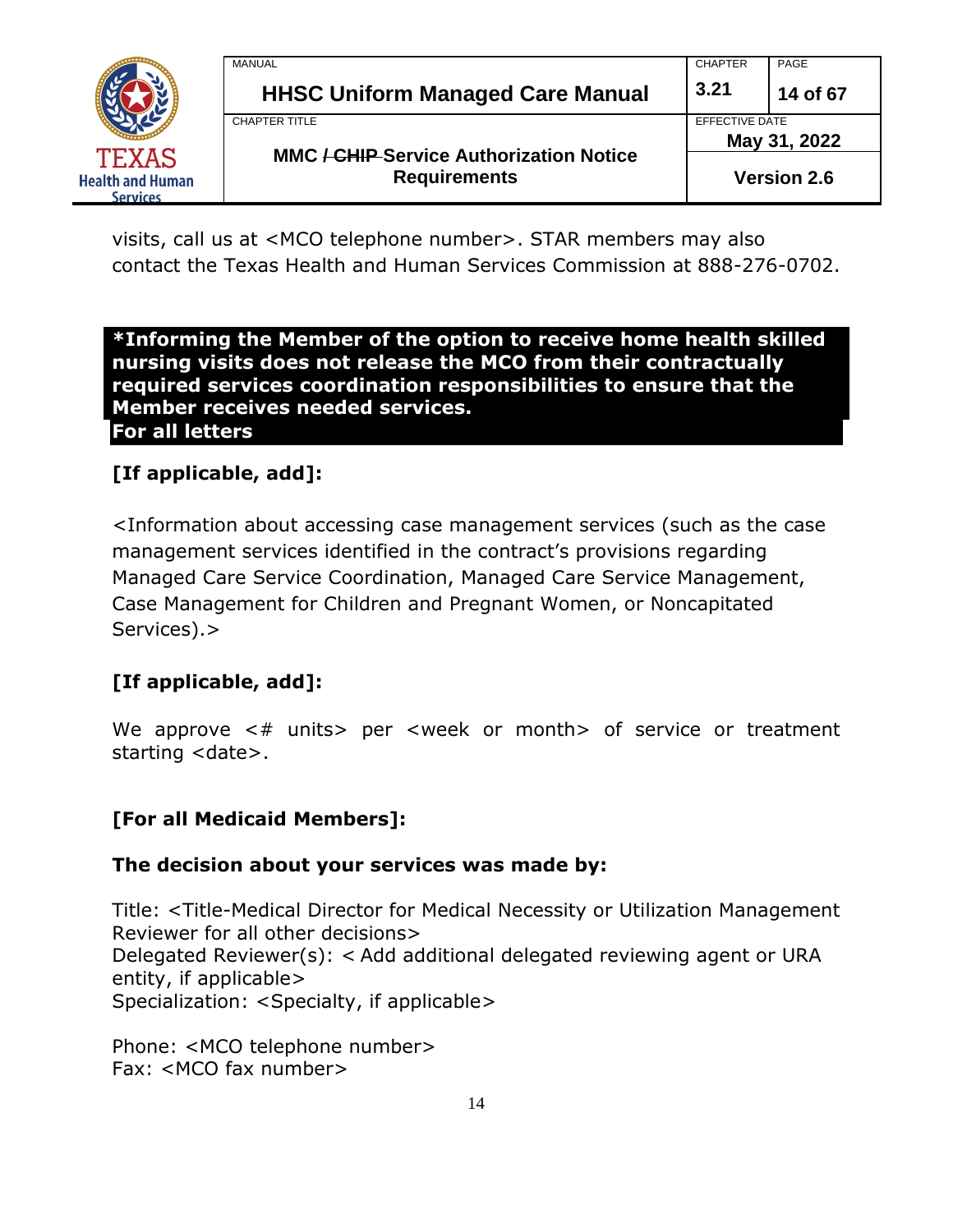

Email: <MCO email address>

Your doctor can discuss your denial with our medical director or clinical reviewer by calling us at <MCO telephone number>.

#### **You have the right to appeal this decision.**

You may be able to keep your services during your appeal. If you want to continue receiving your services, you must make your appeal request by **<date must be the later of the following: date 10 Days from the date this notice is mailed, or the date services will change>.**

More important dates and details are on the attached documents Health Plan Appeals and Health Plan Appeal Request Form.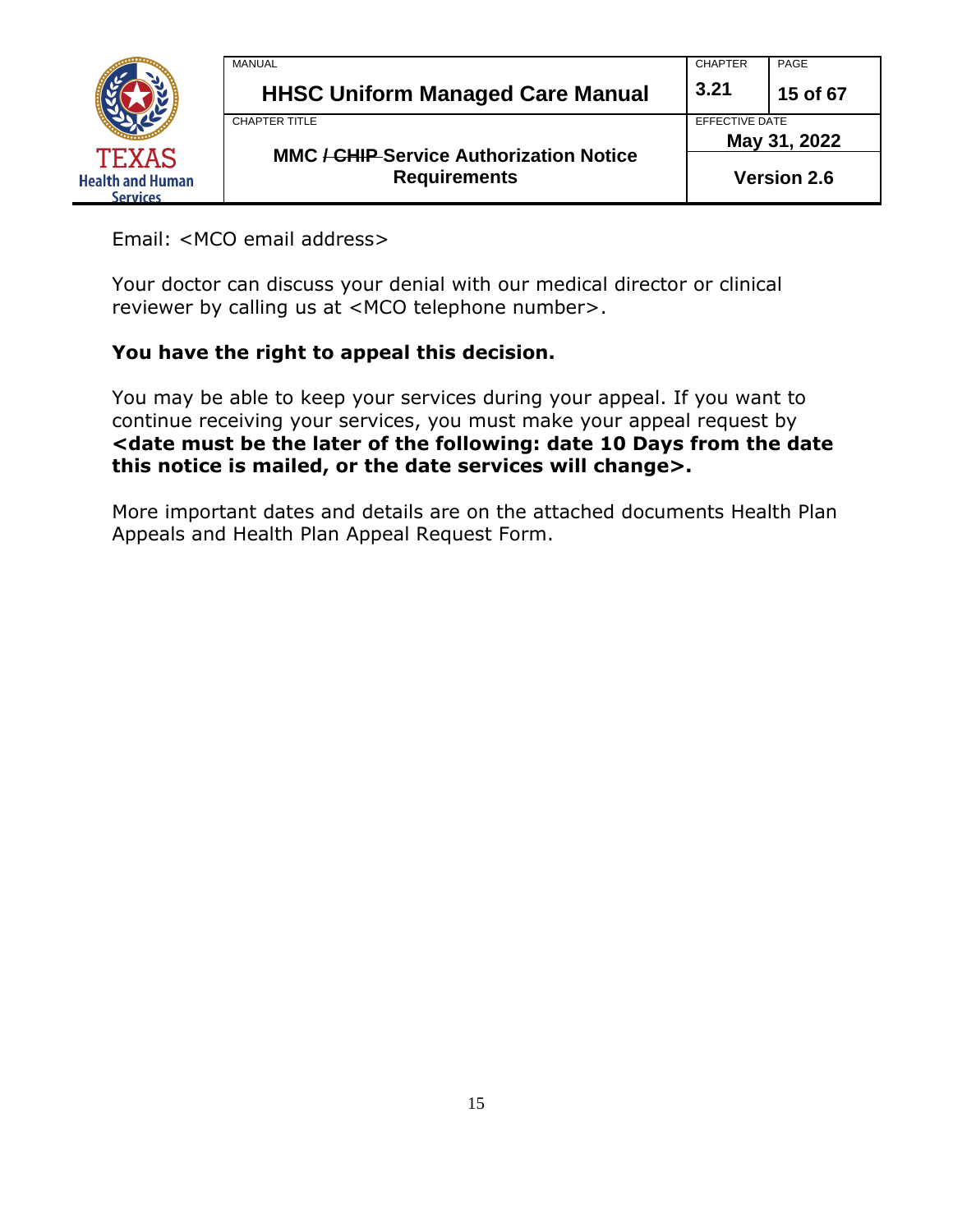

| <b>MANUAL</b>                                                         | <b>CHAPTER</b> | PAGE               |
|-----------------------------------------------------------------------|----------------|--------------------|
| <b>HHSC Uniform Managed Care Manual</b>                               | 3.21           | 16 of 67           |
| <b>CHAPTER TITLE</b>                                                  | EFFECTIVE DATE |                    |
|                                                                       |                | May 31, 2022       |
| <b>MMC / CHIP Service Authorization Notice</b><br><b>Requirements</b> |                | <b>Version 2.6</b> |

## **Aviso número 1A: Notificación al beneficiario de una determinación negativa sobre sus beneficios. Carta**

<MCO letterhead>

Fecha del aviso: <Date Notice is Mailed>

<Member/Parent/Guardian Name and Address>

Nombre del beneficiario: <Member Name>

Número de identificación del beneficiario: <Medicaid ID and Subscriber Number>

Fecha de nacimiento: <Date>

<Denial Reference Number: Number, if applicable>

<Authorization Number: Number, if applicable>

Asunto: Aviso importante sobre sus beneficios. <Denegación/Denegación parcial/Reducción/Suspensión/Terminación> de servicios

Servicios afectados: <Service>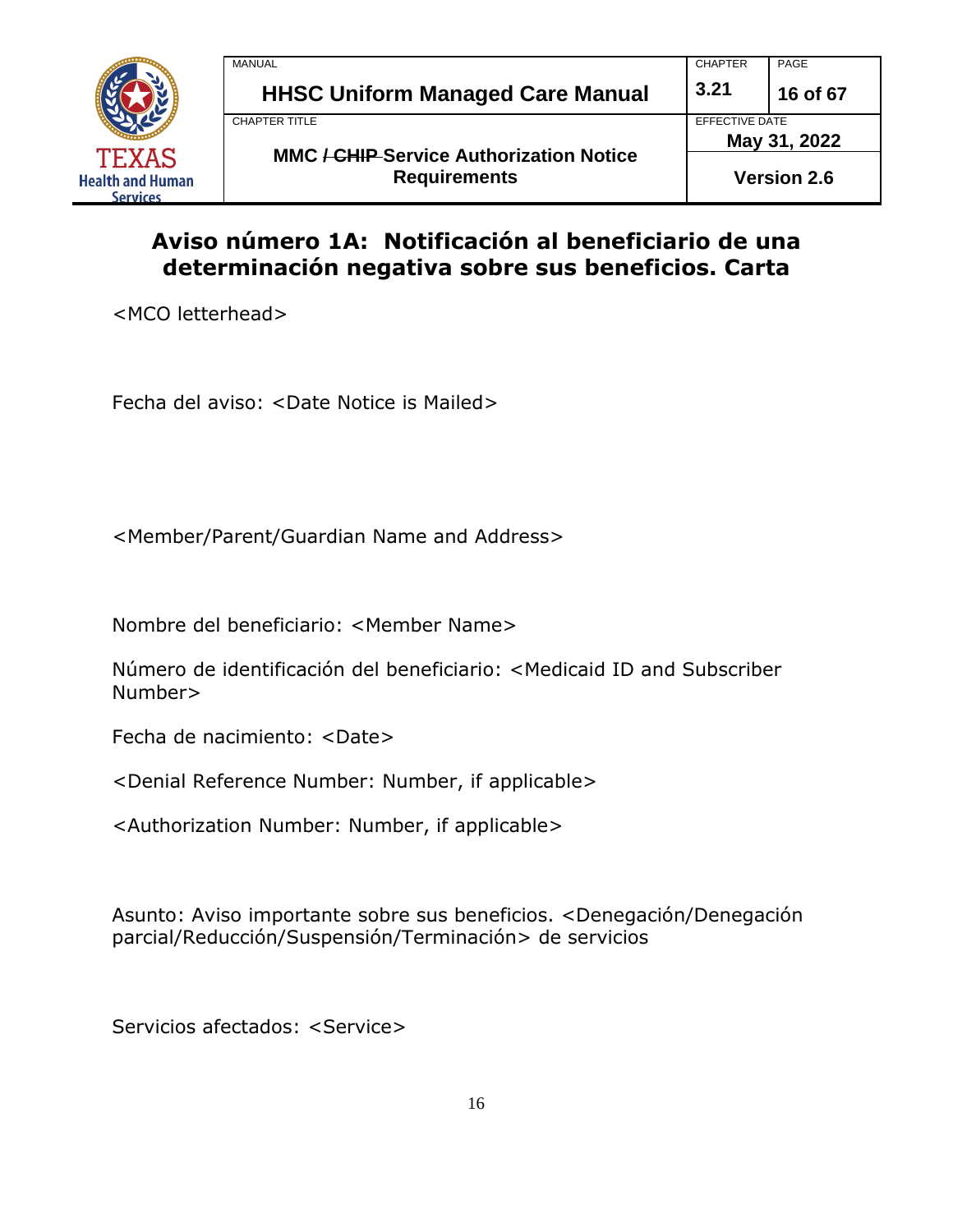

| MANUAL                                                                           | <b>CHAPTER</b> | PAGE                           |  |
|----------------------------------------------------------------------------------|----------------|--------------------------------|--|
| <b>HHSC Uniform Managed Care Manual</b>                                          | 3.21           | 17 of 67                       |  |
| CHAPTER TITLE                                                                    |                | EFFECTIVE DATE<br>May 31, 2022 |  |
| <b>MMC <del>/ CHIP</del>-Service Authorization Notice</b><br><b>Requirements</b> |                | <b>Version 2.6</b>             |  |

Fecha en que sus servicios cambiarán: <Date must be at least 15 Business Days after the date this notice is mailed>

Estimado(a) <Member Name>,

Le estamos enviando esta carta en nombre de su plan médico, <MCO>. Este importante aviso se refiere a los servicios que usted recibe de <MCO>.

## **[Partial denials]:**

Usted o su <proveedor médico> solicitaron <número de unidades, si corresponde> <por semana o mes, si corresponde> de <servicio o tratamiento> el <fecha>. Hemos aprobado <número de unidades, si **corresponde> por <semana o mes, si corresponde> de <servicio o tratamiento> a partir del <date>**.

## **[Denials]:**

Usted o su <proveedor médico> solicitaron <número de unidades, si corresponde> <por semana o mes, si corresponde> de <servicio o tratamiento> el <date>. **Hemos denegado la solicitud.**

#### **[Reductions, suspensions, and terminations]:**

Su <servicio o tratamiento> <va o van> a cambiar. Vamos a <reducir/suspender> los servicios que usted recibe. Actualmente, usted está recibiendo <número de unidades> por <semana o mes>. **A partir del**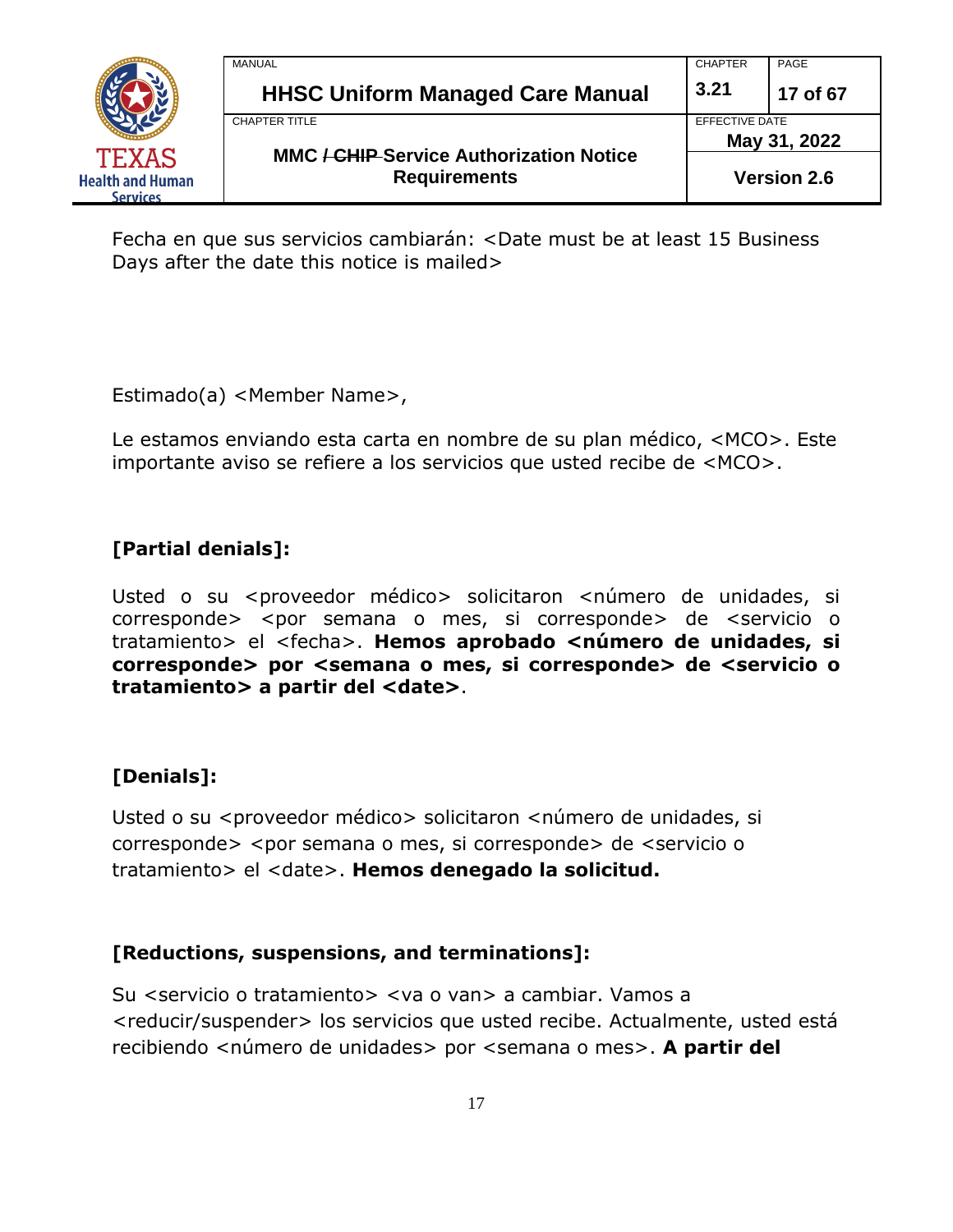

| MANUAL                                         | <b>CHAPTER</b>                 | PAGE     |
|------------------------------------------------|--------------------------------|----------|
| <b>HHSC Uniform Managed Care Manual</b>        | 3.21                           | 18 of 67 |
| <b>CHAPTER TITLE</b>                           | EFFECTIVE DATE<br>May 31, 2022 |          |
| <b>MMC / CHIP Service Authorization Notice</b> |                                |          |
| <b>Requirements</b>                            | <b>Version 2.6</b>             |          |

## **<date>, usted recibirá <número de unidades> por <semana o mes> de <servicio o tratamiento>.**

Hemos revisado su solicitud el <date> y hemos determinado que ya no necesita esos servicios.

#### **Para las denegaciones de solicitudes para recibir servicios de proveedores fuera de la red**

## **[Denial or termination]:**

Usted o su <proveedor médico> solicitaron la autorización para acudir a consulta con el proveedor fuera de la red <proveedor médico> el <date>. **Hemos denegado esa solicitud el <date>.**

#### **[For all Medicaid Members]:**

#### **La decisión sobre sus servicios fue tomada por:**

Título: <Title-Medical Director for Medical Necessity or Utilization Management Reviewer for all other decisions> Examinador delegado: <Add additional delegated reviewing agent or URA entity, if applicable> Especialización: <Specialty, if applicable>

Teléfono: <MCO telephone number> Fax: <MCO fax number> Correo electrónico: <MCO email address>

Su médico puede tratar sobre los detalles de la denegación con nuestro director médico o examinador clínico llamándonos al <MCO telephone number>.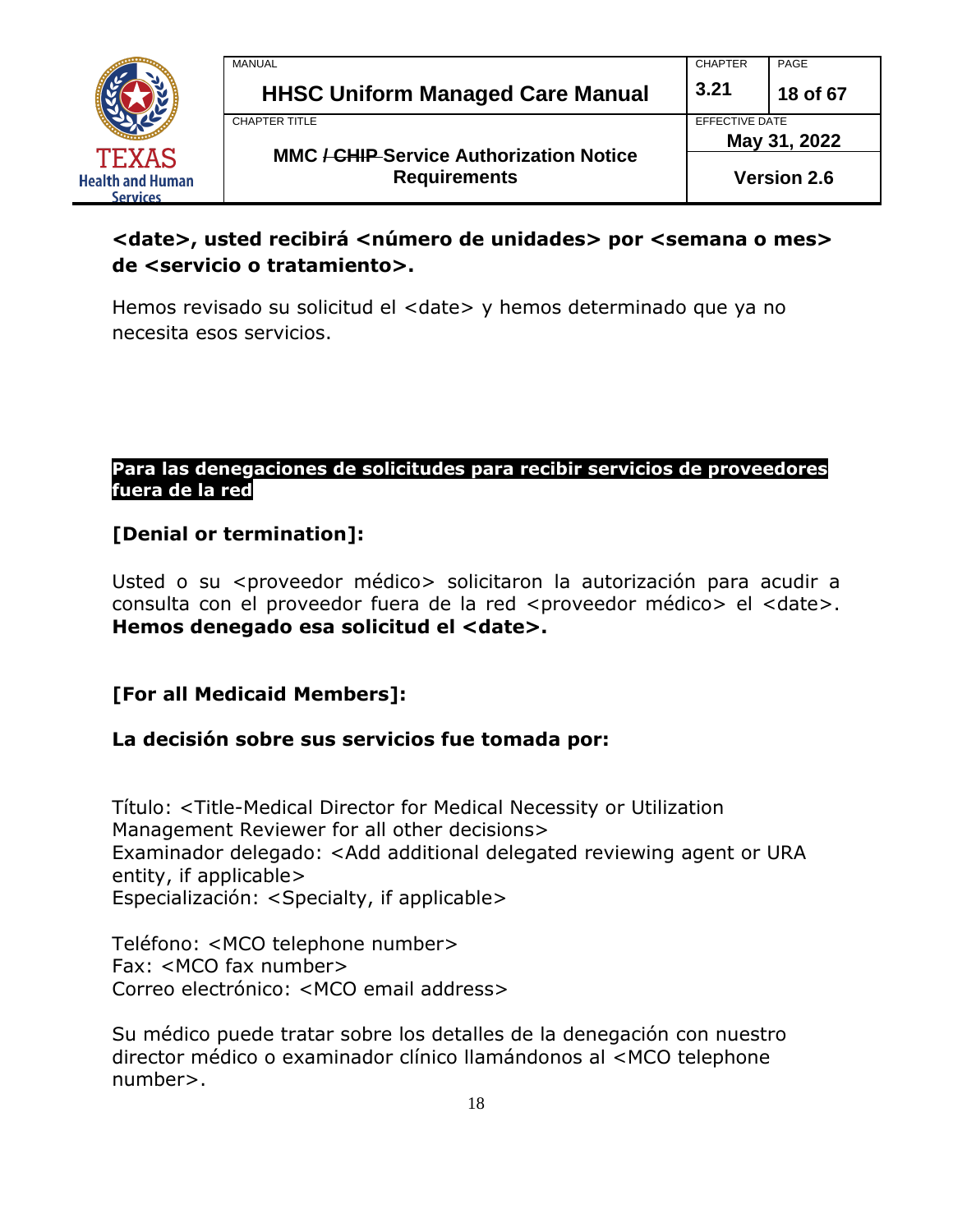

| MANUAL              |                                                | <b>CHAPTER</b> | PAGE                           |  |
|---------------------|------------------------------------------------|----------------|--------------------------------|--|
|                     | <b>HHSC Uniform Managed Care Manual</b>        | 3.21           | 19 of 67                       |  |
| CHAPTER TITLE       |                                                |                | EFFECTIVE DATE<br>May 31, 2022 |  |
|                     | <b>MMC / CHIP Service Authorization Notice</b> |                |                                |  |
| <b>Requirements</b> |                                                |                | <b>Version 2.6</b>             |  |

#### **Usted tiene derecho a apelar esta decisión.**

Es probable que pueda seguir recibiendo sus servicios durante el proceso de apelación. Si desea seguir recibiendo sus servicios, deberá presentar su solicitud de apelación antes del <esta fecha debe ser la más lejana de **las siguientes: 10 días después de la fecha de envío de este aviso o de la fecha en que los servicios cambiarán>.**

Encontrará más fechas y detalles importantes en los documentos anexos: Apelaciones al plan médico y Formulario de solicitud de apelación al plan médico.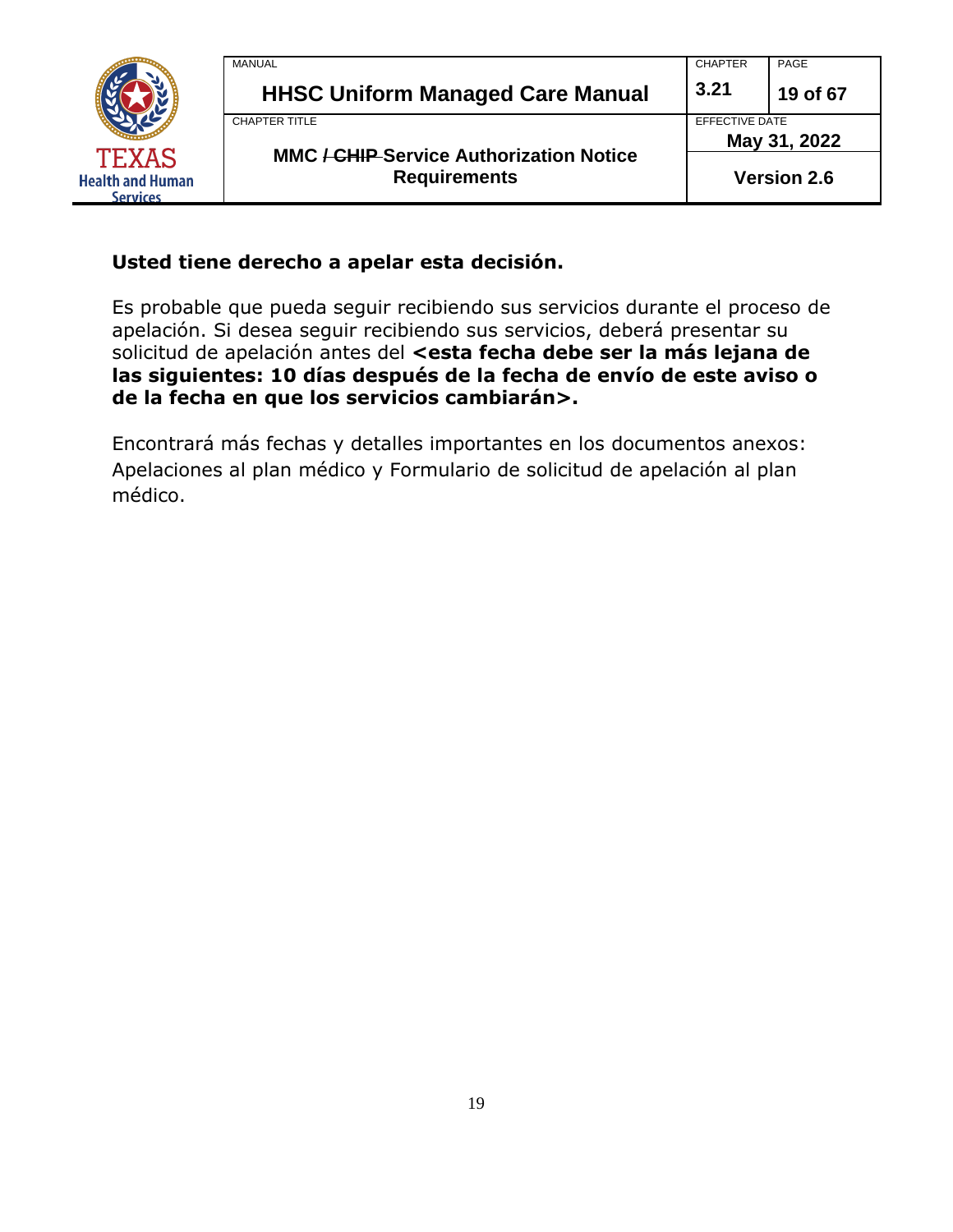

## **Notice #1B: Member Notice of Adverse Benefit Determination – Flyer**

## **Health Plan Appeals**

The processes outlined in this flyer apply to all health plan appeals including emergency appeals.

#### **Request a health plan appeal by either:**

- Filling out the attached "Health Plan Appeal Request Form" and mailing or faxing it to us using the address or fax number listed at the top of the form;
- Calling us at <MCO phone number>; or
- Emailing us at <MCO email address>.

## **You must request an appeal by <date 60 Days from the date this notice is mailed>.**

If you have a good reason, like receiving our notice too late, we may be able to accept your appeal request after this date.

#### **How to Keep Your Services during a Health Plan Appeal**

• You may be able to keep getting your services during the health plan appeal process. Make a request by checking "Yes" where it says, "Do you want your services to continue?" on the Health Plan Appeal Request Form. You can also call <MCO name> at <MCO phone number> and say you want to keep your services during your appeal.

## **You must make this request by <date must be the later of the following: date 10 Days from the date this notice is mailed or the date services will change>.**

If you lose your health plan appeal, you may have to pay your health plan back for services provided to you during your appeal. [insert MCO's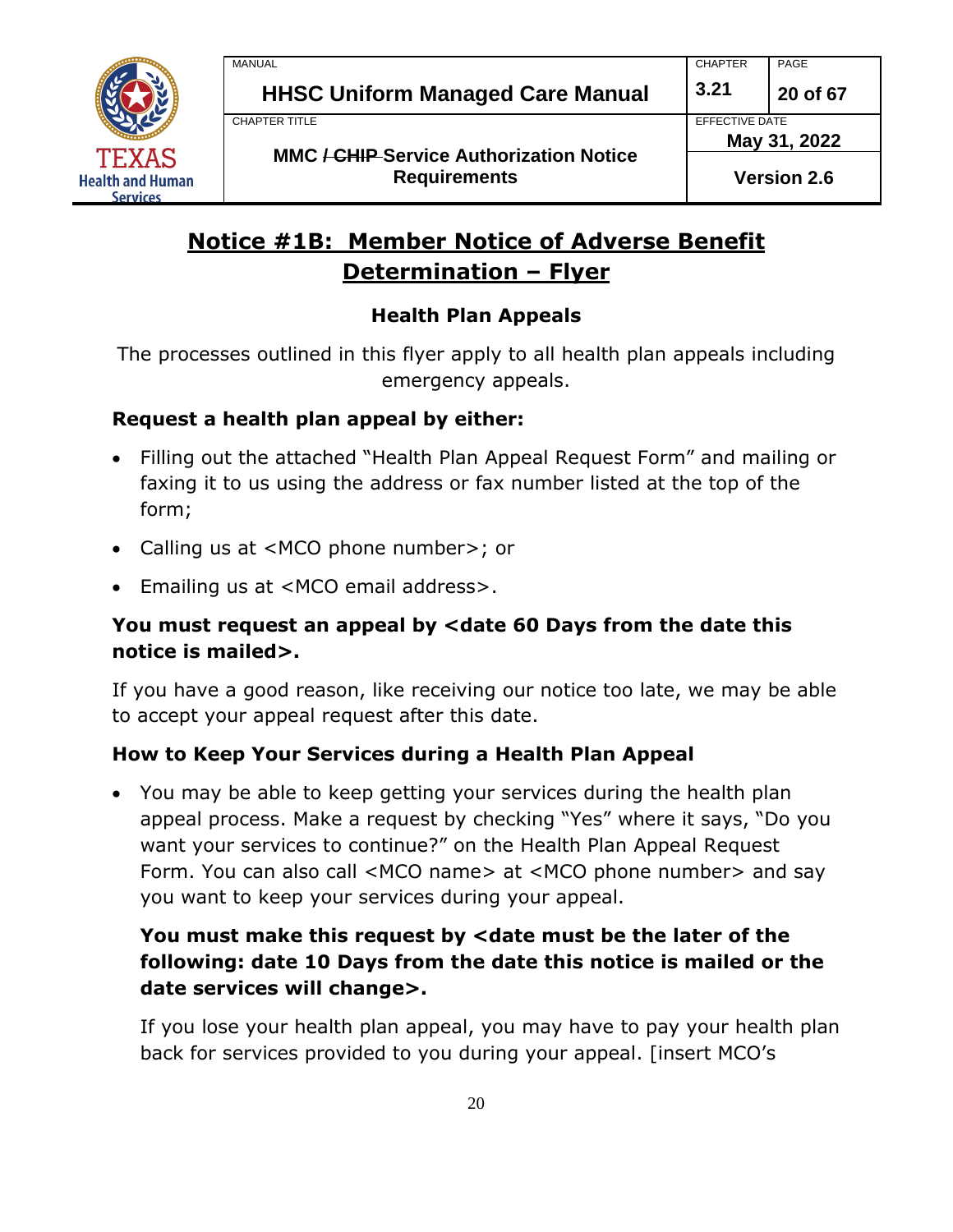

| MANUAL                                                                | <b>CHAPTER</b>     | PAGE                           |  |
|-----------------------------------------------------------------------|--------------------|--------------------------------|--|
| <b>HHSC Uniform Managed Care Manual</b>                               | 3.21               | 21 of 67                       |  |
| CHAPTER TITLE                                                         |                    | EFFECTIVE DATE<br>May 31, 2022 |  |
| <b>MMC / CHIP Service Authorization Notice</b><br><b>Requirements</b> | <b>Version 2.6</b> |                                |  |

name] cannot ask you to pay them back for services you received without permission from HHSC.

If you don't ask for a health plan appeal and to keep your services by **<date must be the later of the following: date 10 Days from the date this notice is mailed or the date services will change>**, you will not continue to receive your services, but you still have time to ask for a health plan appeal. You must make your health plan appeal no later than **<date 60 Days from the date this notice is mailed>**If you have a good reason, we may be able to accept your appeal request after this date. This includes receiving our notice late with not enough time to request an appeal.

## **Emergency Health Plan Appeals**

If you feel your health will be seriously harmed by waiting for a decision on your health plan appeal, you or your doctor can ask for an emergency health plan appeal. We'll review your case and determine if you qualify for an emergency health plan appeal. We must decide to approve or deny your appeal within 72 hours of your request. If you do not qualify for an emergency appeal, we will let you know. We will process your appeal according to the standard timeframe detailed below. You can file a complaint if you do not agree with our decision to deny your request for an emergency health plan appeal.

#### **Your Rights During the Health Plan Appeal Process**

- We must send you a letter letting you know we received your health plan appeal request within five business days of receiving your request.
- We must make a decision about your health plan appeal and send it to you in writing within 30 calendar days of your request.
- You can ask us for any facts we used to make our decision. If you ask for this information, we will send it to you for free, before your appeal, and within five calendar days of your request.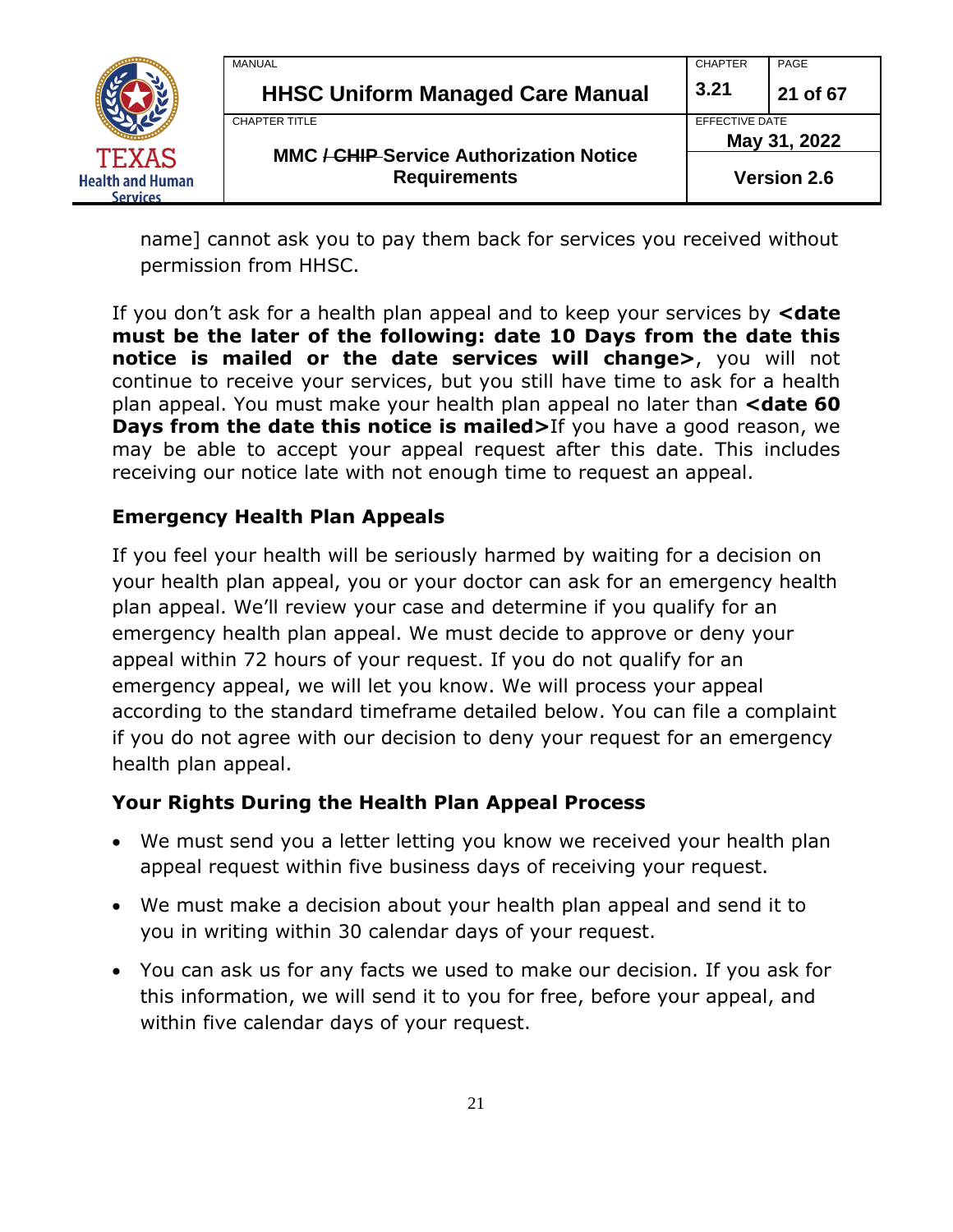

| MANUAL                                         | <b>CHAPTER</b>                 | PAGE     |
|------------------------------------------------|--------------------------------|----------|
| <b>HHSC Uniform Managed Care Manual</b>        | 3.21                           | 22 of 67 |
| CHAPTER TITLE                                  | EFFECTIVE DATE<br>May 31, 2022 |          |
| <b>MMC / CHIP Service Authorization Notice</b> |                                |          |
| <b>Requirements</b>                            | <b>Version 2.6</b>             |          |

- You, your doctor, or your healthcare provider can submit written comments, documents, or other information about your health plan appeal by mail, fax, or email. If you need more time to send us information that may help your appeal, you can ask us to move your appeal date back for up to 14 calendar days.
- You can represent yourself or pick a relative, friend, lawyer, or someone else to represent you during the health plan appeal. You'll have to pay any fees if they charge to represent you. To find free legal help in your area, see the attached legal aid providers list that came with this letter and a directory at [www.texaslawhelp.org.](http://www.texaslawhelp.org/)
- When we send you our decision about the approval or denial of your appeal, we'll also include information about your right to a state fair hearing and external medical review. You must wait until after our decision to ask for a state fair hearing and external medical review.

#### **Need Help?**

You or your representative can call us at <MCO and/or MCO Member Advocate toll free telephone number> to learn more about your appeal rights.

If you have more questions about the health plan appeal process, call an HHSC ombudsman at 866-566-8989 or complete the online form at [hhs.texas.gov/managed-care-help.](https://hhs.texas.gov/managed-care-help)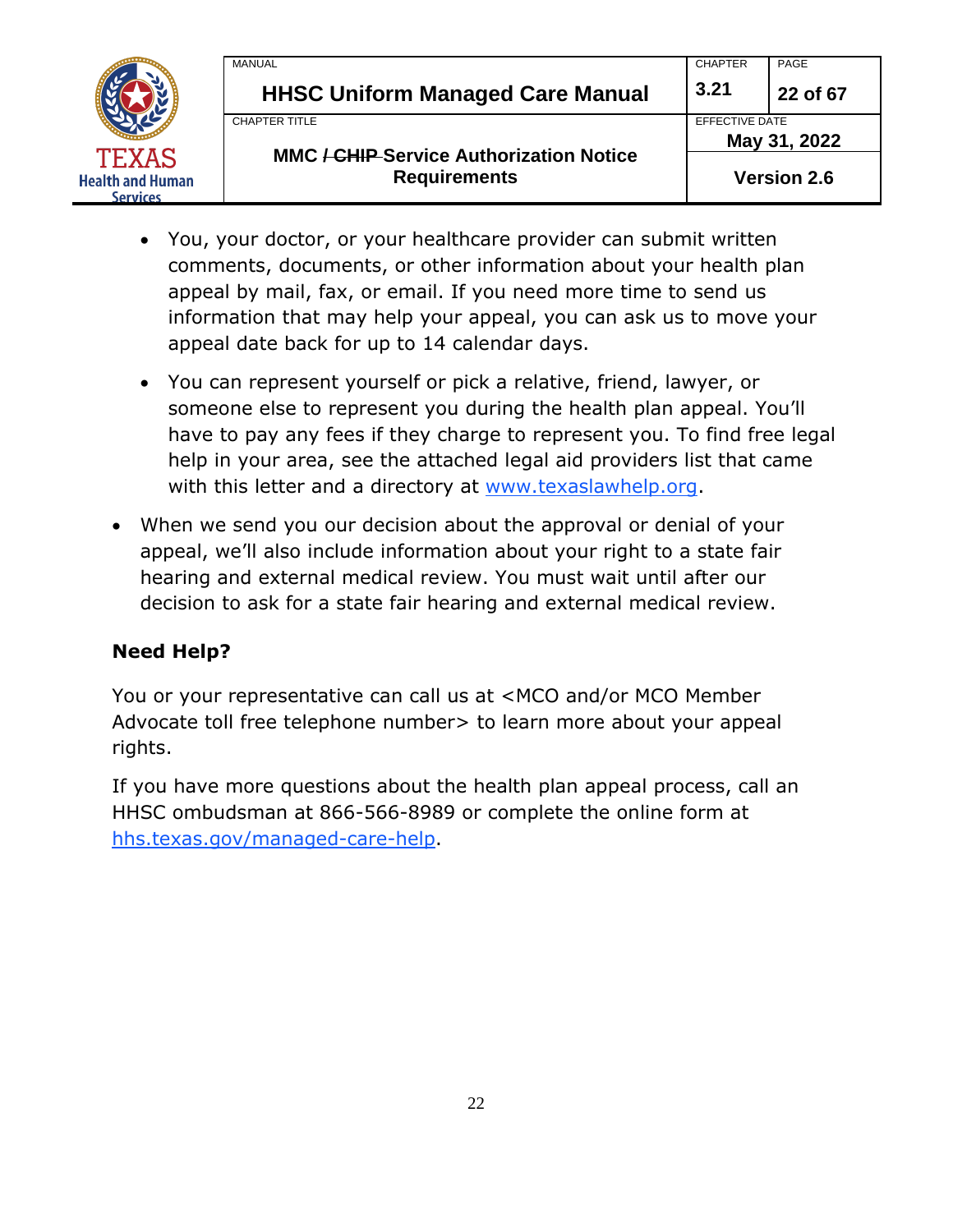

## **Aviso número 1B: Notificación al beneficiario de la determinación negativa sobre beneficios. Folleto**

## **Apelaciones al plan médico**

Los procesos descritos en este folleto se aplican a todas las apelaciones a un plan médico, incluidas las apelaciones de emergencia.

## **Puede solicitar una apelación al plan médico de una de las maneras siguientes:**

- Llenando el "Formulario de solicitud de apelación al plan médico" anexo y enviándolo por correo o por fax a la dirección o número de fax que aparecen en la parte superior del formulario;
- Llamando por teléfono al <MCO phone number>; o bien
- Enviando un correo electrónico a <MCO email address>.

## **Deberá solicitar una apelación antes del <60 días después de la fecha de envío de este aviso>.**

Si tiene una razón justificada, por ejemplo, que haya recibido nuestro aviso demasiado tarde, es probable que podamos aceptar su solicitud de apelación después de la fecha mencionada.

## **Cómo seguir recibiendo los servicios mientras dura el proceso de apelación a un plan médico**

• Usted podría seguir recibiendo los servicios mientras dura el proceso de apelación al plan médico. Haga la solicitud marcando "Sí" donde dice: "¿Desea que sus servicios continúen?", en el Formulario de solicitud de apelación al plan médico. También puede llamar a <MCO name> al <MCO phone number> y decirles que desea seguir recibiendo los servicios durante el proceso de apelación.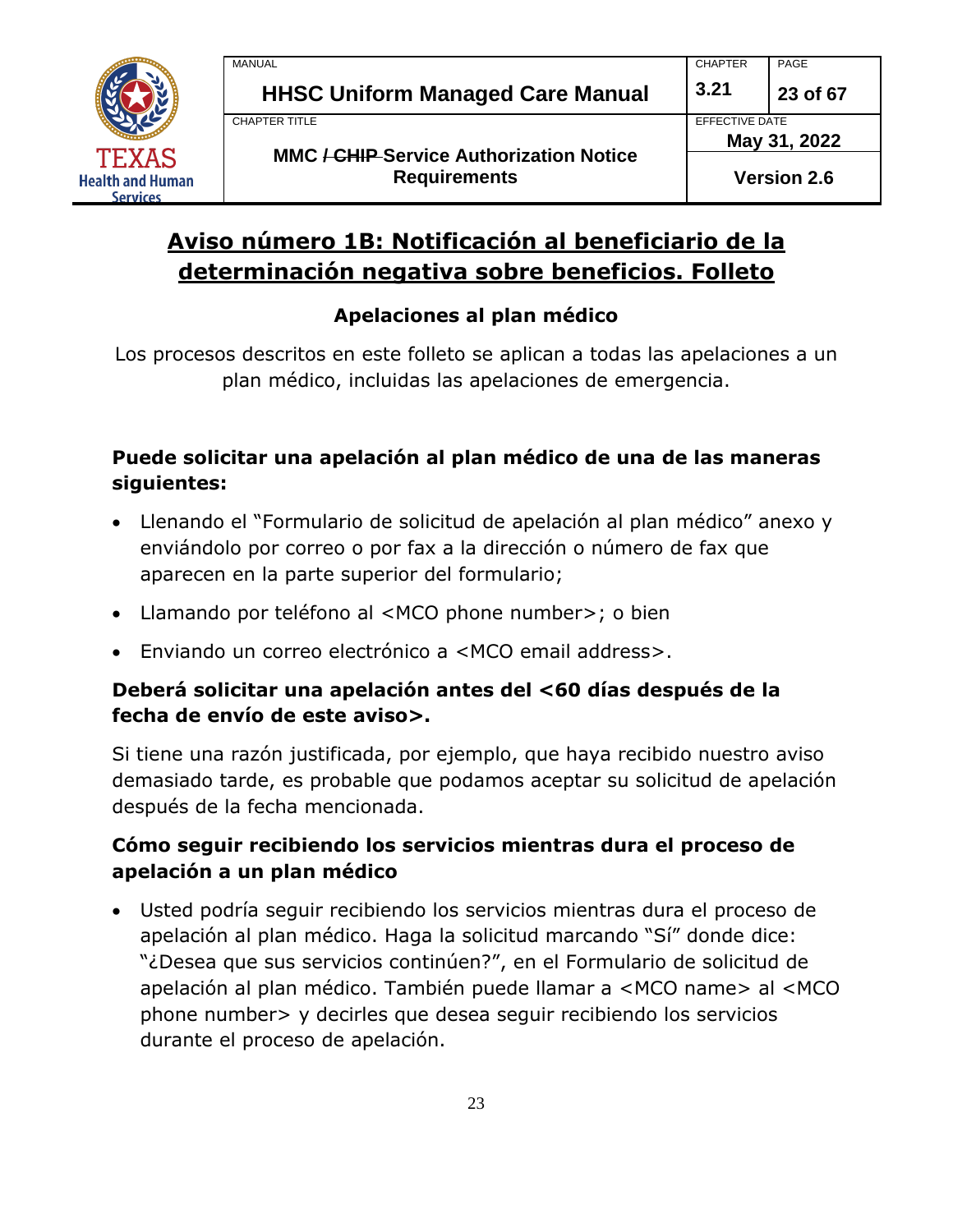

| MANUAL                                                                | <b>CHAPTER</b> | PAGE               |
|-----------------------------------------------------------------------|----------------|--------------------|
| <b>HHSC Uniform Managed Care Manual</b>                               | 3.21           | 24 of 67           |
| CHAPTER TITLE                                                         | EFFECTIVE DATE |                    |
|                                                                       |                | May 31, 2022       |
| <b>MMC / CHIP Service Authorization Notice</b><br><b>Requirements</b> |                | <b>Version 2.6</b> |

## **Deberá hacer esta solicitud antes del <la fecha debe ser la más lejana de las siguientes: 10 días después de la fecha de envío de este aviso o de la fecha en que los servicios cambiarán>.**

Si pierde la apelación al plan médico, es probable que tenga que reembolsar a su plan médico los servicios que se le prestaron durante el proceso de apelación. [insert MCO's name] no puede pedirle a usted que reembolse el dinero por servicios recibidos que no hayan sido autorizados por la HHSC.

Si no solicita la apelación al plan médico y la continuación de sus servicios antes del **<la fecha debe ser la más lejana de las siguientes: 10 días después de la fecha de envío de este aviso o de la fecha en que los servicios cambiarán>**, usted no seguirá recibiendo los servicios, pero aún tendrá tiempo para pedir una apelación al plan médico. Deberá presentar su apelación al plan médico a más tardar el **<60 días después de la fecha de envío de este aviso>.** Si tiene una razón justificada, podríamos aceptar su solicitud de apelación después de esta fecha. Una razón justificada podría ser que haya recibido demasiado tarde nuestro aviso y no haya tenido tiempo suficiente para solicitar una apelación.

## **Apelaciones de emergencia al plan médico**

Si cree que su salud se verá gravemente perjudicada por tener que esperar una decisión sobre su apelación al plan médico, usted o su médico pueden solicitar una apelación de emergencia al plan médico. Revisaremos su caso y determinaremos si reúne los requisitos para una apelación de emergencia al plan médico. Deberemos entonces decidir si aprobamos o denegamos su apelación en las 72 horas siguientes a la fecha en que usted haya presentado su solicitud. Si no reúne los requisitos para una apelación de emergencia, se lo comunicaremos a usted. Procesaremos su apelación según el plazo estándar que se detalla a continuación. Si no está de acuerdo con nuestra decisión de denegar su solicitud de apelación de emergencia al plan médico, puede presentar una queja.

#### **Sus derechos durante el proceso de apelación al plan médico**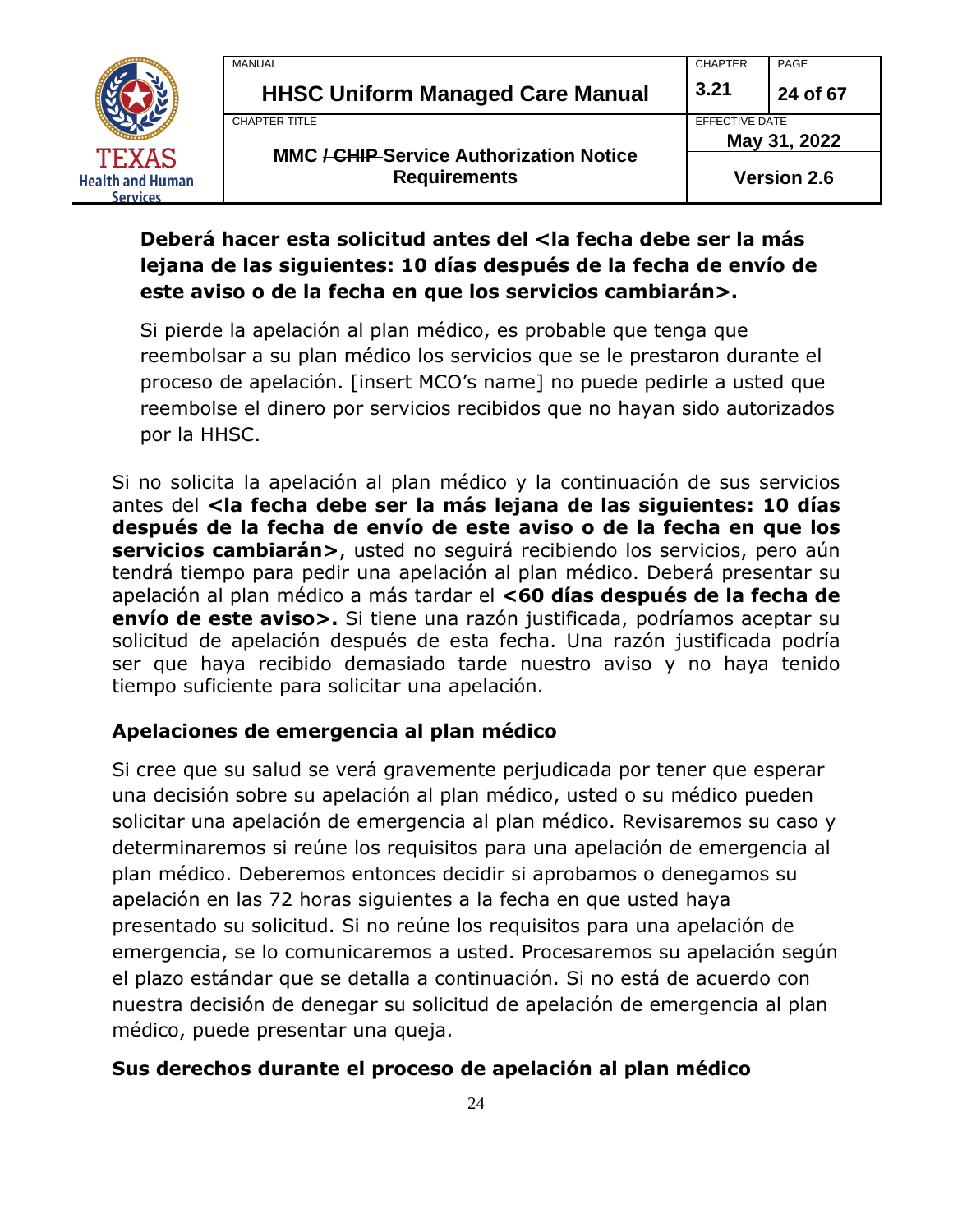

| MANUAL                                                                | <b>CHAPTER</b>                 | PAGE     |
|-----------------------------------------------------------------------|--------------------------------|----------|
| <b>HHSC Uniform Managed Care Manual</b>                               | 3.21                           | 25 of 67 |
| <b>CHAPTER TITLE</b>                                                  | EFFECTIVE DATE<br>May 31, 2022 |          |
| <b>MMC / CHIP Service Authorization Notice</b><br><b>Requirements</b> | <b>Version 2.6</b>             |          |

- Deberemos enviarle a usted una carta informándole que recibimos su solicitud de apelación al plan médico en un plazo de cinco días laborables a partir de la fecha en que recibimos su solicitud.
- Deberemos tomar una decisión sobre su apelación al plan médico y enviársela por escrito en un plazo de 30 días naturales a partir de la fecha de su solicitud.
- Usted puede pedirnos cualquiera de los datos que hayamos utilizado para tomar nuestra decisión. Si solicita esta información, se la enviaremos gratuitamente, antes de la fecha de su apelación, y a más tardar cinco días naturales después de la fecha de su solicitud.
- Usted, su médico o su proveedor médico pueden enviar sus comentarios escritos, documentos u otra información sobre su apelación al plan médico, ya sea por correo, fax o correo electrónico. Si necesita más tiempo para enviarnos información que podría ser útil para su apelación, puede pedirnos que retrasemos la fecha de su apelación hasta un máximo de 14 días naturales.
- Puede representarse a sí mismo o elegir a un familiar, amigo, abogado u otra persona para que lo represente durante la apelación al plan médico. En caso de que se carguen honorarios por representarle, tendrá que pagarlos usted. Para encontrar ayuda legal gratuita en su zona, vea la lista anexa de proveedores de asistencia legal incluida en esta carta y un directorio en [www.texaslawhelp.org.](http://www.texaslawhelp.org/)
- Cuando le enviemos nuestra decisión sobre la aprobación o denegación de su apelación, también incluiremos información sobre su derecho a una audiencia imparcial estatal y a una revisión médica externa. Deberá esperar hasta después de nuestra decisión para solicitar una audiencia imparcial estatal y una revisión médica externa.

#### **¿Necesita ayuda?**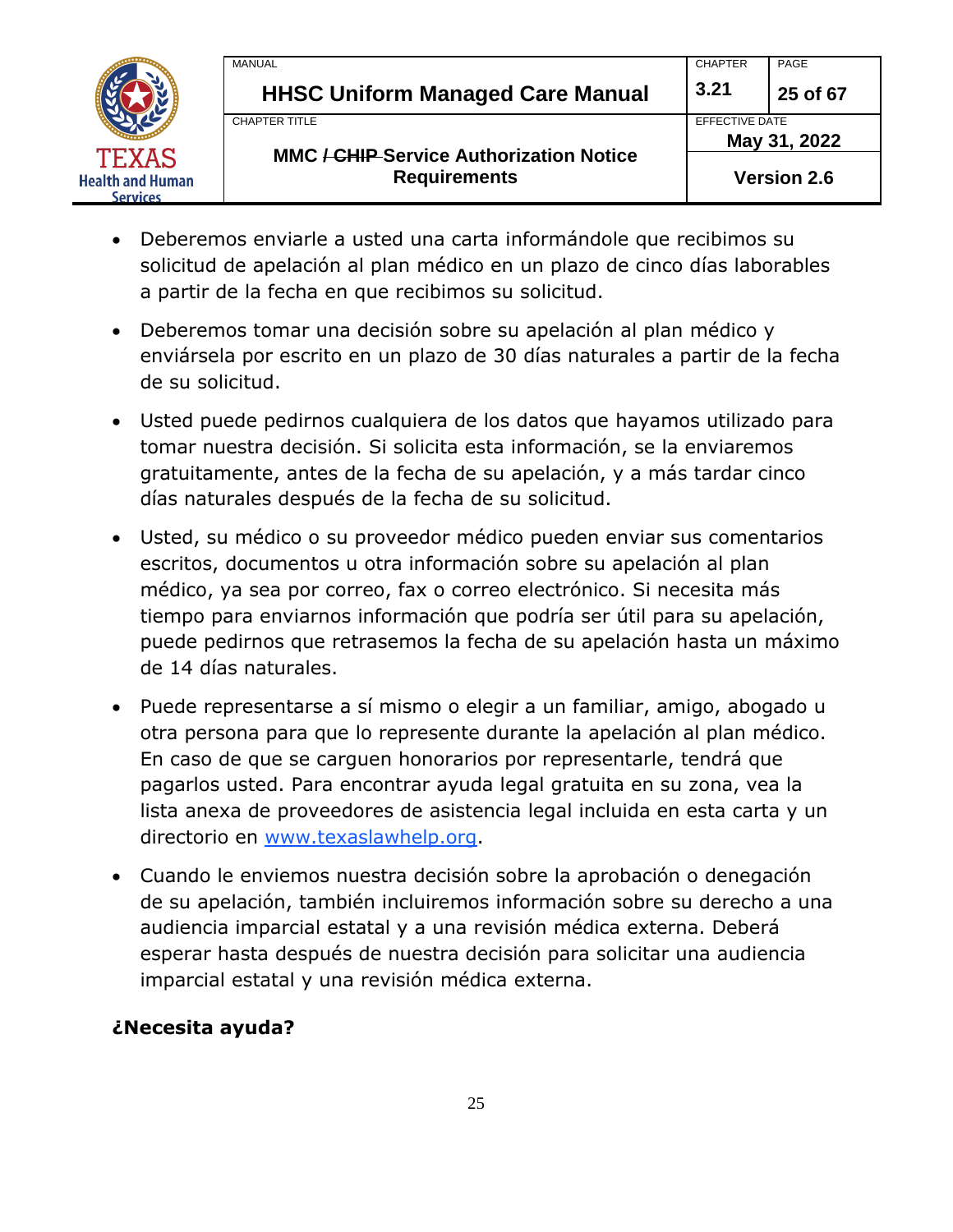|                                                            | MANUAL<br><b>HHSC Uniform Managed Care Manual</b>                     | <b>CHAPTER</b><br>3.21         | PAGE<br>26 of 67   |
|------------------------------------------------------------|-----------------------------------------------------------------------|--------------------------------|--------------------|
|                                                            | CHAPTER TITLE                                                         | EFFECTIVE DATE<br>May 31, 2022 |                    |
| <b>TEXAS</b><br><b>Health and Human</b><br><b>Services</b> | <b>MMC / CHIP Service Authorization Notice</b><br><b>Requirements</b> |                                | <b>Version 2.6</b> |

Usted o su representante pueden llamarnos al <número de teléfono gratuito de la MCO o de la persona que defiende al beneficiario de la MCO> para obtener más información sobre sus derechos de apelación.

Si tiene más preguntas sobre el proceso de apelación al plan médico, llame a un ombudsman de la HHSC al 866-566-8989 o complete el formulario en línea en [hhs.texas.gov/managed-care-help.](https://hhs.texas.gov/managed-care-help)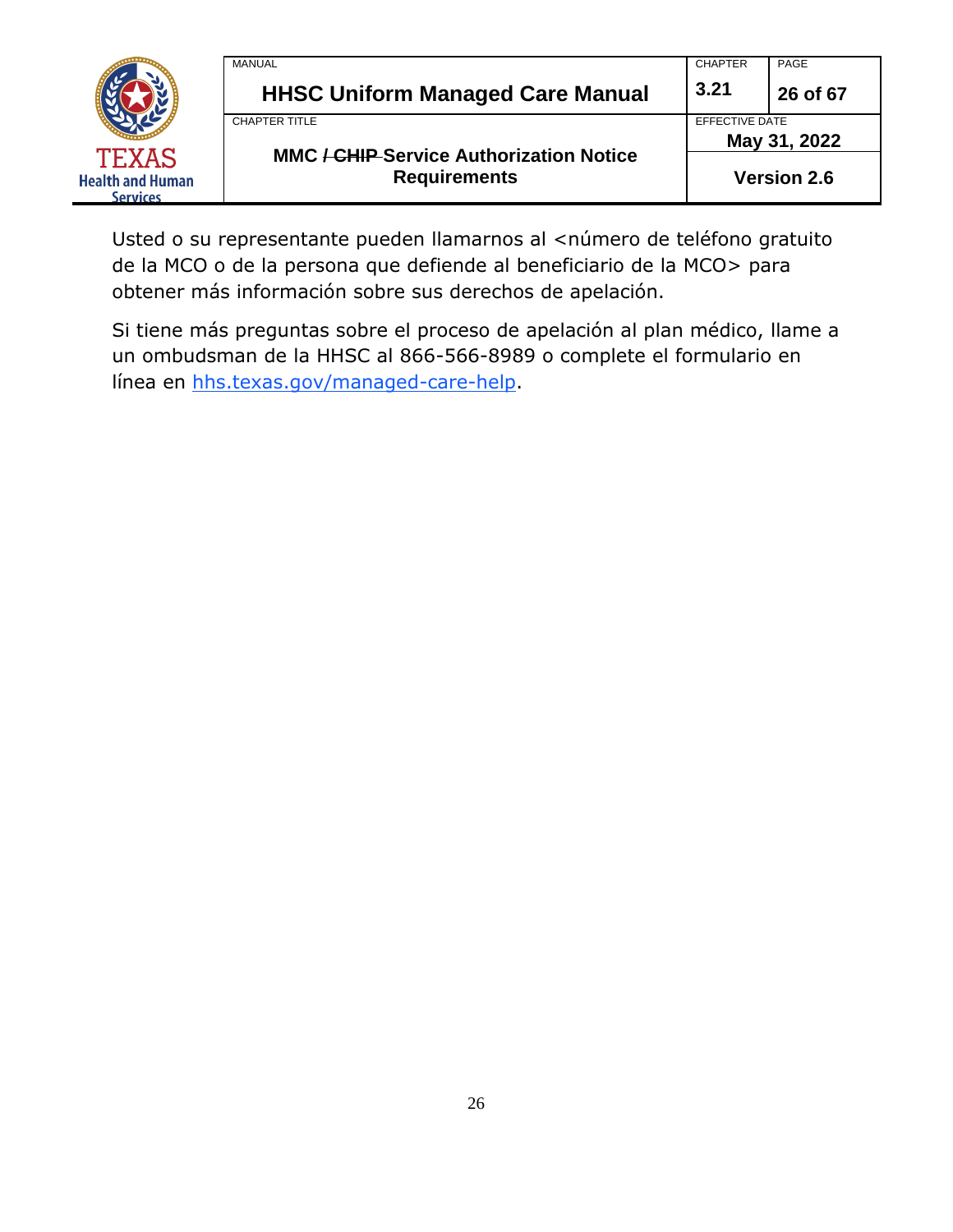

## **Notice #1C: Member Notice of Adverse Benefit Determination – Form**

## **Health Plan Appeal Request Form**

To ask for a health plan appeal, you can call us at <MCO telephone number>, email us at <MCO email address>, or you can fill out this form and mail or fax it to us.

> Mail: <MCO address> Fax: <MCO fax number>

#### You must request an appeal by <date 60 Days from the date this **notice is mailed>**.

If you want to continue your services during your appeal, you must make your request by **<date must be the later of the following: date 10 Days from the date this notice is mailed or the date services will change>**.

#### **Mark the appeal you want:**

Only select one.

\_\_\_ Health Plan Appeal

Emergency Health Plan Appeal\*

\*Emergency health plan appeals should only be requested if you believe your health will be seriously harmed by waiting for your health plan appeal decision.

<Denial Reference Number: Number>

**Do** you want your services to continue? Yes Mo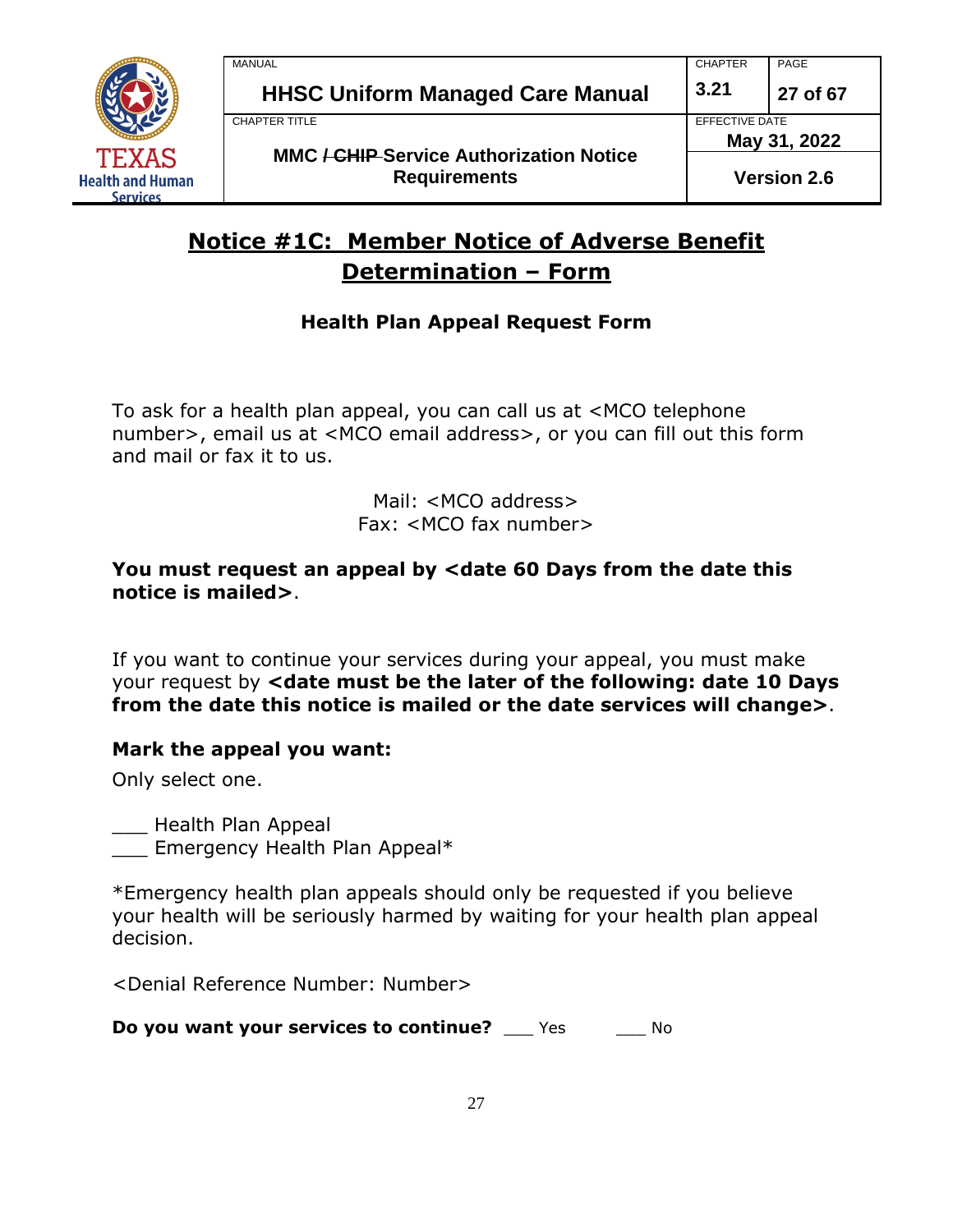

| <b>MANUAL</b>                                                         | <b>CHAPTER</b>                 | PAGE               |
|-----------------------------------------------------------------------|--------------------------------|--------------------|
| <b>HHSC Uniform Managed Care Manual</b>                               | 3.21                           | 28 of 67           |
| CHAPTER TITLE                                                         | EFFECTIVE DATE<br>May 31, 2022 |                    |
| <b>MMC / CHIP Service Authorization Notice</b><br><b>Requirements</b> |                                | <b>Version 2.6</b> |

You must request for your services to continue by **<date must be the later of the following: date 10 Days from the date this notice is mailed or the date services will change>**.

You can make this request by phone. Call us at <MCO telephone number> if you think this form will not reach us by mail before the deadline.

#### **Your Personal Information\***

| Member name:                                 | Parent or authorized representative: |
|----------------------------------------------|--------------------------------------|
| Member Medicaid ID and subscriber<br>number: | Preferred phone number:              |

\*If any of your contact information has changed, call the enrollment broker at 800-964-2777 or<MCO> at <MCO telephone number>.

#### **Your Authorized Representative's or Parent's Informatio**

You can represent yourself. If you would like someone to represent you, such as, parent, relative or friend, complete the following information. By completing this section, you are authorizing your designated representative to appeal and obtain information on your behalf.

| Name:         |  |
|---------------|--|
| Address:      |  |
| Phone number: |  |

#### **Reason for the Appeal**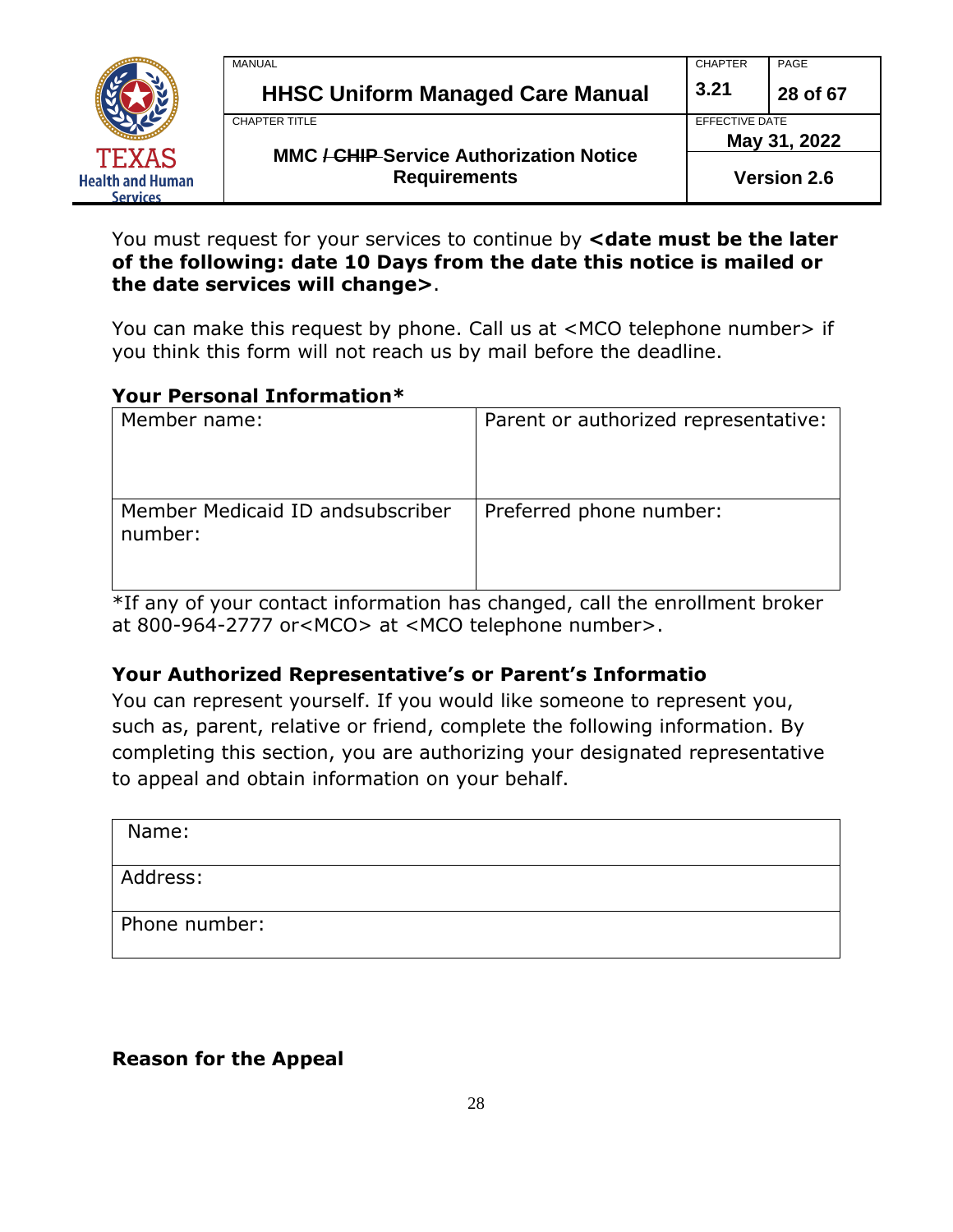

| MANUAL        |                                                                                             | <b>CHAPTER</b>                 | PAGE     |
|---------------|---------------------------------------------------------------------------------------------|--------------------------------|----------|
|               | <b>HHSC Uniform Managed Care Manual</b>                                                     | 3.21                           | 29 of 67 |
| CHAPTER TITLE |                                                                                             | EFFECTIVE DATE<br>May 31, 2022 |          |
|               | <b>MMC / CHIP Service Authorization Notice</b><br><b>Requirements</b><br><b>Version 2.6</b> |                                |          |

This section is optional. You can fill it out to tell us about your services under appeal and why you think they're needed.

Services under appeal:

Why you need them:

#### **Sign this form:**

By signing this form, you or your authorized representative are requesting an appeal and giving your health plan, <MCO>, authorization to get your medical records and to contact your appeal representative if you listed one.

\_\_\_\_\_\_\_\_\_\_\_\_\_\_\_\_\_\_\_\_\_\_\_\_\_\_\_\_\_\_\_\_\_\_\_\_\_\_\_\_\_\_\_\_\_\_\_\_\_\_\_\_\_\_\_\_\_\_\_\_\_

\_\_\_\_\_\_\_\_\_\_\_\_\_\_\_\_\_\_\_\_\_\_\_\_\_\_\_\_\_\_\_\_\_\_\_\_\_\_\_\_\_\_\_\_\_\_\_\_\_\_\_\_\_\_\_\_\_\_\_

Member/Authorized representative signature

Printed name

Date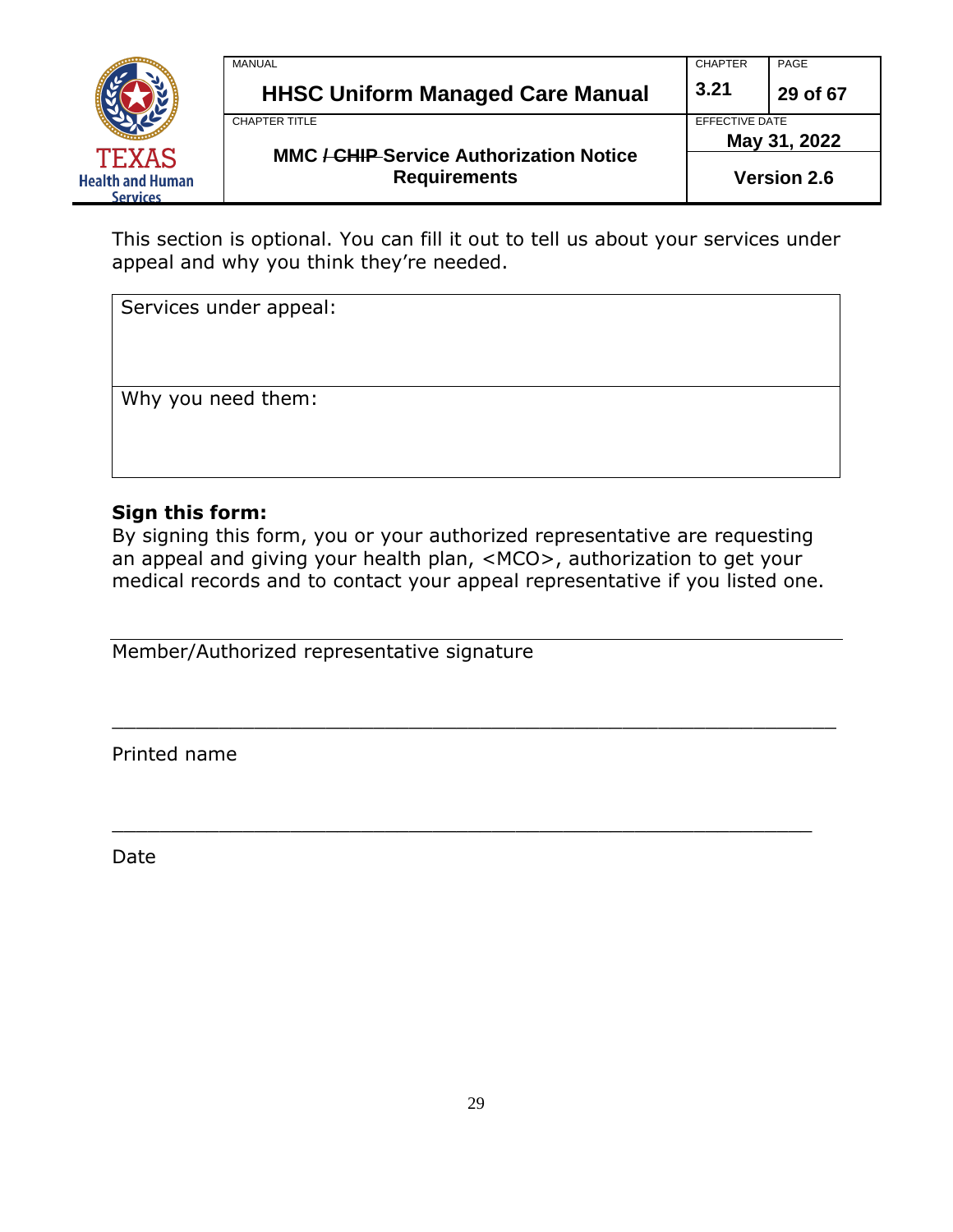

## **Aviso número 1C: Notificación al beneficiario de una determinación negativa sobre beneficios. Formulario**

## **Formulario de solicitud de apelación al plan médico**

Para solicitar una apelación a un plan médico, puede llamarnos al <MCO telephone number>, enviar un correo electrónico a <MCO email address>, o puede completar este formulario y enviárnoslo por correo o por fax.

> Por correo: <MCO address> Fax: <MCO fax number>

#### **La apelación debe solicitarse a más tardar el <60 días a partir de la fecha de envío de esta notificación>.**

Si desea seguir recibiendo los servicios durante el proceso de apelación, deberá hacer la solicitud a más tardar el **<la fecha debe ser la más lejana de las siguientes: 10 días a partir de la fecha de envío de este aviso o la fecha en que los servicios cambiarán>.**

#### **Marque el tipo de apelación que desea:**

Seleccione solo una.

\_\_\_ Apelación al plan médico

Apelación de emergencia al plan médico $*$ 

\*Las apelaciones de emergencia al plan médico solo deben solicitarse si cree que su salud se verá gravemente perjudicada al tener que esperar el resultado de la decisión sobre la apelación al plan médico.

<Número de referencia de la denegación: Número>

**¿Desea seguir recibiendo los servicios?** \_\_\_ Sí \_\_\_ No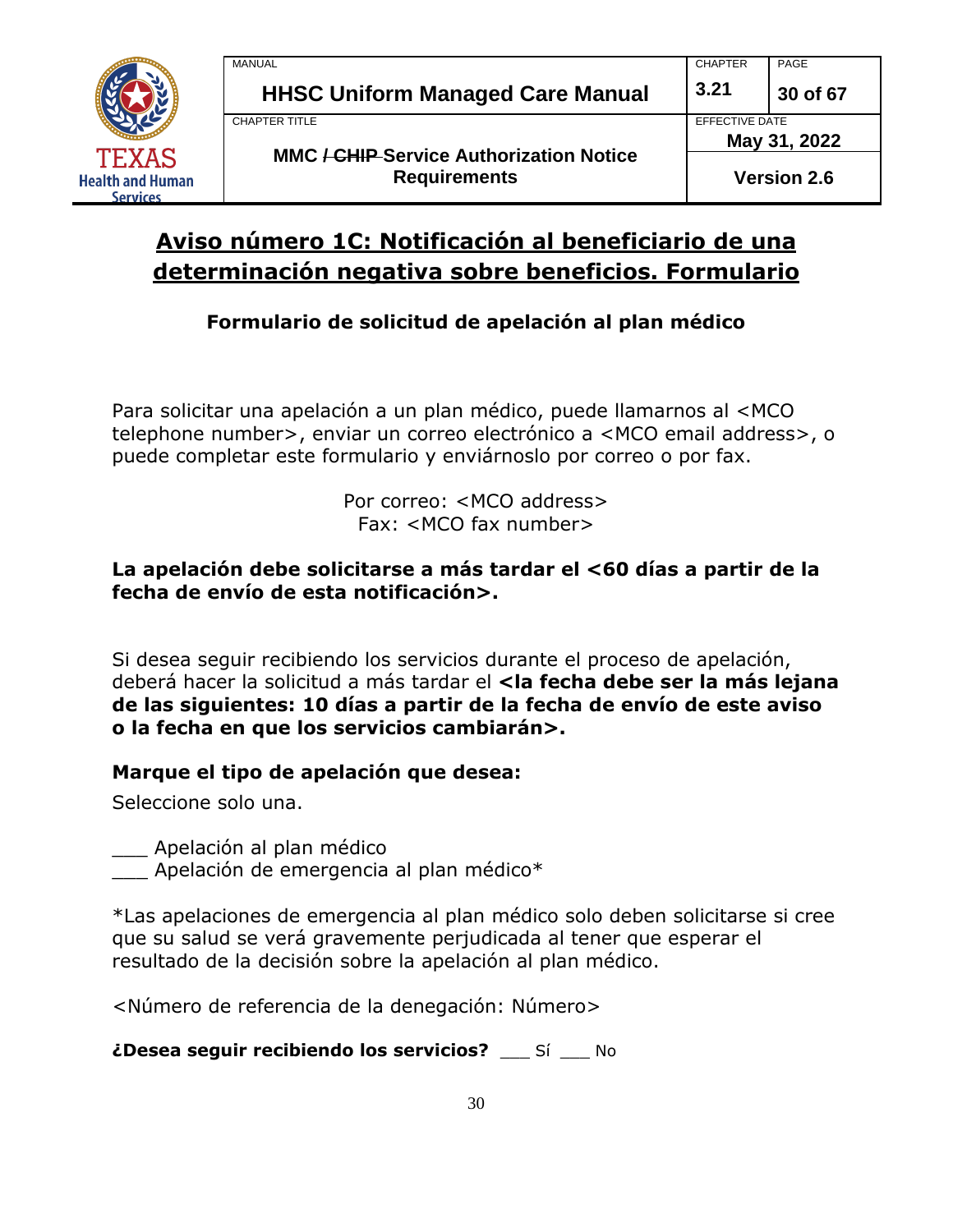

| <b>MANUAL</b>                                                         | <b>CHAPTER</b> | PAGE               |
|-----------------------------------------------------------------------|----------------|--------------------|
| <b>HHSC Uniform Managed Care Manual</b>                               | 3.21           | 31 of 67           |
| CHAPTER TITLE                                                         | EFFECTIVE DATE |                    |
|                                                                       |                | May 31, 2022       |
| <b>MMC / CHIP Service Authorization Notice</b><br><b>Requirements</b> |                | <b>Version 2.6</b> |

Debe solicitar la continuación de sus servicios antes del **<la fecha debe ser la más lejana de las siguientes: 10 días a partir de la fecha de envío de este aviso o de la fecha en que los servicios cambiarán>.**

Puede hacer esta solicitud por teléfono. Llámenos al <número de teléfono de la MCO> si cree que este formulario no nos llegará por correo antes de la fecha límite.

#### **Los datos personales de usted\***

| Nombre del beneficiario:                                 | Padre, madre o representante<br>autorizado: |
|----------------------------------------------------------|---------------------------------------------|
| ID de Medicaid del beneficiario o<br>número de asegurado | Teléfono de preferencia:                    |

\*Si alguno de sus datos de contacto ha cambiado, llame al agente de inscripción al 800-964-2777 o a <MCO> al <MCO telephone number>.

#### **Información del representante autorizado o los padres**

Usted puede representarse a sí mismo. Si desea que alguien le represente, por ejemplo, un padre, un familiar o un amigo, complete la siguiente información. Al llenar esta sección, usted autoriza a su representante designado a presentar apelaciones y obtener información en su nombre.

Nombre:

Dirección:

Número de teléfono:

## **Motivo de la apelación**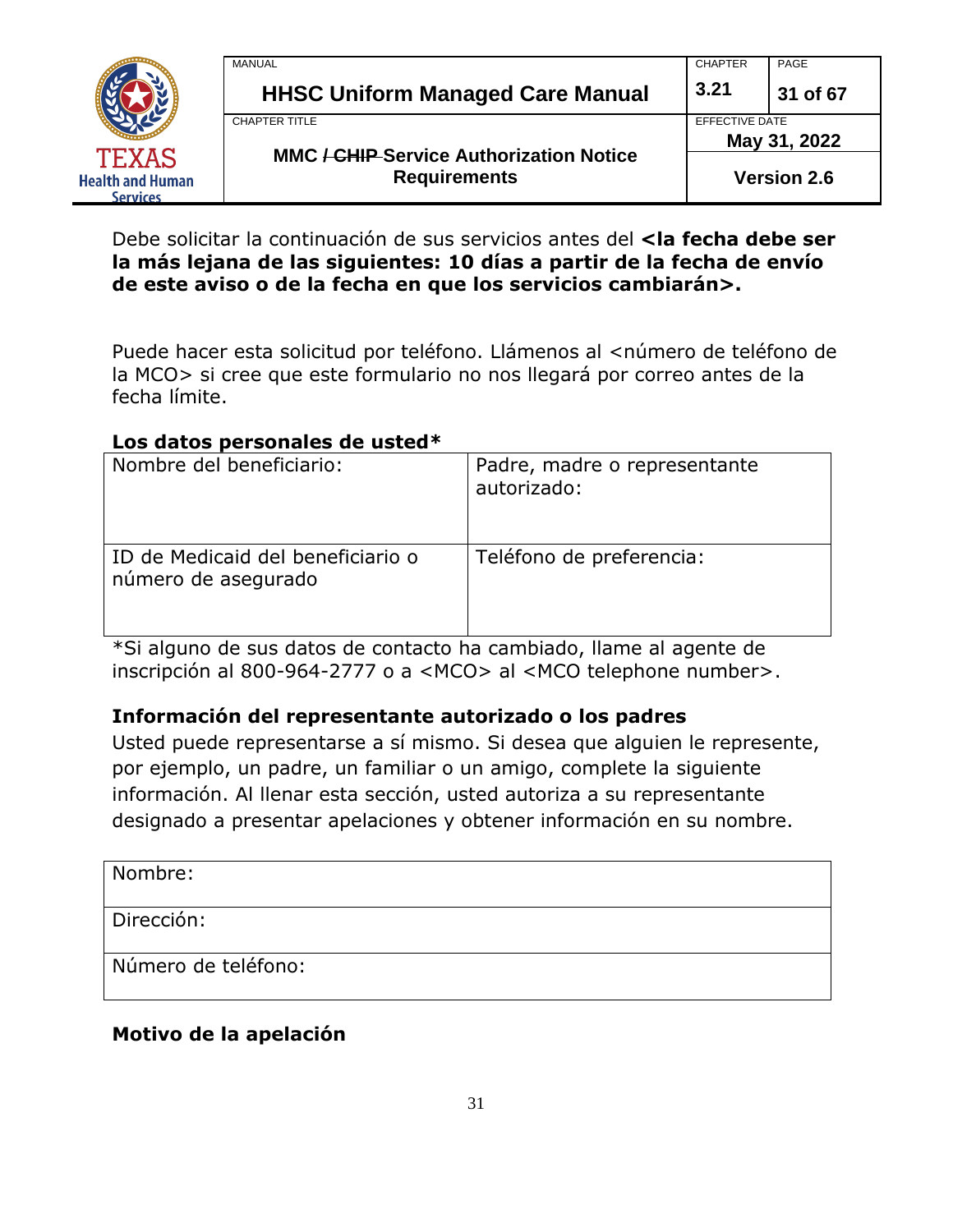

| <b>MANUAL</b>                                                         | <b>CHAPTER</b> | PAGE               |
|-----------------------------------------------------------------------|----------------|--------------------|
| <b>HHSC Uniform Managed Care Manual</b>                               | 3.21           | 32 of 67           |
| CHAPTER TITLE                                                         | EFFECTIVE DATE |                    |
|                                                                       |                | May 31, 2022       |
| <b>MMC / CHIP Service Authorization Notice</b><br><b>Requirements</b> |                | <b>Version 2.6</b> |

Esta sección es opcional. Puede llenarla para informarnos sobre los servicios que son objeto de la apelación y por qué cree que los necesita.

| Servicios objeto de la apelación: |
|-----------------------------------|
|                                   |
|                                   |
|                                   |
| Por qué los necesita:             |
|                                   |
|                                   |
|                                   |
| <b>Firme este formulario:</b>     |

Al firmar este formulario, usted o su representante autorizado están solicitando una apelación y dando a su plan médico, <MCO>, la autorización para obtener sus expedientes médicos y ponerse en contacto con su representante para la apelación, si lo tiene.

\_\_\_\_\_\_\_\_\_\_\_\_\_\_\_\_\_\_\_\_\_\_\_\_\_\_\_\_\_\_\_\_\_\_\_\_\_\_\_\_\_\_\_\_\_\_\_\_\_\_\_\_\_\_\_\_\_\_\_\_\_

\_\_\_\_\_\_\_\_\_\_\_\_\_\_\_\_\_\_\_\_\_\_\_\_\_\_\_\_\_\_\_\_\_\_\_\_\_\_\_\_\_\_\_\_\_\_\_\_\_\_\_\_\_\_\_\_\_\_\_

Firma del beneficiario/representante autorizado

Nombre en letra de molde

Fecha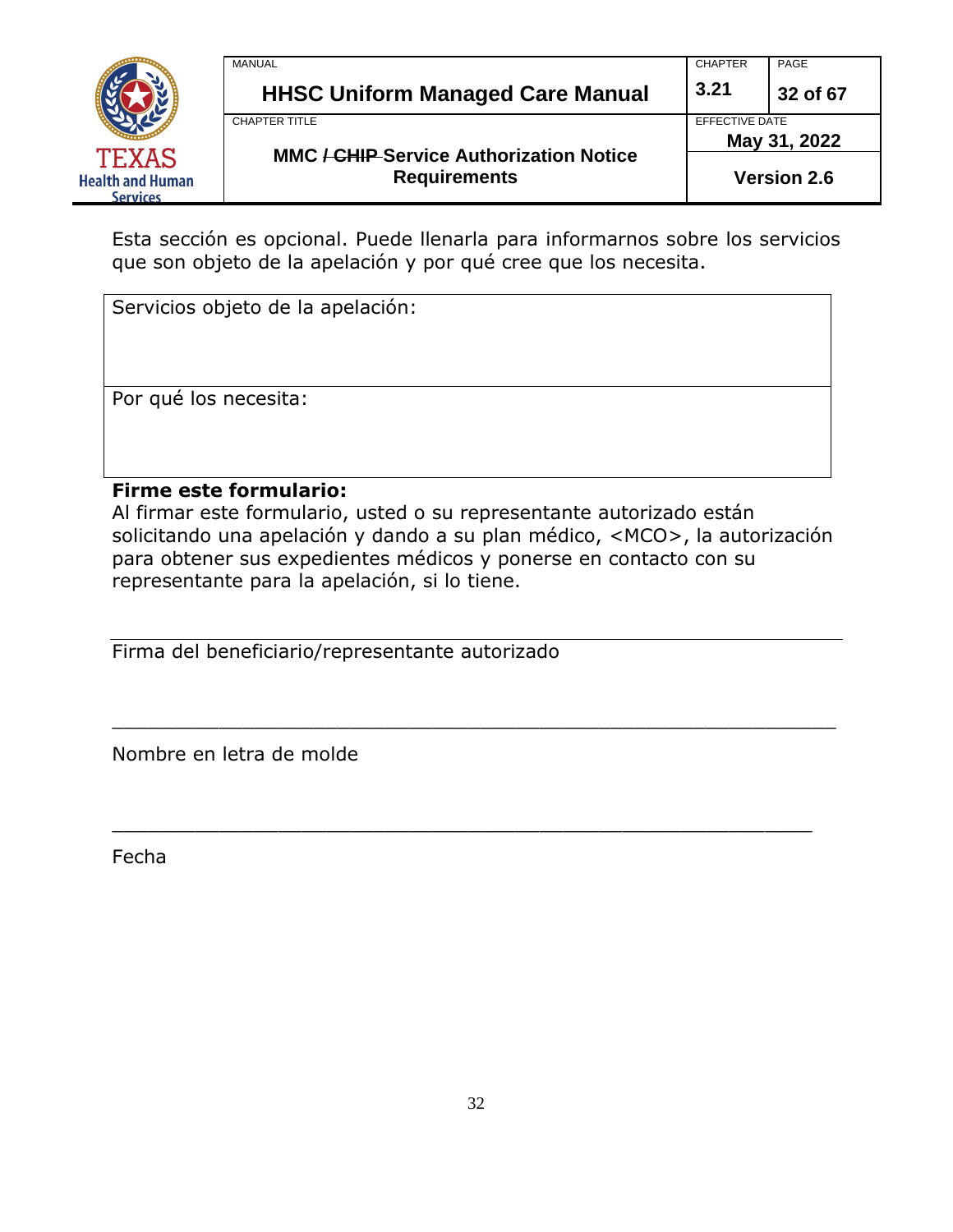

| MANUAL                                                                | <b>CHAPTER</b> | PAGE               |  |
|-----------------------------------------------------------------------|----------------|--------------------|--|
| <b>HHSC Uniform Managed Care Manual</b>                               | 3.21           | 33 of 67           |  |
| CHAPTER TITLE                                                         | EFFECTIVE DATE |                    |  |
|                                                                       |                | May 31, 2022       |  |
| <b>MMC / CHIP Service Authorization Notice</b><br><b>Requirements</b> |                | <b>Version 2.6</b> |  |

## **IV. Notice #2 Content**: **Member Notice of MCO Internal Appeal Decision**

## **Overview**

Notice #2 includes three documents: a letter, flyer, and form. The MCO must send all three documents to the Member for each MCO Internal Appeal decision. All three documents must be sent to the Member after an appeal of an Adverse Benefit Determination. In this section, the letter will be known as "Notice #2A"; the flyer will be known as "Notice #2B"; and the form will be known as "Notice #2C". HHSC does not expect MCOs to use these titles or numbering system in their notices of Adverse Benefit Determination to the Member.

For each Adverse Benefit Determination, the MCO is required to send the following two notices: 1) notice to the Member that contains the elements identified in this chapter; and 2) notice to the provider that meets the requirements detailed under "Medical or legal reason(s) for the Adverse Benefit Determination." The member notice and provider notice must explain, in sufficient detail, the medical and legal reasons for a medical denial, as described in the "Medical or legal reason(s) for the Adverse Benefit Determination." The notices to providers should not be reduced to a 4th-6th grade reading level if the language is needed to detail the rationale for the Adverse Benefit Determination.

The MCO's notices of MCO Internal Appeal decision must include the following elements:

- The MCO must make notices person-centered by removing any language from the notice template that do not apply to the Member's Adverse Benefit Determination.
- The MCO must enter the relevant information applicable to the Member and service into applicable areas identified by "<" and ">"
- The MCO must use plain language (i.e.,  $4<sup>th</sup>$ -6<sup>th</sup> grade reading level) in each notice, unless HHSC has prescribed specific language.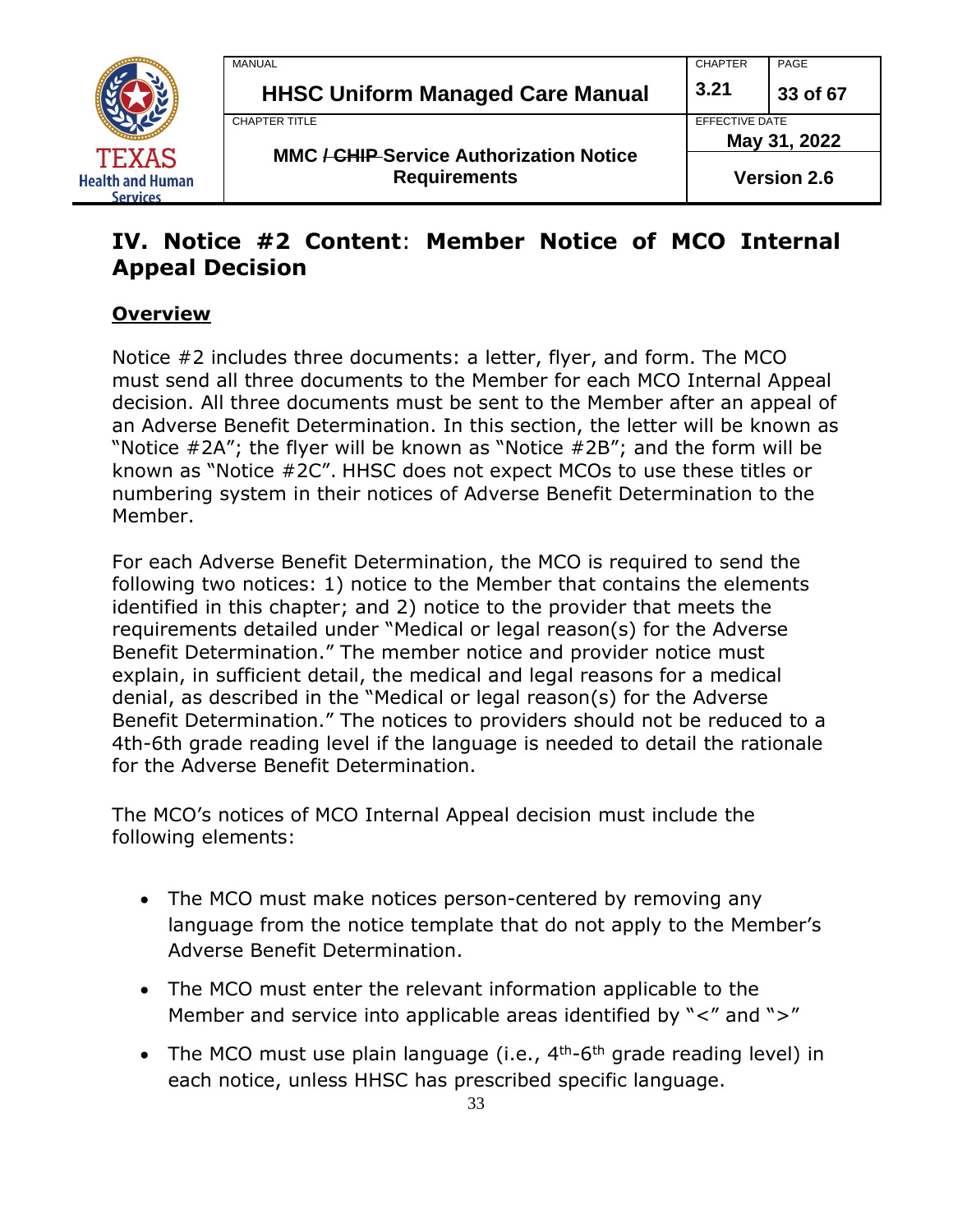

|  | MANUAL                                                                                        | <b>CHAPTER</b>                 | PAGE               |
|--|-----------------------------------------------------------------------------------------------|--------------------------------|--------------------|
|  | <b>HHSC Uniform Managed Care Manual</b>                                                       | 3.21                           | 34 of 67           |
|  | <b>CHAPTER TITLE</b><br><b>MMC / CHIP Service Authorization Notice</b><br><b>Requirements</b> | EFFECTIVE DATE<br>May 31, 2022 |                    |
|  |                                                                                               |                                | <b>Version 2.6</b> |

• The MCO must use formatting to ensure the form/flyer/letter is easily readable. This could include: size 11 or 12 Sanserif fonts, bolding, and paragraph breaks, as appropriate.

## **Notice #2A: Member Notice of MCO Internal Appeal Decision - Letter**

<MCO letterhead>

Date of Notice: <Date Notice is Mailed>

<Member/Parent/Guardian Name and Address>

Member Name: <Member Name> Member Identification Number: <Medicaid ID and Subscriber Number> Date of Birth: <Date> <Denial Reference Number: Number, if applicable> <Authorization Number: Number, if applicable>

Subject Line: **Notice of Health Plan Appeal Decision**

Service(s) Affected: <Service> Date of <Denial/Partial Denial/Reduction/Suspension/Termination> Determination: <Date> Date Appeal Requested: <Date> Appeal Decision Date: <Date>

Dear <Member Name>

**<The MCO must apply the relevant minimum language requirements for various service scenarios here and as noted below.> For network health care provider transfer denials and terminations**

**[Denial or termination sustained]:**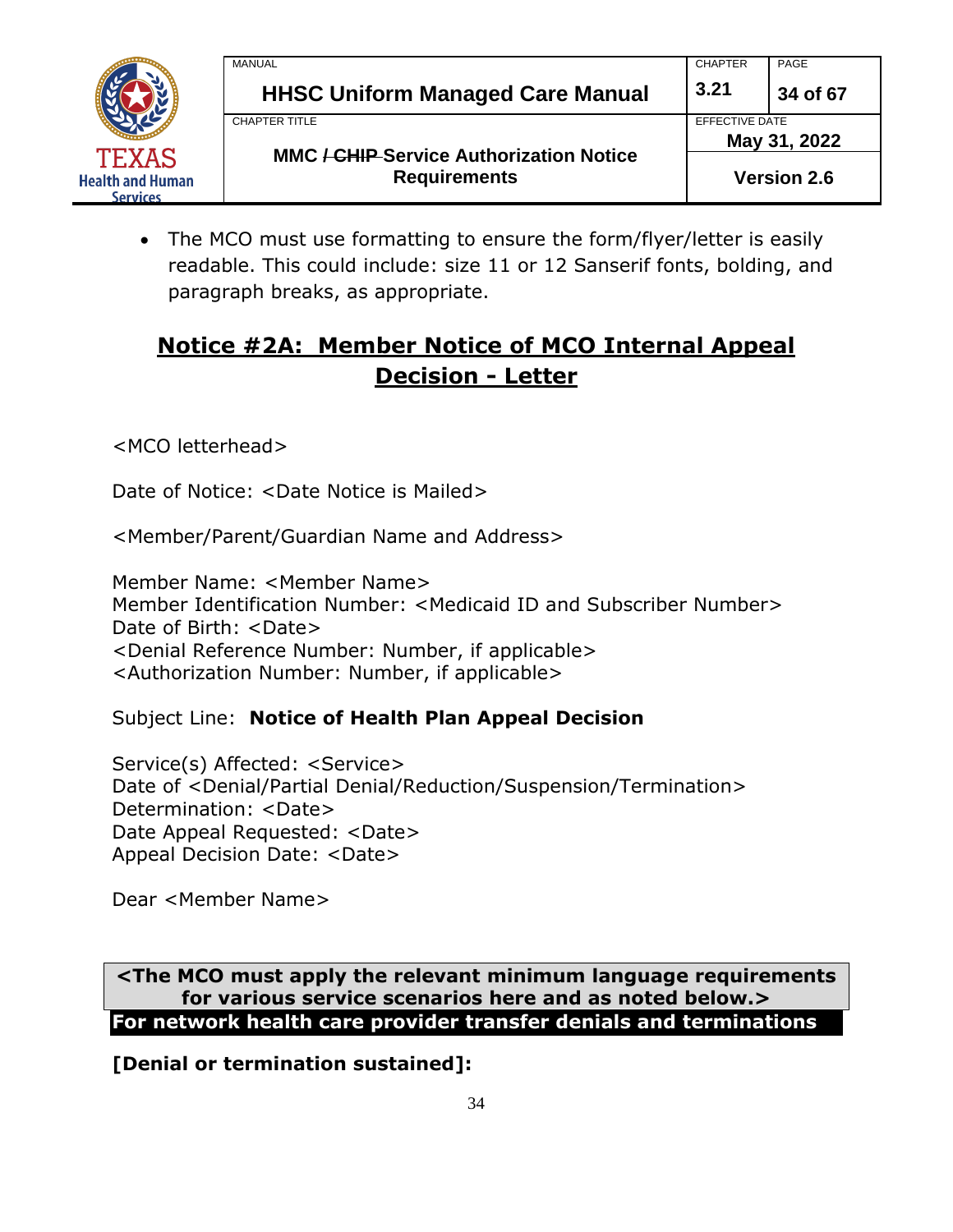

| MANUAL                                                                           | <b>CHAPTER</b> | PAGE               |
|----------------------------------------------------------------------------------|----------------|--------------------|
| <b>HHSC Uniform Managed Care Manual</b>                                          | 3.21           | 35 of 67           |
| CHAPTER TITLE                                                                    | EFFECTIVE DATE |                    |
|                                                                                  | May 31, 2022   |                    |
| <b>MMC <del>/ CHIP</del>-Service Authorization Notice</b><br><b>Requirements</b> |                | <b>Version 2.6</b> |

#### **We did not change our decision to deny your request.**

You or <health care provider> requested a transfer of care to <health care provider> on <date>. You appealed this decision on <date>.

After reviewing the provided information, we denied the request.

#### **[Denial or termination overturned]:**

## **We approved your previously denied request. You can begin getting**  services from <health care provider> on <date>.

You or <health care provider> requested a transfer of care to <provider> on <date>. We denied this request on <date>. You appealed this decision on <date>.

After reviewing the provided information, we decided to approve your request to transfer your care.

<Additional Information, if applicable>

#### **For one-time service request denials and terminations**

#### **[Denial sustained]:**

#### **We did not change our decision to deny your request.**

You or <health care provider> asked for <service or treatment> on <date>. We denied this request on <date>. You appealed this decision on <date>.

After reviewing the provided information, we denied the request.

#### **[Termination sustained]:**

#### **We did not change our decision to deny your services.**

We previously denied <service or treatment> on <date>. After reviewing the provided information, we decided you don't need this service. Starting <date>, you will no longer get <service or treatment>.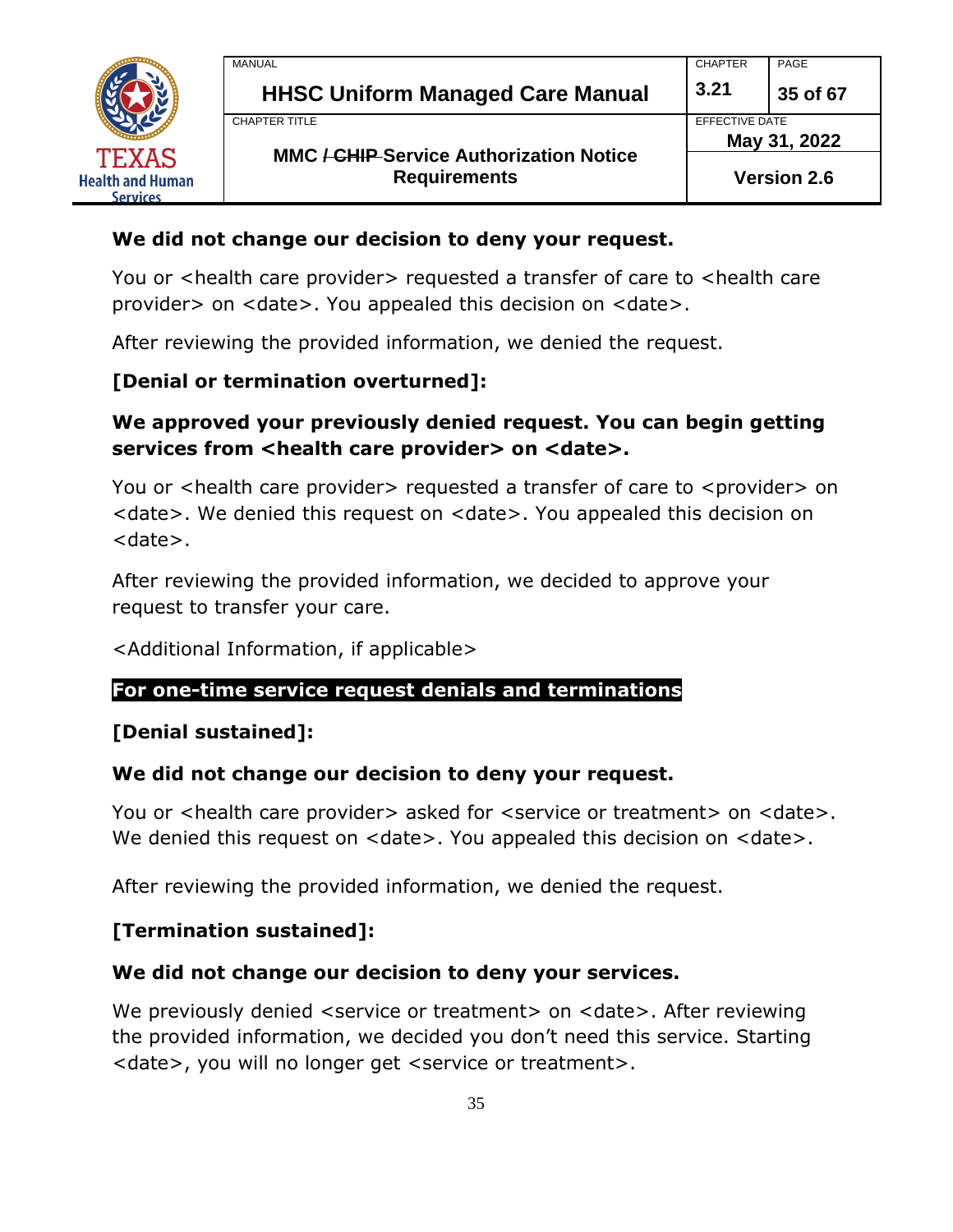

## **[Partial denial or denial overturned]:**

## **We approved your previously denied services. Starting <date>, you may get <service or treatment>.**

You or <health care provider> asked for <service or treatment> on <date>. We denied this request on <date>. You appealed this decision on <date>.

After reviewing the provided information, we decided you need these services.

## **[Partial denial or denial overturned-Dental]:**

We approved your previously denied services. you may contact your provider to receive <service or treatment>.

You or <health care provider> asked for <service or treatment> on <date>. We denied this request on <date>. You appealed this decision on <date>.

After reviewing the provided information, we decided you need these services.

## **[Termination overturned]:**

## **We approved your previously denied services. Starting <date>, you may get <service or treatment>.**

We previously changed your services on <date>, and you appealed this decision. We reviewed your needs on <date> and decided your services shouldn't have changed.

## **[Termination overturned-Dental]:**

## **We approved your previously denied services. Starting <date>, you may contact your provider to receive <service or treatment>.**

We previously changed your services on <date>, and you appealed this decision. We reviewed your needs on <date> and decided your services shouldn't have changed.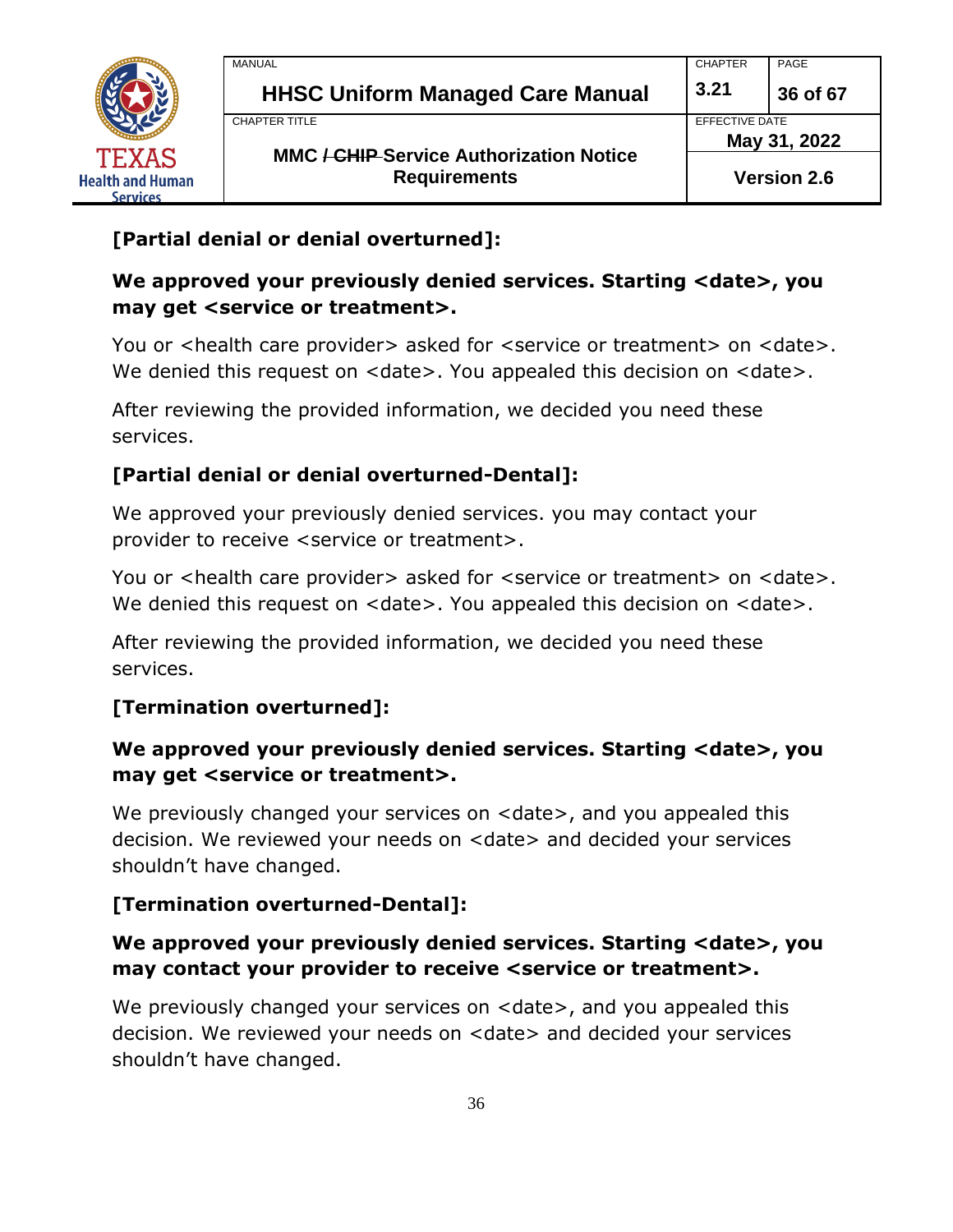

| MANUAL                                                                | <b>CHAPTER</b> | PAGE               |  |
|-----------------------------------------------------------------------|----------------|--------------------|--|
| <b>HHSC Uniform Managed Care Manual</b>                               | 3.21           | 37 of 67           |  |
| CHAPTER TITLE                                                         |                | EFFECTIVE DATE     |  |
|                                                                       |                | May 31, 2022       |  |
| <b>MMC / CHIP Service Authorization Notice</b><br><b>Requirements</b> |                | <b>Version 2.6</b> |  |

## **For all other service denials, suspensions, reductions, and terminations**

## **[Partial denial sustained, partial denial overturned, or denial overturned]:**

## **We changed our previous decision about your services.**

You or  $\alpha$  -health care provider asked for  $\alpha$  units, if applicable  $\alpha$  -per week or month, if applicable> of <service or treatment> on <date>. We denied this service request on <date>. You appealed this decision on <date>.

After reviewing the provided information, we decided you will start getting  $\lt$ # units>  $\lt$  per week or month> of  $\lt$  service or treatment> on  $\lt$  date>.

## **[Reduction, suspension, or termination sustained while Member is receiving continued benefits]:**

#### **We did not change our previous decision about your services.**

Your <service or treatment> <is or are> going to change. We are  $\le$  reducing/stopping  $>$  the services you get. Right now, you get  $\leq \#$  units  $>$ hours per <week or month> of <service or treatment>. Starting <date>, you'll get <# units> per <week or month> of <service or treatment>.

We reviewed your needs on <date> and decided that you don't need the same services.

## **[Reduction, suspension, or termination sustained while Member is not receiving continued benefits]:**

#### **We did not change our previous decision to change your services.**

You used to get <# units> per <week or month> of <service or treatment>. Starting <date>, you will get <# units> per <week or month> of <service or treatment>.

We reviewed your request on <date> and decided you don't need the same services.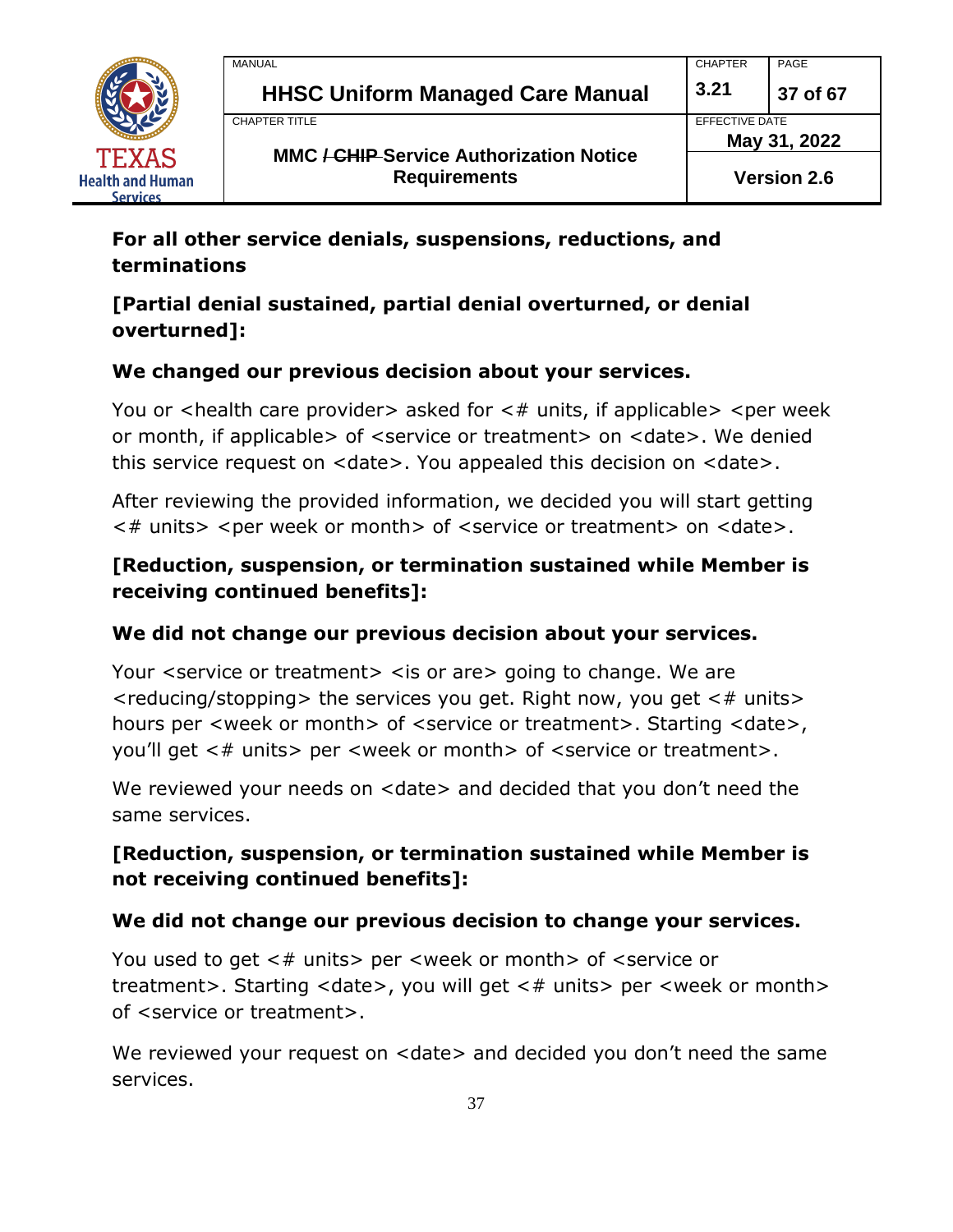

| MANUAL                                                                | <b>CHAPTER</b> | PAGE               |
|-----------------------------------------------------------------------|----------------|--------------------|
| <b>HHSC Uniform Managed Care Manual</b>                               | 3.21           | 38 of 67           |
| CHAPTER TITLE                                                         | EFFECTIVE DATE |                    |
|                                                                       |                | May 31, 2022       |
| <b>MMC / CHIP Service Authorization Notice</b><br><b>Requirements</b> |                | <b>Version 2.6</b> |

## **[Reduction, suspension, or termination overturned while Member is receiving continued benefits]:**

## **We changed our decision about your services. You'll keep getting <#units> per <week or month> of <service or treatment>.**

We previously changed your services on <date>, and you appealed this decision. We reviewed your needs on <date>, and decided your services shouldn't have changed.

## **[Reduction, suspension, or termination overturned while Member is not receiving continued benefits]:**

## **We changed our decision about your services. Starting <date>, you will get <# units> per <week or month> of <service or treatment>.**

We previously changed your services on <date>, and you appealed this decision. We reviewed your needs on <date>, and decided your services shouldn't have changed.

## **[Denial sustained]:**

#### **We did not change our decision to deny your request.**

You or <health care provider> asked for <service or treatment> on <date>. We denied this request on  $\leq$  date $\geq$ . You appealed this decision on  $\leq$  date $\geq$ .

After reviewing the provided information, we denied the request.

#### **For all letters**

We made this decision because:

<An explanation of the reasons for the MCO's decision. Clear and concise information about the provisions of the Texas Medicaid Provider Procedures Manual, the relevant managed care contract, managed care handbook or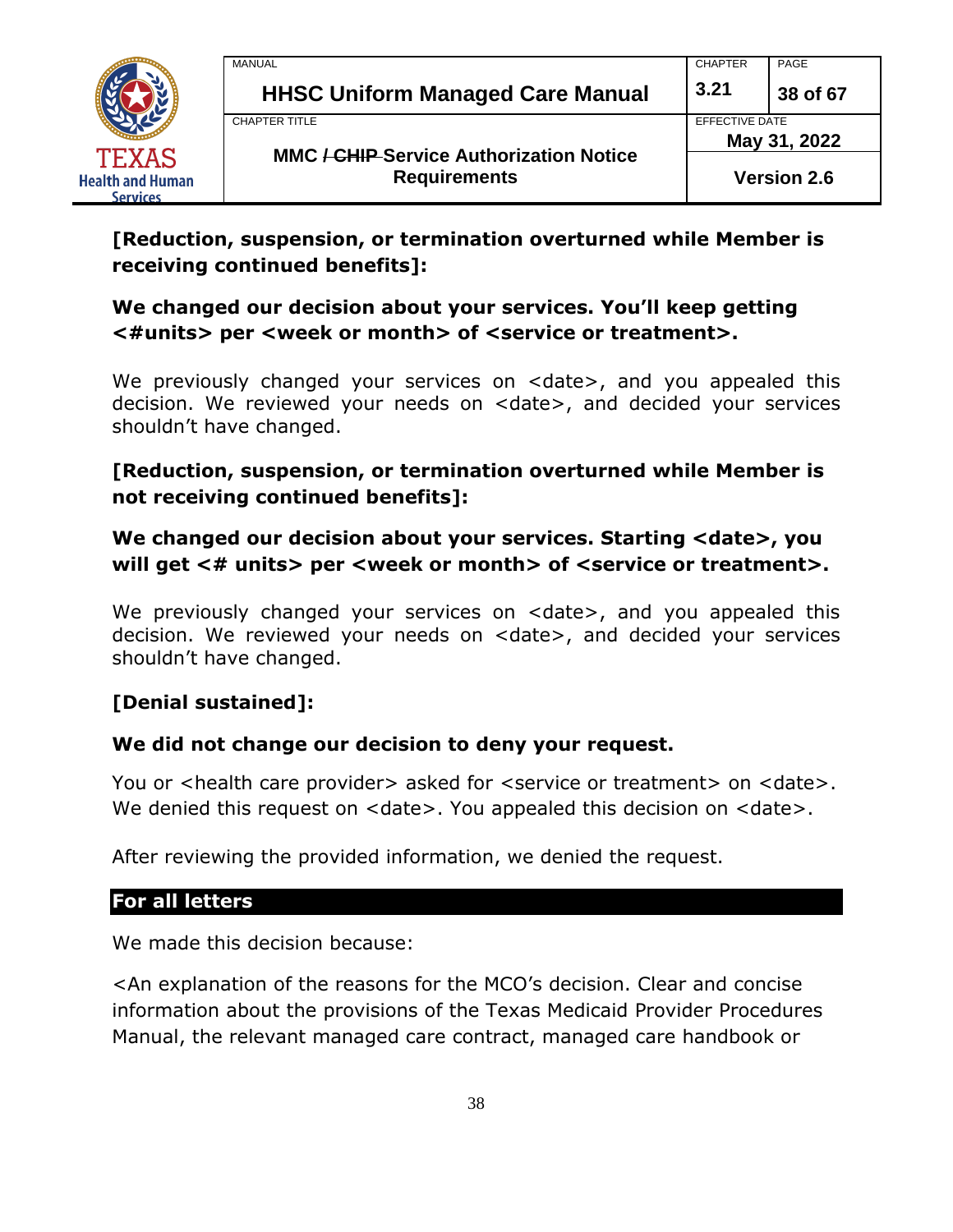

| MANUAL                                                                | <b>CHAPTER</b>                 | PAGE               |
|-----------------------------------------------------------------------|--------------------------------|--------------------|
| <b>HHSC Uniform Managed Care Manual</b>                               | 3.21                           | 39 of 67           |
| CHAPTER TITLE                                                         | EFFECTIVE DATE<br>May 31, 2022 |                    |
| <b>MMC / CHIP Service Authorization Notice</b><br><b>Requirements</b> |                                | <b>Version 2.6</b> |

manual or MCO approved clinical criteria that support the Adverse Benefit Determination.>

<If the decision is based on state or federal laws, the MCO must explain how the law applies to the Member's request and supports the MCO's action. The MCO must refer to the specific subsection of the rule if there is more than one reason on which the denial can be based. The MCO must explain how the laws apply to the Member's request and support the MCO's action. For example, if the basis for a decision is that the requested service is not Medically Necessary for the Member, the Medically Necessary criteria must be stated and must explain why that specific Member does not meet the criteria. The MCO must: 1) explain the medical basis for the decision, applying the MCO's policy or accepted standards of medical practice to the Member's particular medical circumstances; 2) explain how the requested service does not meet one or more of the criteria for medical necessity, as set forth in the managed care contract's definition of "Medically Necessary;" and (3) identify the specific provision of the Texas Administrative Code the MCO maintains is not met and provide the factual basis for this determination. For example, a general reference to the rule without further detail does not suffice. Listing the following TAC citations, "1 TAC 353.2(69), 1 TAC 363.309, and 1 TAC 363.311" would not be a sufficient explanation of the basis for the denial. Referencing a guideline (e.g., McKesson, InterQual, MCG), protocol, or other document without explanation as to why it is not Medically Necessary is not sufficient for Medically Necessary Adverse Benefit Determinations.>

<For Members 21 years of age and older, if the basis for a decision is that the requested service is not a Covered Service the MCO must explain in detail that the service is excluded from coverage or does not fit within one of the categories of Covered Services for adults under the State Plan or applicable waiver(s). However, a request for durable medical equipment (DME), including medical supplies, through the home health benefit for Members 21 years of age or older cannot be denied on the basis that the requested DME item of medical supply is not a Covered Service. If the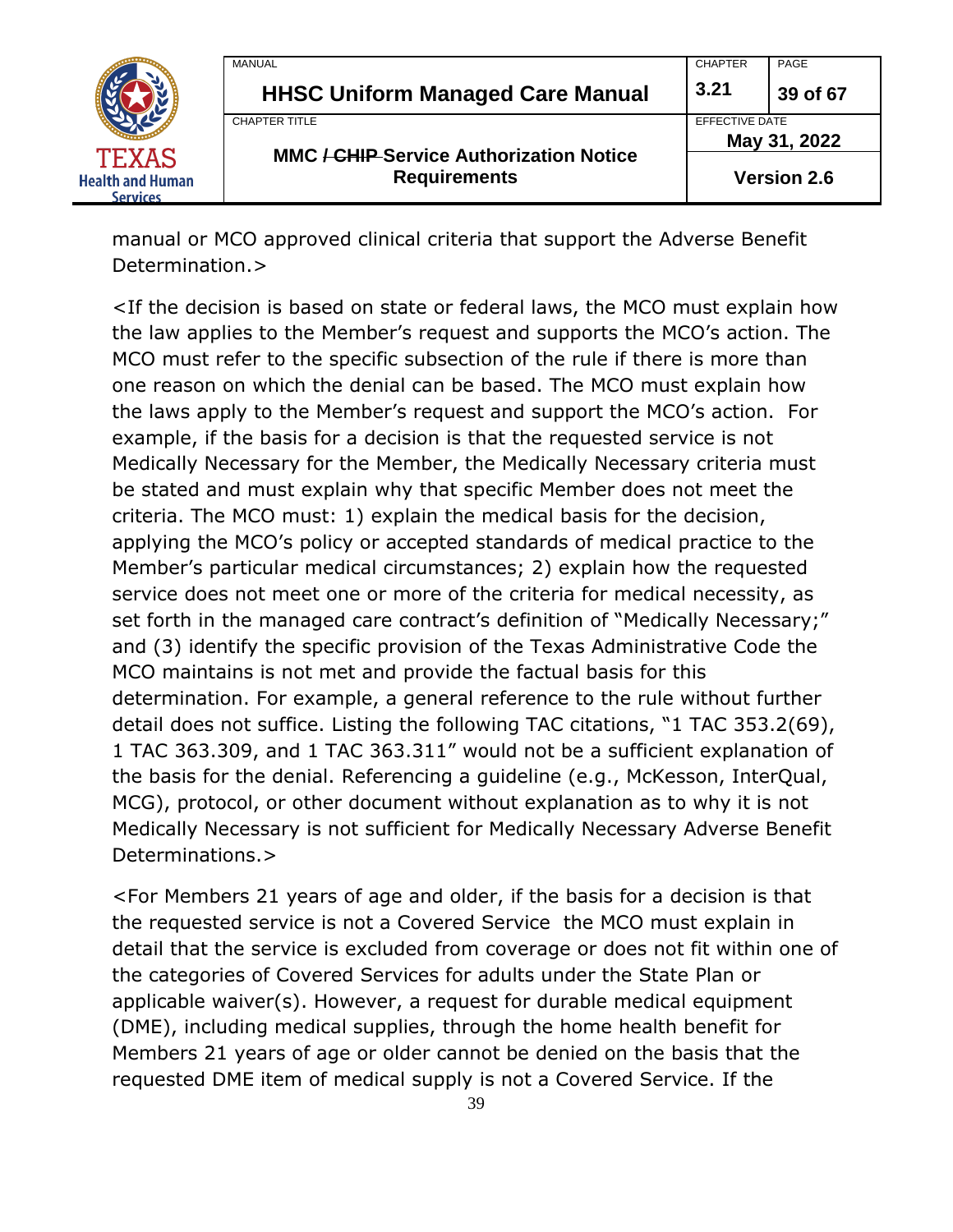|                                            | MANUAL                                         | <b>CHAPTER</b>                 | PAGE     |
|--------------------------------------------|------------------------------------------------|--------------------------------|----------|
|                                            | <b>HHSC Uniform Managed Care Manual</b>        | 3.21                           | 40 of 67 |
|                                            | <b>CHAPTER TITLE</b>                           | EFFECTIVE DATE<br>May 31, 2022 |          |
| <b>TEXAS</b>                               | <b>MMC / CHIP Service Authorization Notice</b> |                                |          |
| <b>Health and Human</b><br><b>Services</b> | <b>Requirements</b>                            | <b>Version 2.6</b>             |          |

request identifies the DME item or medical supply as Medically Necessary, the request must go through the home health exceptional circumstances process outlined [here.](https://www.tmhp.com/news/2020-04-29-home-health-dme-and-supplies-exceptional-circumstances-provision-medicaid-clients)

For Members under 21 years of age, the MCO cannot deny the service on the basis that the requested service is not a Covered Service. Any Adverse Benefit Determination against a Member under 21 years of age must clearly explain the factual basis for the MCO's contention that the requested service will not correct or ameliorate the Member's medical condition or disability, in accordance with 42 U.S.C. § 1396d(r)(5). The requirements of 42 U.S.C. § 1396d(r)(5), also known as the Early and Periodic Screening, Diagnostic, and Treatment (EPSDT) requirements, apply regardless of whether the Medicaid-covered service is covered under the state plan. Experimental services are not covered at this time. However, an MCO can provide experimental services on a case-by-case basis.>

If an item, requested by a provider, qualifies as DME (including medical supplies) under the home health benefit, the MCO cannot deny the item on the basis that the requested service is not a Covered Service for the Member (children and adults). For example, informing a Member that a requested item of DME is "not allowed by your plan" or "is not a payable code" is the same as denying the item on the basis of non-coverage. If an item, requested by a provider, qualifies as DME (including medical supplies), then the denial must be based on medical necessity. The notice must clearly explain the factual basis for the MCO's contention that the requested service is not Medically Necessary, in accordance with 42 C.F.R. §440.70(b)(3)(v), and 1 TAC §354.1039(a)(4)(D). The fact that Medicare may not provide the requested item is not determinative of the question of Medicaid coverage. >

<If the basis for a decision is based on lack of supporting documentation from a health care provider, the MCO must identify the provider and describe the supporting documentation that needs to be submitted. The identification of missing information must be specific to the Member and the actual documentation that was submitted on the Member's behalf.>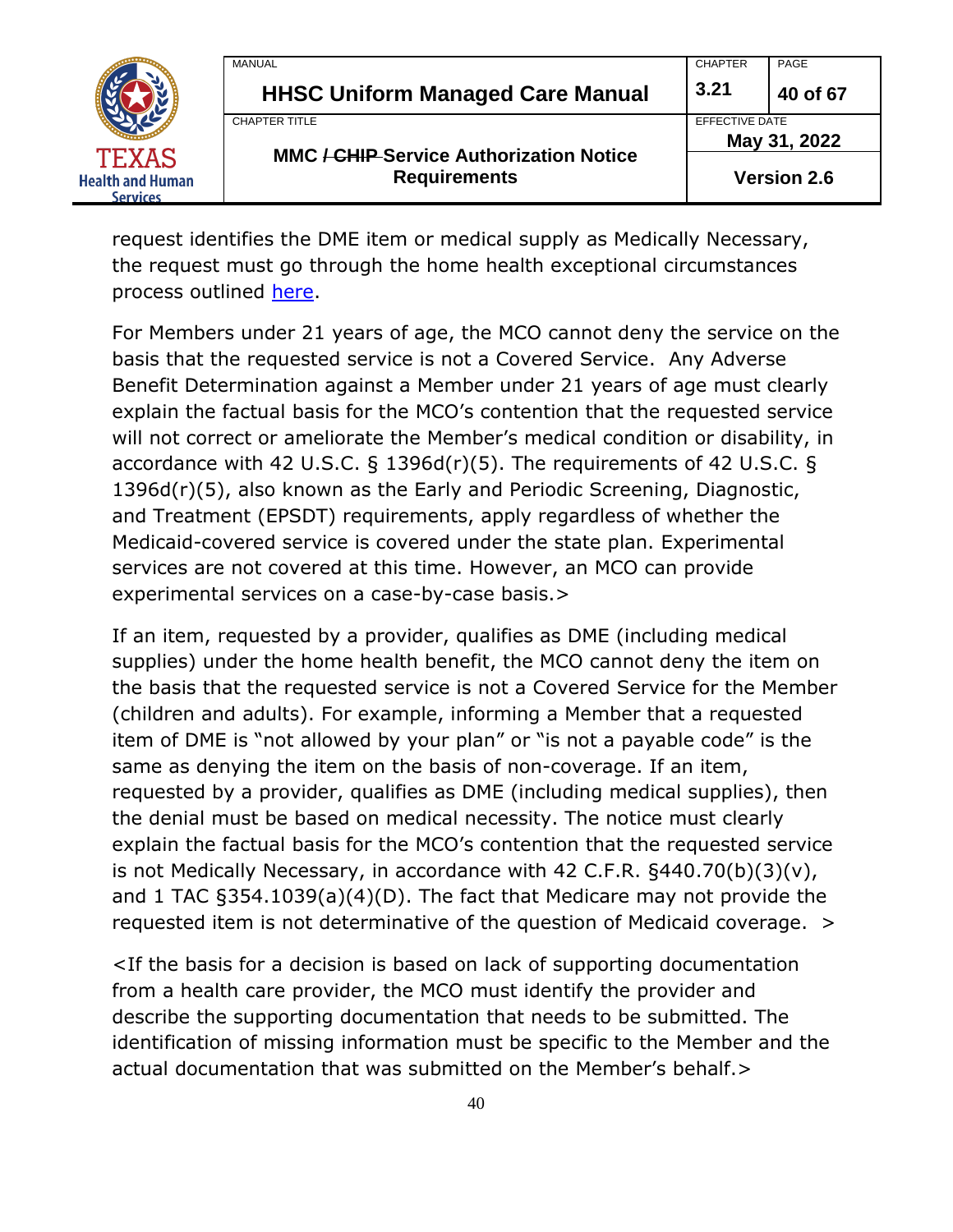

You or your provider can talk with us about this decision by calling us at <MCO telephone number>. You can also get a free copy of the information, including criteria and guidelines, as well as records used to make this decision by calling us at <MCO telephone number>, emailing us at <MCO email address>, writing to us at <MCO mailing address>, or utilizing our secure portal located at <MCO web address>.

#### **For all Mental Health Targeted Case Management or Mental Health Rehabilitative Services**

We used the Texas Resiliency and Recovery Utilization Management Guidelines: Adult Mental Health Services to make this decision. You can see them here:

[https://hhs.texas.gov/sites/default/files/documents/doing-business-with](https://hhs.texas.gov/sites/default/files/documents/doing-business-with-hhs/provider-portal/behavioral-health-provider/um-guidelines/trr-utilization-management-guidelines-adult.pdf)[hhs/provider-portal/behavioral-health-provider/um-guidelines/trr-utilization](https://hhs.texas.gov/sites/default/files/documents/doing-business-with-hhs/provider-portal/behavioral-health-provider/um-guidelines/trr-utilization-management-guidelines-adult.pdf)[management-guidelines-adult.pdf.](https://hhs.texas.gov/sites/default/files/documents/doing-business-with-hhs/provider-portal/behavioral-health-provider/um-guidelines/trr-utilization-management-guidelines-adult.pdf)

If you do not have access to the internet, contact us at <MCO telephone number> to get a free copy of the guidelines.

## **You might still be eligible to get outpatient or other types of mental health services through community resources:**

<list mental health services through community resources, if applicable.>

#### **For Value-added Services**

**[Include the following passage if the MCO offers Value-added Services applicable the Member's condition or situation.]**

#### **You may be able to get these services:**

We offer extra services for members, such as <list related/relevant valueadded services and benefit parameters such as dental cleaning, one exam with x-rays, etc.>.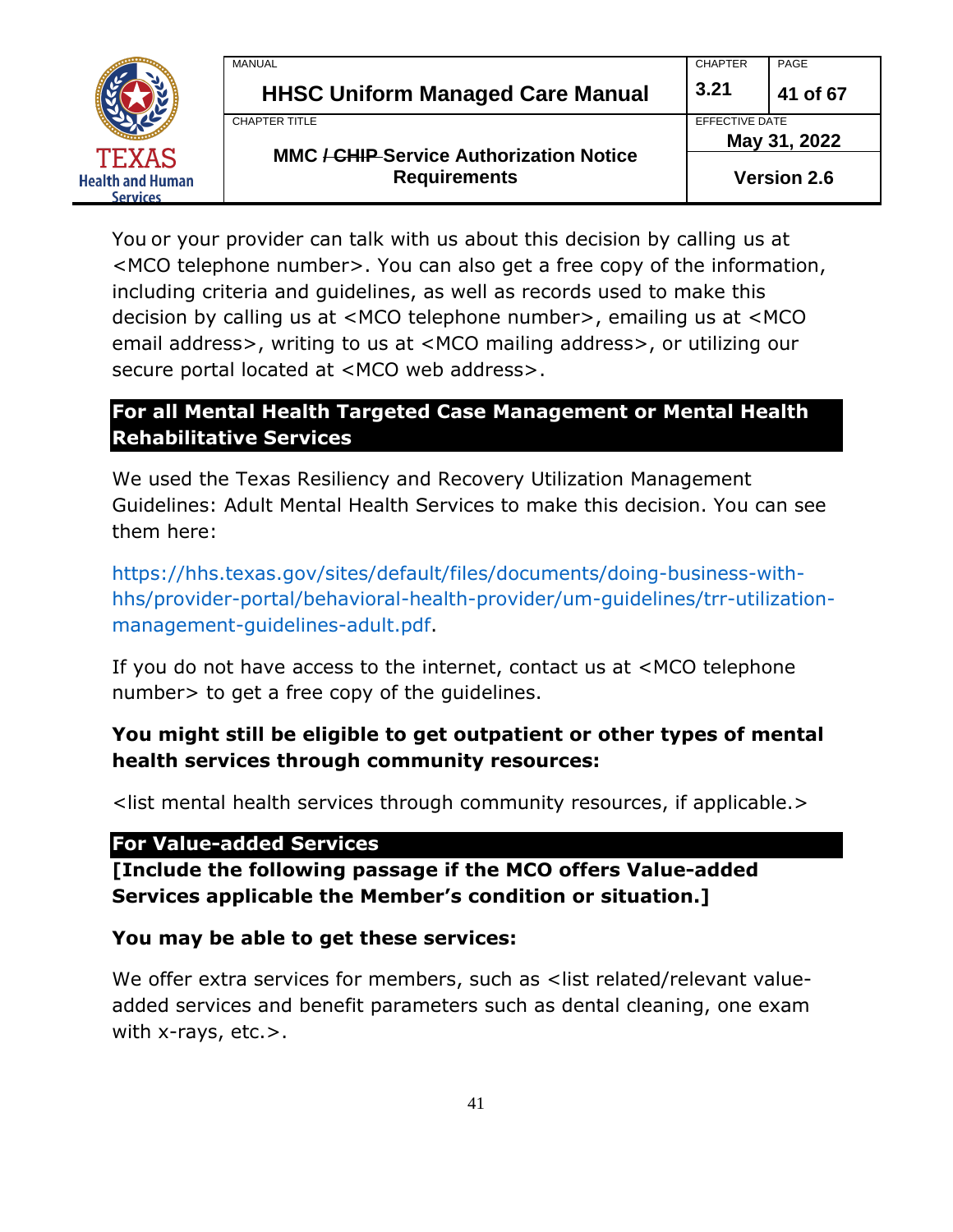

| MANUAL                                                                | <b>CHAPTER</b> | PAGE               |
|-----------------------------------------------------------------------|----------------|--------------------|
| <b>HHSC Uniform Managed Care Manual</b>                               | 3.21           | 42 of 67           |
| CHAPTER TITLE                                                         | EFFECTIVE DATE |                    |
|                                                                       | May 31, 2022   |                    |
| <b>MMC / CHIP Service Authorization Notice</b><br><b>Requirements</b> |                | <b>Version 2.6</b> |

**You can request these services by emailing us at <MCO email address>, calling us at <MCO telephone number>, or writing to us at <MCO mailing address>.**

**For Members age 20 and younger, if the MCO finds nursing requested services do not meet the criteria to be delivered by a licensed nurse, but documentation might support authorization of PCS, the MCO must add:** 

**[For all Members except STAR Members]:**

#### **You may be able to get personal care services.**

Personal care services can help you with daily tasks like bathing, eating, getting dressed, preparing your meals and housekeeping. To learn more about getting personal care services, call us at <MCO telephone number>.

#### **[For STAR Members only]:**

#### **You may be able to get personal care services.**

Personal care services can help you with daily tasks like bathing, eating, getting dressed, preparing your meals and housekeeping. To learn more about getting personal care services, call us at <MCO telephone number>or call the Texas Health and Human Services Commission at 888-276-0702.

**For Medicaid Members under 21 years of age, if the MCO finds requested private duty nursing visits are more appropriately provided on a per-visit basis through home health skilled nursing visits, the MCO must add\*:**

#### **You may be able to get home health skilled nursing visits.**

home health skilled nursing visits can help you with short-term nursing needs. To learn more about getting home health skilled nursing visits, call us at <MCO telephone number>. STAR members may also contact the Texas Health and Human Services Commission at 888-276-0702.**\*Informing the Member of the option to receive home health skilled nursing visits**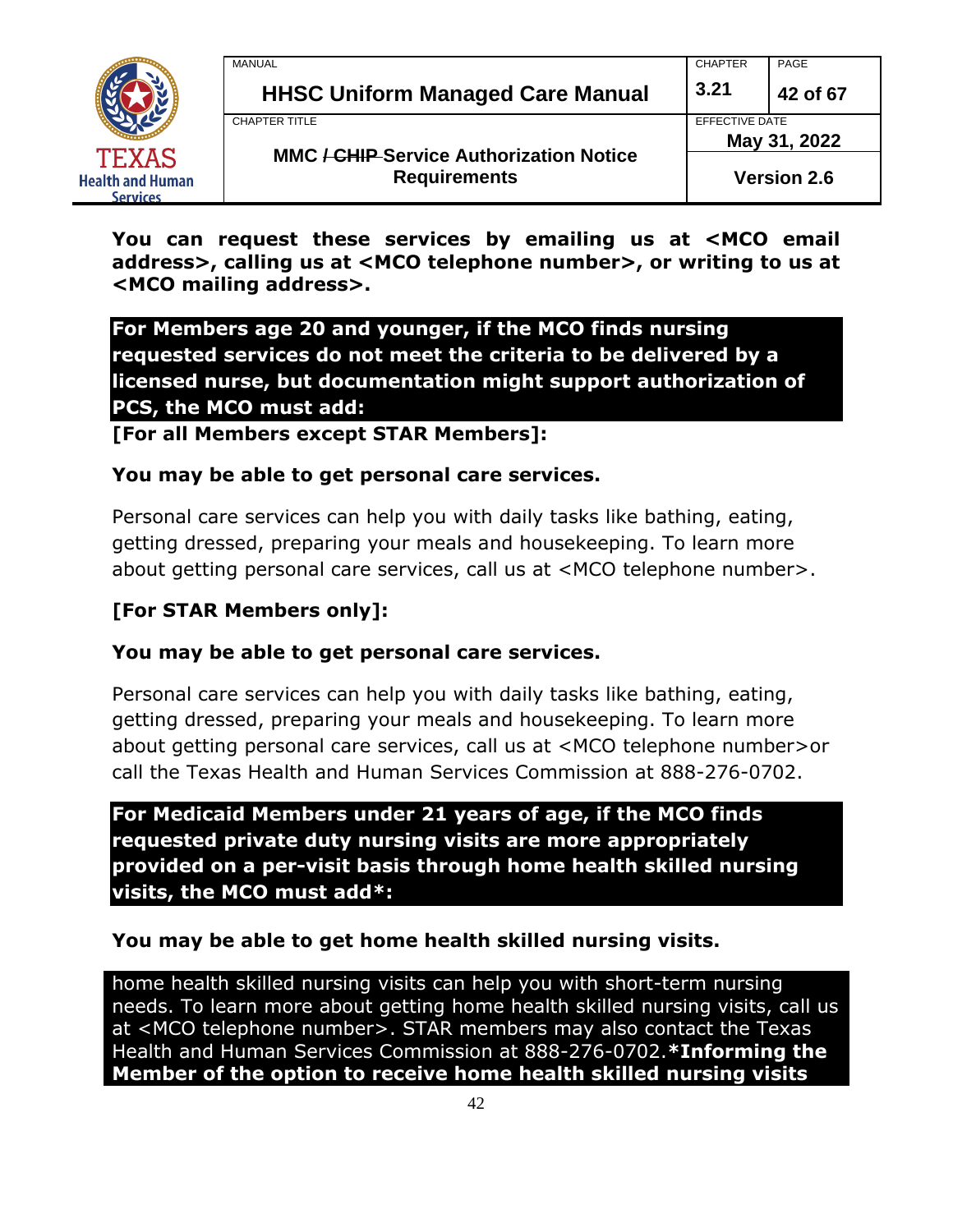

| <b>MANUAL</b>                                                         | <b>CHAPTER</b> | PAGE               |
|-----------------------------------------------------------------------|----------------|--------------------|
| <b>HHSC Uniform Managed Care Manual</b>                               | 3.21           | 43 of 67           |
| <b>CHAPTER TITLE</b>                                                  | EFFECTIVE DATE |                    |
|                                                                       |                | May 31, 2022       |
| <b>MMC / CHIP Service Authorization Notice</b><br><b>Requirements</b> |                | <b>Version 2.6</b> |

#### **does not release the MCO from their contractually required services coordination responsibilities to ensure that the Member receives needed services.**

## **For all letters**

## **[If applicable, add]:**

<Information about accessing case management services (such as the case management services identified in the contract's provisions regarding managed care service coordination Services, Managed Care Service Management, Case Management for Children and Pregnant Women, or Noncapitated Service).>

## **[If applicable, add]:**

We approve  $\lt\#$  units per  $\lt$ week or month of  $\lt$ service or treatment starting <**date**>.

#### **[For all Medicaid Members]:**

This decision was made by:

Title: <Title - Medical Director for Medical Necessity or Utilization Management Reviewer for all other decisions> Delegated Reviewer(s): <Add additional delegated reviewing agent or URA entity, if applicable> Specialization: <Specialty, if applicable> Phone: <MCO telephone number> Fax: <MCO fax number> Email: <MCO email address>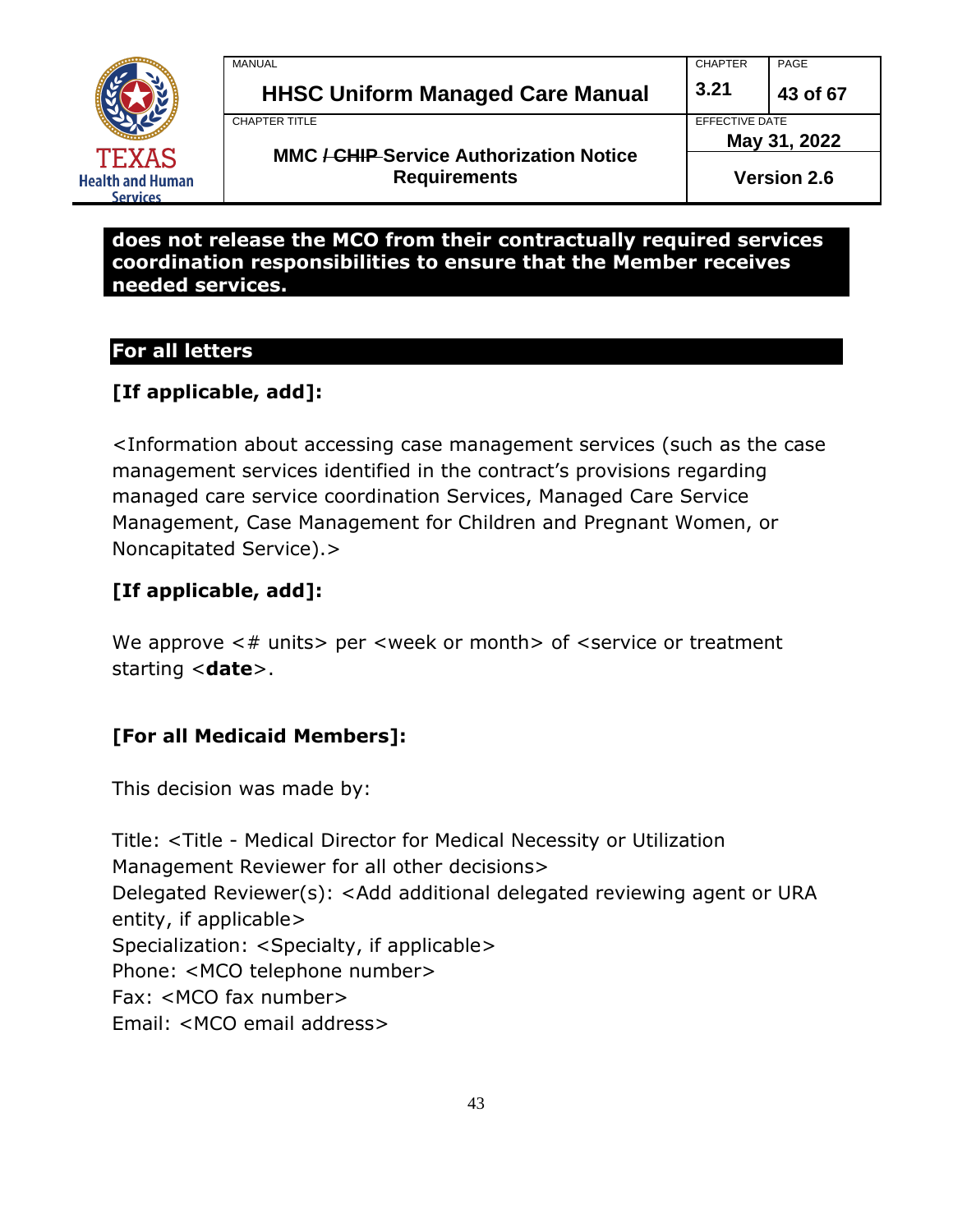

| MANUAL                                                                | <b>CHAPTER</b>     | PAGE     |
|-----------------------------------------------------------------------|--------------------|----------|
| <b>HHSC Uniform Managed Care Manual</b>                               | 3.21               | 44 of 67 |
| <b>CHAPTER TITLE</b>                                                  | EFFECTIVE DATE     |          |
|                                                                       | May 31, 2022       |          |
| <b>MMC / CHIP Service Authorization Notice</b><br><b>Requirements</b> | <b>Version 2.6</b> |          |

## **If you disagree with our decision, you have the right to ask for a state fair hearing with or without an external medical review.**

If you kept receiving services during your health plan appeal, you may be able to continue your services during your state fair hearing.

#### **If you want your services to continue, you must make your request by <date must be the later of the following: date 10 Days from the date this notice is mailed or the date services will change>.**

For more important dates and details, see the attached documents "State Fair Hearings and External Medical Reviews" and "State Fair Hearing and External Medical Review Request Form."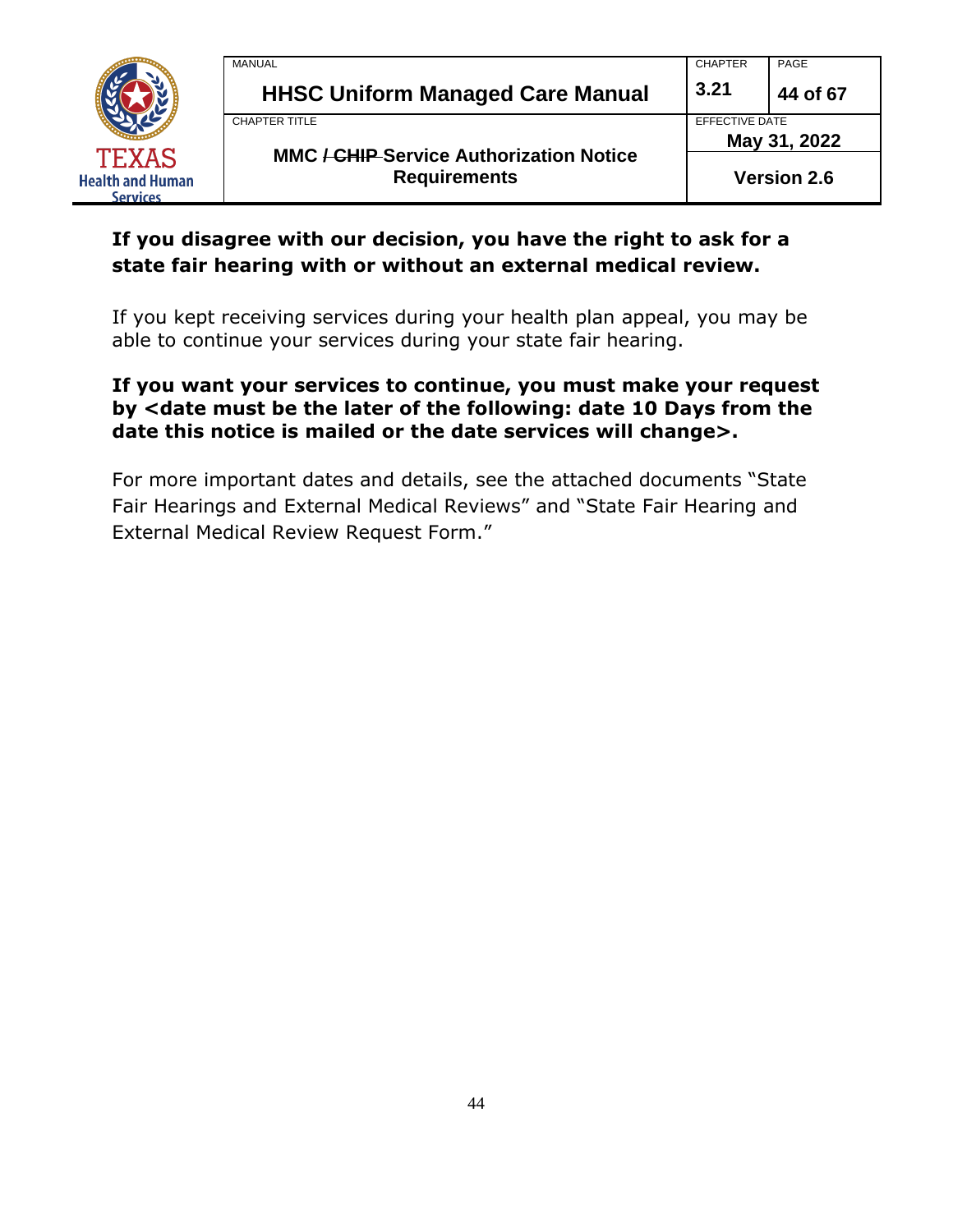

## **Aviso número 2A: Notificación al beneficiario de la decisión interna de la MCO sobre la apelación. Carta**

<MCO letterhead>

Fecha de la notificación: <Date Notice is Mailed>

<Member/Parent/Guardian Name and Address>

Nombre del beneficiario: <Member Name> Número de identificación del beneficiario: <Medicaid ID and Subscriber Number> Fecha de nacimiento: <Date> <Denial Reference Number: Number, if applicable> <Authorization Number: Number, if applicable>

## Asunto: **Notificación de la decisión sobre la apelación al plan médico**

Servicios afectados: <Service> Fecha de la <Denial/Partial Denial/Reduction/Suspension/Termination> Determinación: <Date> Fecha en que se solicitó la apelación: <Date> Fecha de la decisión sobre la apelación: <Date>

Estimado <Member Name>

## **[Denial or termination sustained]:**

## **No hemos cambiado nuestra decisión de denegar su solicitud.**

Usted o <proveedor médico> solicitaron la transferencia de la atención a <proveedor médico> el <date>. Usted apeló esta decisión el <date>.

Después de revisar la información proporcionada, hemos denegado la solicitud.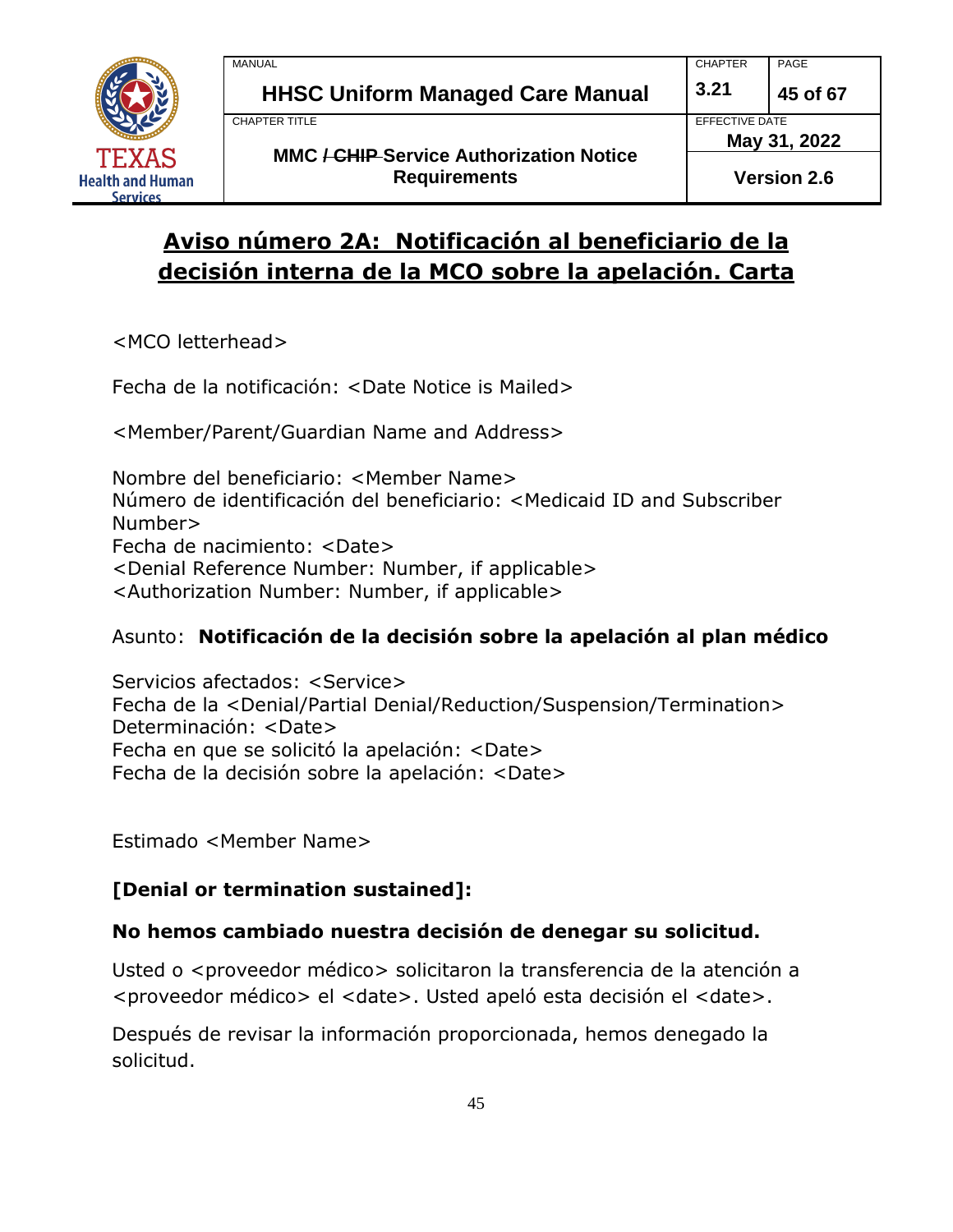

## **[Denial or termination overturned]:**

## **Hemos aprobado su solicitud que previamente fue denegada. Puede comenzar a recibir servicios de <proveedor médico> el <date>.**

Usted o <proveedor médico> solicitaron la transferencia de la atención a <proveedor> el <date>. Denegamos esa solicitud el <date>. Usted apeló esta decisión el <date>.

Después de revisar la información proporcionada, decidimos aprobar su solicitud para transferir la atención.

<Additional Information, if applicable>

## **For one-time service request denials and terminations**

## **[Se mantiene la denegación]:**

#### **No hemos cambiado nuestra decisión de denegar su solicitud.**

Usted o <proveedor médico> solicitaron <servicio o tratamiento> el <date>. Hemos denegado esa solicitud el <date>. Usted apeló esa decisión el <date>.

Después de revisar la información proporcionada, hemos denegado la solicitud.

#### **[Se mantiene la terminación de los servicios]:**

#### **No hemos cambiado nuestra decisión de denegar los servicios.**

Anteriormente, denegamos <servicio o tratamiento> el <date>. Después de revisar la información proporcionada, hemos decidido que usted no necesita este servicio. A partir del <date>, usted ya no recibirá <servicio o tratamiento>.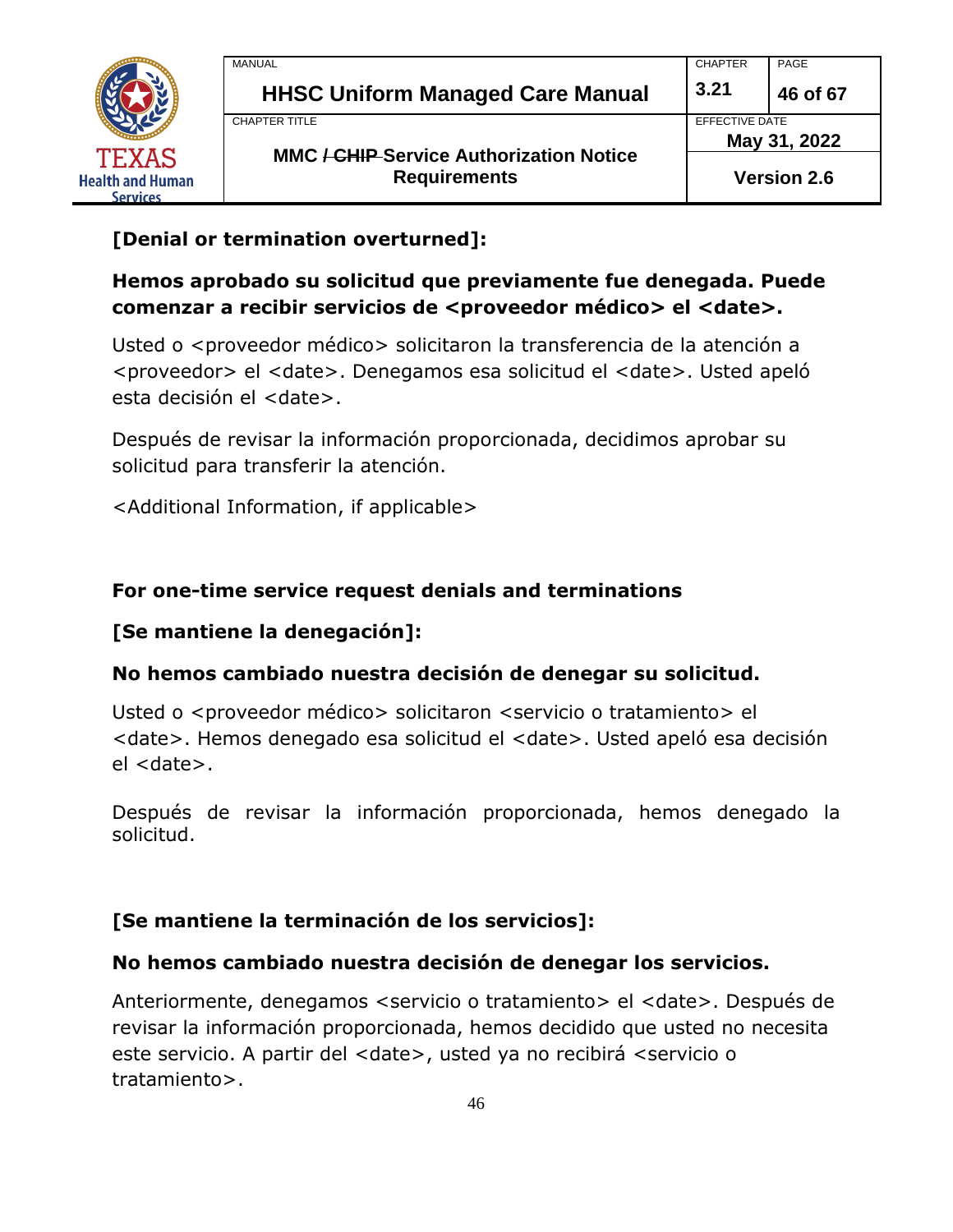

| MANUAL                                                                | <b>CHAPTER</b> | PAGE               |
|-----------------------------------------------------------------------|----------------|--------------------|
| <b>HHSC Uniform Managed Care Manual</b>                               | 3.21           | 47 of 67           |
| CHAPTER TITLE                                                         | EFFECTIVE DATE |                    |
|                                                                       | May 31, 2022   |                    |
| <b>MMC / CHIP Service Authorization Notice</b><br><b>Requirements</b> |                | <b>Version 2.6</b> |

## **[Partial denial or denial overturned]:**

## **Hemos aprobado los servicios que previamente fueron denegados. A partir del <date>, podrá recibir <servicio o tratamiento>.**

Usted o <proveedor de atención médica> solicitaron <servicio o tratamiento> el <fecha>. Hemos denegado esta solicitud el <fecha>. Usted apeló esta decisión el <fecha>.

Después de revisar la información proporcionada, hemos decidido que necesita estos servicios.

## **[Partial denial or denial overturned-Dental]:**

Hemos aprobado los servicios que previamente fueron denegados. Puede comunicarse con su proveedor para recibir <servicio o tratamiento>.

Usted o <proveedor médico> solicitaron <servicio o tratamiento> el <date>. Denegamos esta solicitud el <date>. Usted apeló esta decisión el <date>.

Después de revisar la información proporcionada, hemos decidido que usted necesita estos servicios.

## **[Termination overturned]:**

## **Hemos aprobado sus servicios previamente denegados. A partir del <date>, usted puede recibir <servicio o tratamiento>.**

Anteriormente cambiamos sus servicios el <date>, y usted apeló esta decisión. Hemos revisado sus necesidades el <date> y decidimos que sus servicios no deberían haberse cambiado.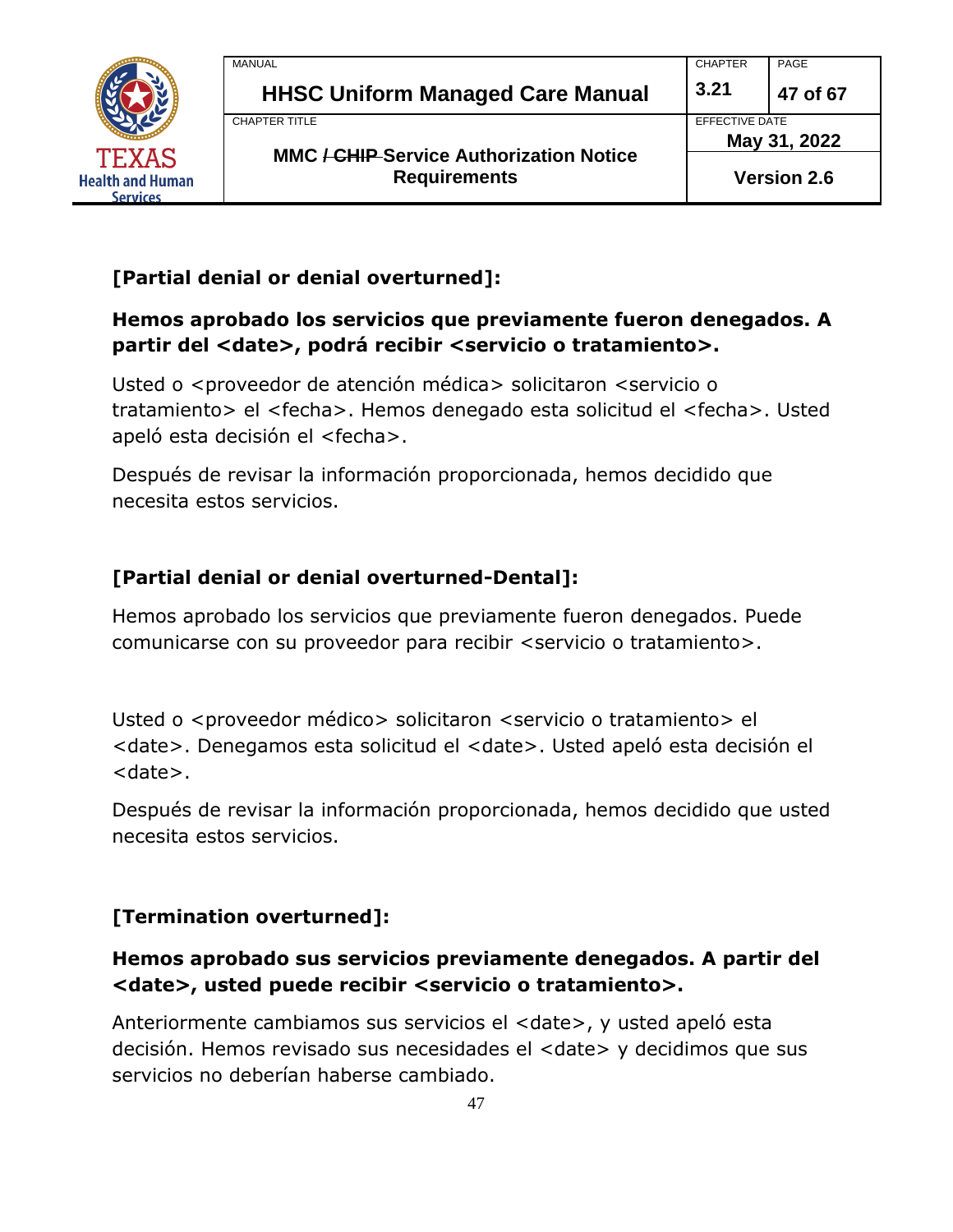

| <b>MANUAL</b>                                                         | <b>CHAPTER</b> | PAGE                                  |  |
|-----------------------------------------------------------------------|----------------|---------------------------------------|--|
| <b>HHSC Uniform Managed Care Manual</b>                               | 3.21           | 48 of 67                              |  |
| CHAPTER TITLE                                                         |                | <b>EFFECTIVE DATE</b><br>May 31, 2022 |  |
| <b>MMC / CHIP Service Authorization Notice</b><br><b>Requirements</b> |                | <b>Version 2.6</b>                    |  |

## **[Termination overturned-Dental]:**

## **Hemos aprobado los servicios que previamente fueron denegados. A partir del <date>, puede comunicarse con su proveedor para recibir <servicio o tratamiento>.**

Anteriormente cambiamos sus servicios el <date>, y usted apeló esta decisión. Hemos revisado sus necesidades el <date> y decidimos que sus servicios no deberían haberse cambiado.

## **For all other service denials, suspensions, reductions, and terminations**

## **[Partial denial sustained, partial denial overturned, or denial overturned]:**

#### **Hemos cambiado nuestra decisión anterior sobre sus servicios.**

Usted o <proveedor médico> solicitaron <número de unidades, si corresponde> <por semana o por mes, si corresponde> de <servicio o tratamiento> el <date>. Denegamos esta solicitud el <date>. Usted apeló esta decisión el <date>.

Después de revisar la información proporcionada, hemos decidido que empezará a recibir <número de unidades> <por semana o por mes> de <servicio o tratamiento> el <date>.

## **[Reduction, suspension, or termination sustained while Member is receiving continued benefits]:**

#### **No hemos cambiado nuestra decisión anterior sobre sus servicios.**

Su <servicio o tratamiento> <va o van> a cambiar. Vamos a <reducir/suspender> los servicios que recibe. Actualmente, usted recibe <número de unidades> horas por <semana o mes> de <servicio o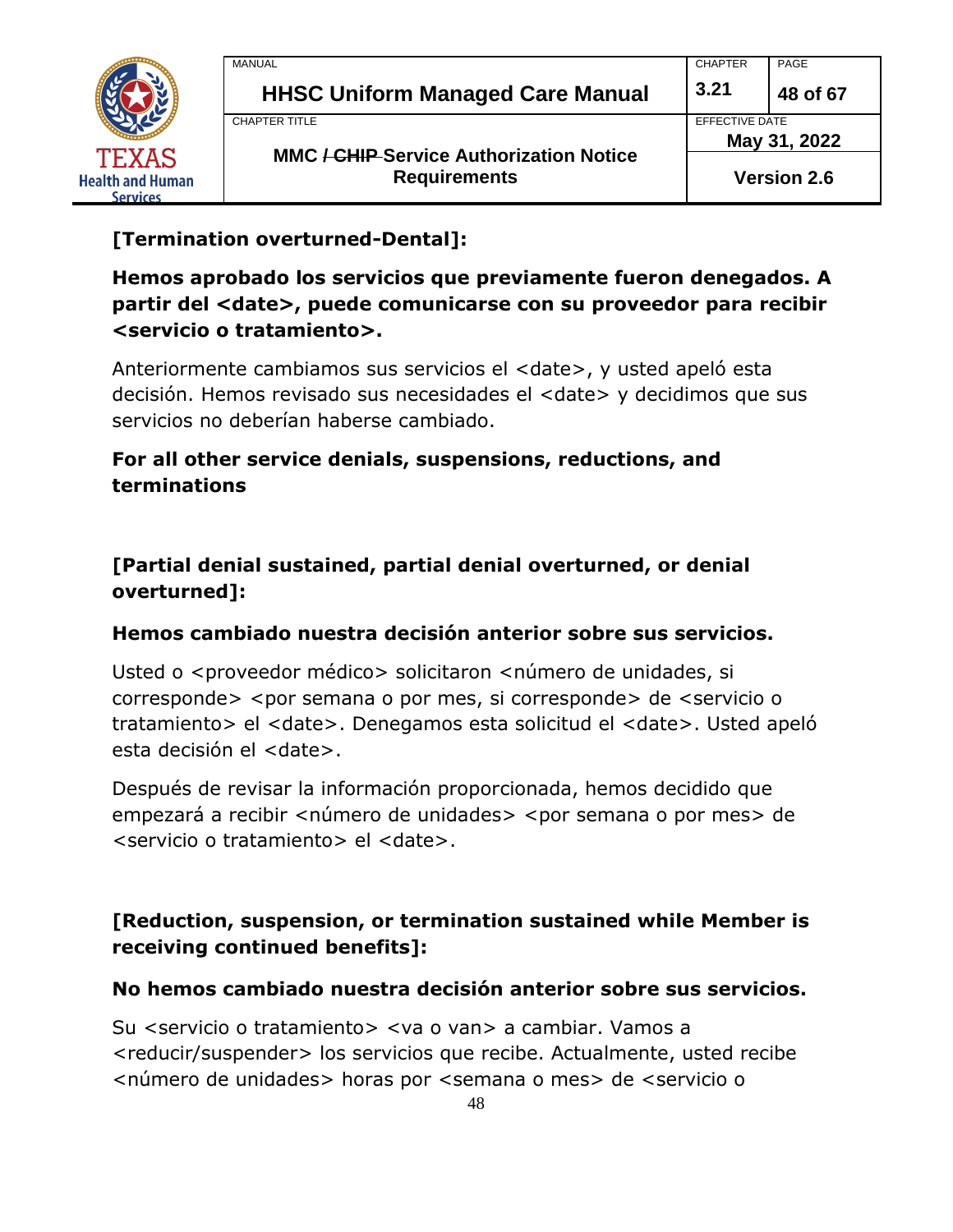

| MANUAL                                                                | <b>CHAPTER</b>     | PAGE         |
|-----------------------------------------------------------------------|--------------------|--------------|
| <b>HHSC Uniform Managed Care Manual</b>                               | 3.21               | 49 of 67     |
| CHAPTER TITLE                                                         | EFFECTIVE DATE     |              |
|                                                                       |                    | May 31, 2022 |
| <b>MMC / CHIP Service Authorization Notice</b><br><b>Requirements</b> | <b>Version 2.6</b> |              |

tratamiento>. A partir del <date>, usted recibirá <número de unidades> por <semana o mes> de <servicio o tratamiento>.

Hemos revisado sus necesidades el <date> y hemos decidido que ya no necesita esos servicios.

**[Reduction, suspension, or termination sustained while Member is not receiving continued benefits]:**

#### **No hemos cambiado nuestra decisión previa de cambiar los servicios que recibe.**

Usted recibía <número de unidades> por <semana o mes> de <servicio o tratamiento>. A partir del <date>, recibirá <número de unidades> por <semana o mes> de <servicio o tratamiento>.

Hemos revisado su solicitud el <date> y hemos determinado que usted ya no necesita esos servicios.

**[Reduction, suspension, or termination overturned while Member is receiving continued benefits]:**

## **Nuestra decisión sobre sus servicios ha cambiado. Usted seguirá recibiendo <número de unidades> por <semana o mes> de <servicio o tratamiento>.**

Anteriormente hicimos cambios en sus servicios el <date>, y usted apeló esta decisión. Hemos revisado sus necesidades el <date>, y decidimos que sus servicios no deberían haberse cambiado.

## **[Reduction, suspension, or termination overturned while Member is not receiving continued benefits]:**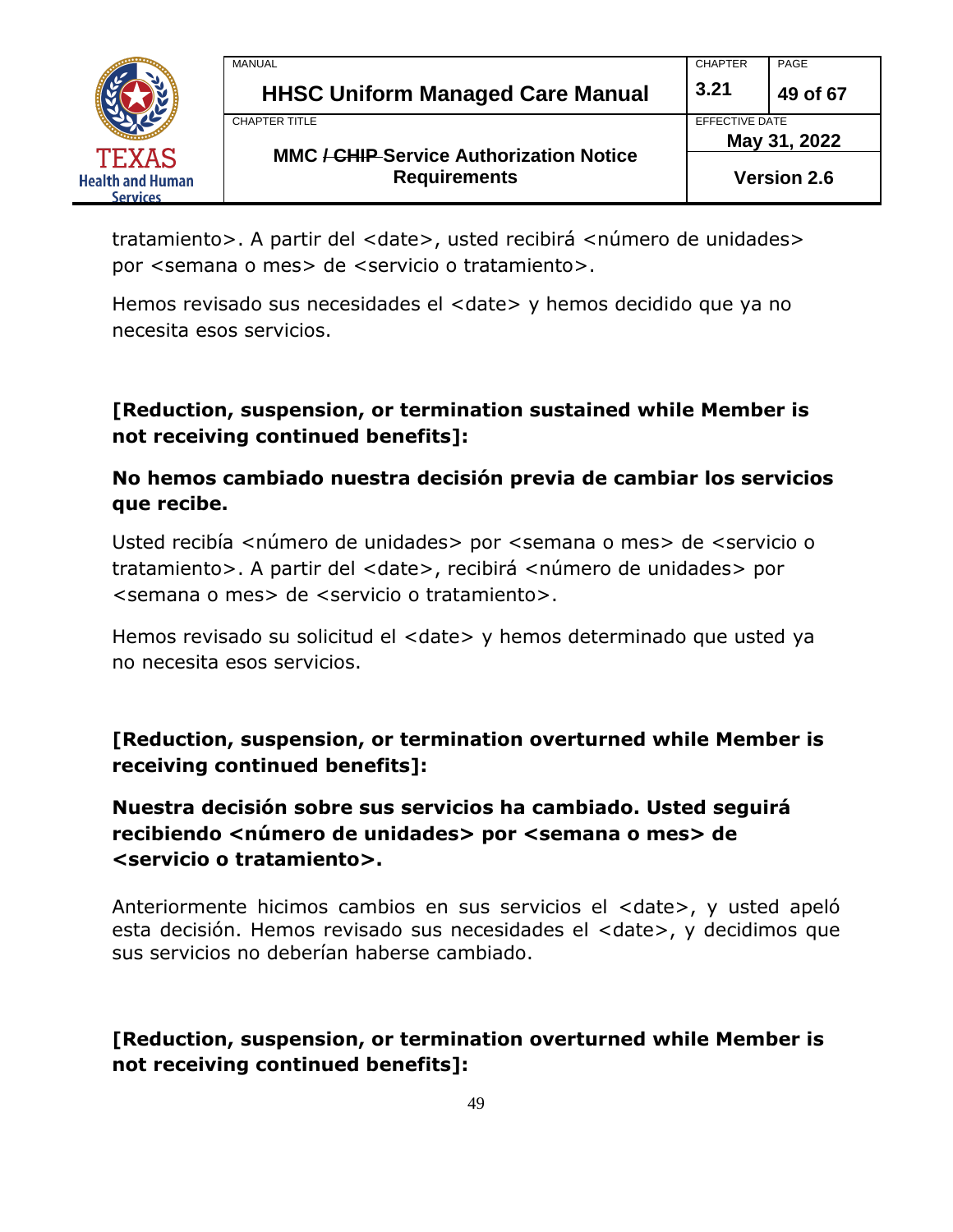

| MANUAL                                                                | <b>CHAPTER</b> | PAGE                           |  |
|-----------------------------------------------------------------------|----------------|--------------------------------|--|
| <b>HHSC Uniform Managed Care Manual</b>                               | 3.21           | 50 of 67                       |  |
| CHAPTER TITLE                                                         |                | EFFECTIVE DATE<br>May 31, 2022 |  |
| <b>MMC / CHIP Service Authorization Notice</b><br><b>Requirements</b> |                | <b>Version 2.6</b>             |  |

## **Nuestra decisión sobre sus servicios ha cambiado. A partir del**  <date>, usted recibirá <número de unidades> por <semana o mes> **de <servicio o tratamiento>.**

Anteriormente hicimos cambios en sus servicios el <date>, y usted apeló esta decisión. Hemos revisado sus necesidades el <date>, y hemos decidido que sus servicios no deberían haberse cambiado.

## **[Denial sustained]:**

## **Nuestra decisión de denegar su solicitud no ha cambiado.**

Usted o <proveedor médico> solicitaron <servicio o tratamiento> el <date>. Hemos denegado esa solicitud el <date>. Usted apeló esta decisión el <date>.

Después de revisar la información proporcionada, hemos denegado la solicitud.

## **[For all Medicaid Members]:**

Esta decisión fue tomada por:

Título: <Title - Medical Director for Medical Necessity or Utilization Management Reviewer for all other decisions> Examinador delegado: <Add additional delegated reviewing agent or URA entity, if applicable> Especialización: <Specialty, if applicable> Teléfono: <MCO telephone number> Fax: <MCO fax number> Correo electrónico: <MCO email address>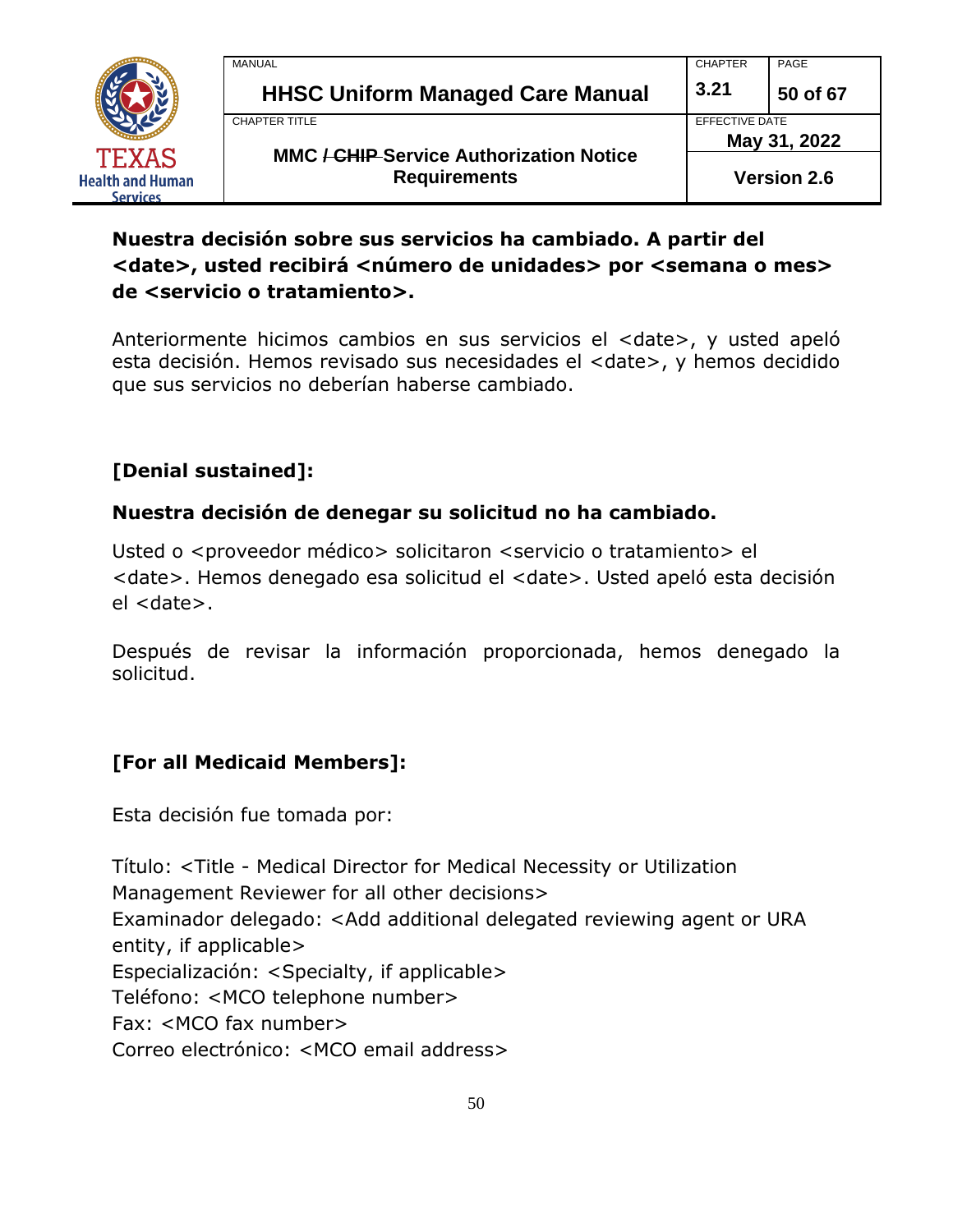

| MANUAL                                                                | <b>CHAPTER</b>     | PAGE         |
|-----------------------------------------------------------------------|--------------------|--------------|
| <b>HHSC Uniform Managed Care Manual</b>                               | 3.21               | 51 of 67     |
| CHAPTER TITLE                                                         | EFFECTIVE DATE     |              |
|                                                                       |                    | May 31, 2022 |
| <b>MMC / CHIP Service Authorization Notice</b><br><b>Requirements</b> | <b>Version 2.6</b> |              |

## **Si no está de acuerdo con nuestra decisión, tiene derecho a solicitar una audiencia imparcial estatal con o sin una revisión médica externa.**

Si siguió recibiendo los servicios durante el proceso de apelación al plan médico, es probable que pueda seguir recibiendo los servicios durante el proceso de la audiencia imparcial estatal.

**Si desea que sus servicios continúen, debe hacer la solicitud antes del <la fecha debe ser la más lejana de las siguientes: 10 días a partir de la fecha de envío de esta notificación o de la fecha en que los servicios cambiarán>.**

Para más fechas y detalles importantes, vea los documentos anexos "Audiencia imparcial estatal y revisiones médicas externas" y "Formulario de solicitud de audiencia imparcial estatal y revisión médica externa".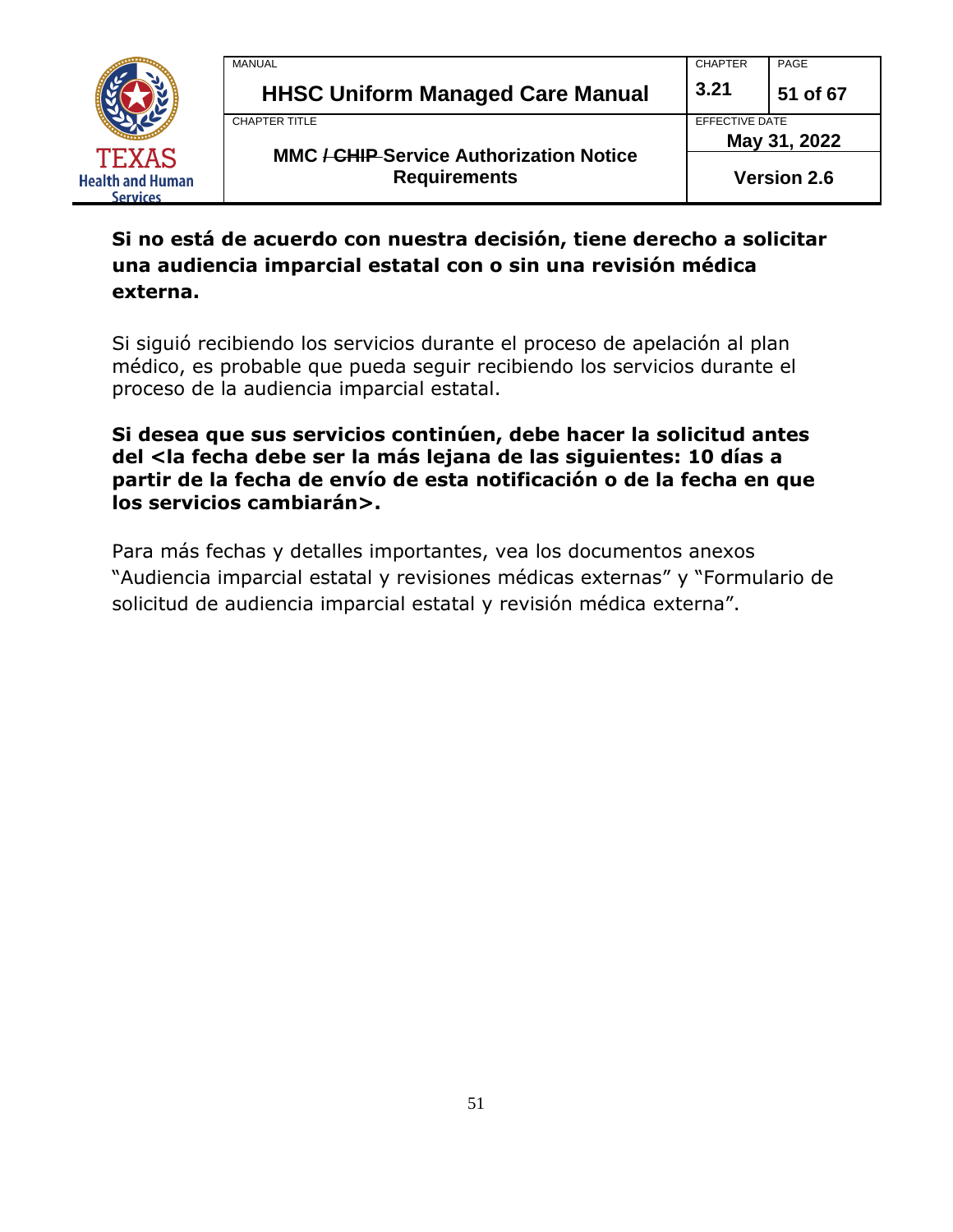

## **Notice #2B: Member Notice of MCO Internal Appeal Decision - Flyer**

## **State Fair Hearings and External Medical Reviews**

The Processes outlined in this flyer apply to both non-emergency and emergency State Fair Hearings and External Medical Reviews.

A state fair hearing is when the Texas Health and Human Services Commission (HHSC) directly reviews our decisions with your medical care.

If you ask for a state fair hearing, you can also ask for an external medical review where independent healthcare experts review your request to receive services. This review is an optional, extra step you can take to get your case reviewed for free before your state fair hearing. It doesn't change your right to a state fair hearing.

## **Request a state fair hearing and external medical review by either:**

- Filling out the attached State Fair Hearing and External Medical Review Request Form and mailing or faxing it to us using the address or fax number at the top of the form.
- Calling us at <MCO telephone number>;
- Emailing us at <MCO email address>

## **You must make a request for a state fair hearing with or without an external medical review by <date 120 Days from the date this notice is mailed>.**

If you don't ask for the state fair hearing with or without an external medical review by this date, you may lose your right to a state fair hearing. If you have a good reason, like receiving our notice late, we may be able to accept your appeal request after this date.

## **If you kept receiving services during your health plan appeal, you may be able to continue your services during your state fair hearing.**

Make a request to continue getting services by **< date 10 Days from the date this notice is mailed>** only if you got services during your health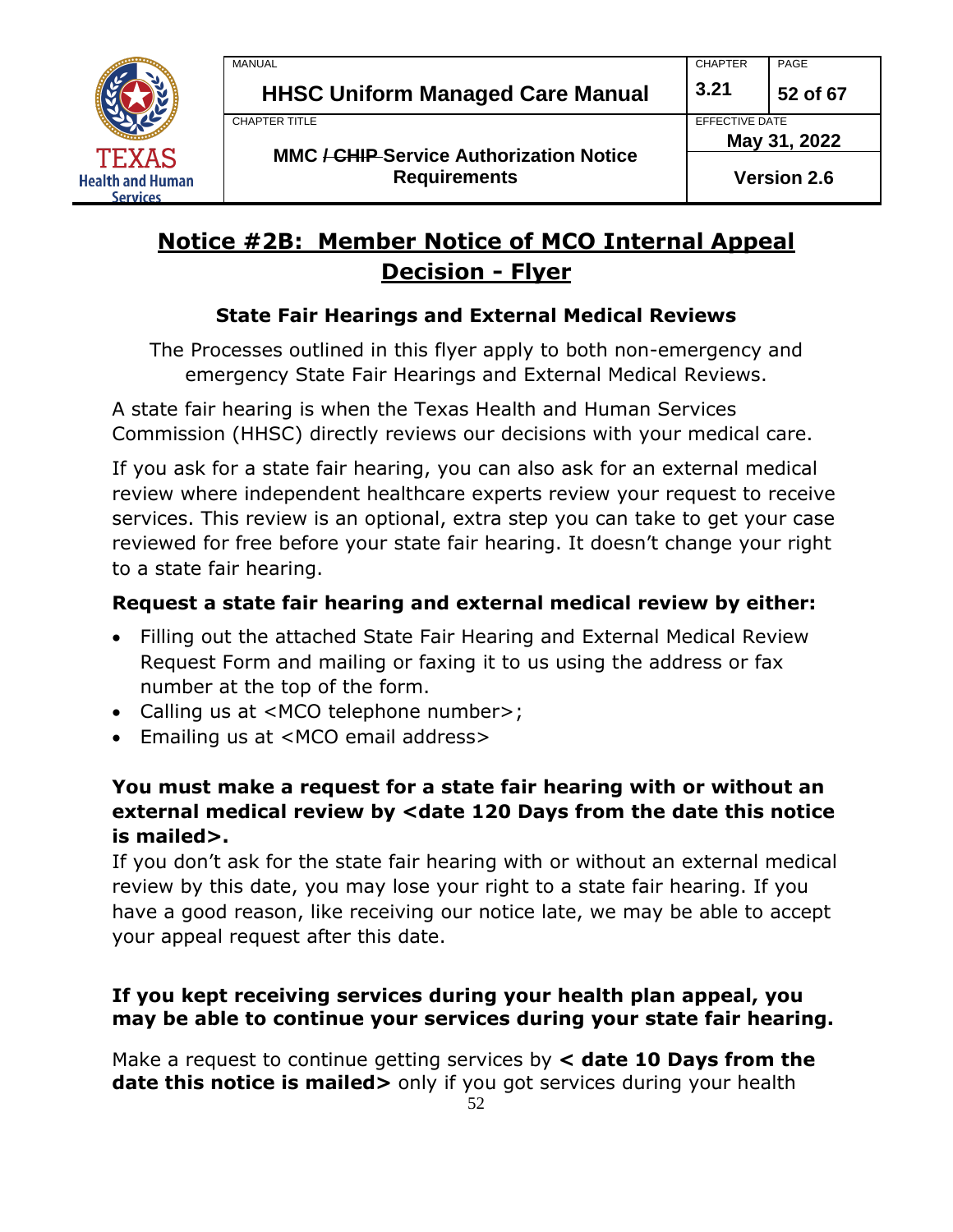

| MANUAL                                                                | <b>CHAPTER</b>     | PAGE         |
|-----------------------------------------------------------------------|--------------------|--------------|
| <b>HHSC Uniform Managed Care Manual</b>                               | 3.21               | 53 of 67     |
| CHAPTER TITLE                                                         | EFFECTIVE DATE     |              |
|                                                                       |                    | May 31, 2022 |
| <b>MMC / CHIP Service Authorization Notice</b><br><b>Requirements</b> | <b>Version 2.6</b> |              |

plan appeal. If you don't ask for a state fair hearing and to keep your services by then, you will not continue to get your services, but you still have until **<date 120 Days from the date this notice is mailed>** to ask for a state fair hearing with or without an external medical review.

To make the request, call us or check "Yes" on the State Fair Hearing and External Medical Request Form where it says, "Do You Want Your Services to Continue?".

If you lose your state fair hearing, you may have to pay your health plan back for services provided to you during the fair hearing process. [insert MCO's name] cannot ask you to pay them back for services you received without permission from HHSC.

#### **What to Expect After You Request a State Fair Hearing**

When you ask for a state fair hearing with or without an external medical review, a hearings officer will be placed in charge of your case.

You'll get a Notice of Hearing in the mail **within 10 calendar days** of your request for a state fair hearing. It will tell you the date, time, and location of your hearing.

If you ask for an external medical review, it will happen before your state fair hearing. An external medical review doesn't affect when your state fair hearing will be scheduled.

#### **About the External Medical Review**

- HHSC will give your information to independent healthcare experts who will review your case.
- Only the information submitted for your health plan appeal will be used. You won't be able to give new information for the review.
- The experts can agree with or change our decision. Their external medical review decision will be mailed to you **in 15 calendar days or less.**
- After you get your external medical review decision, you can choose if you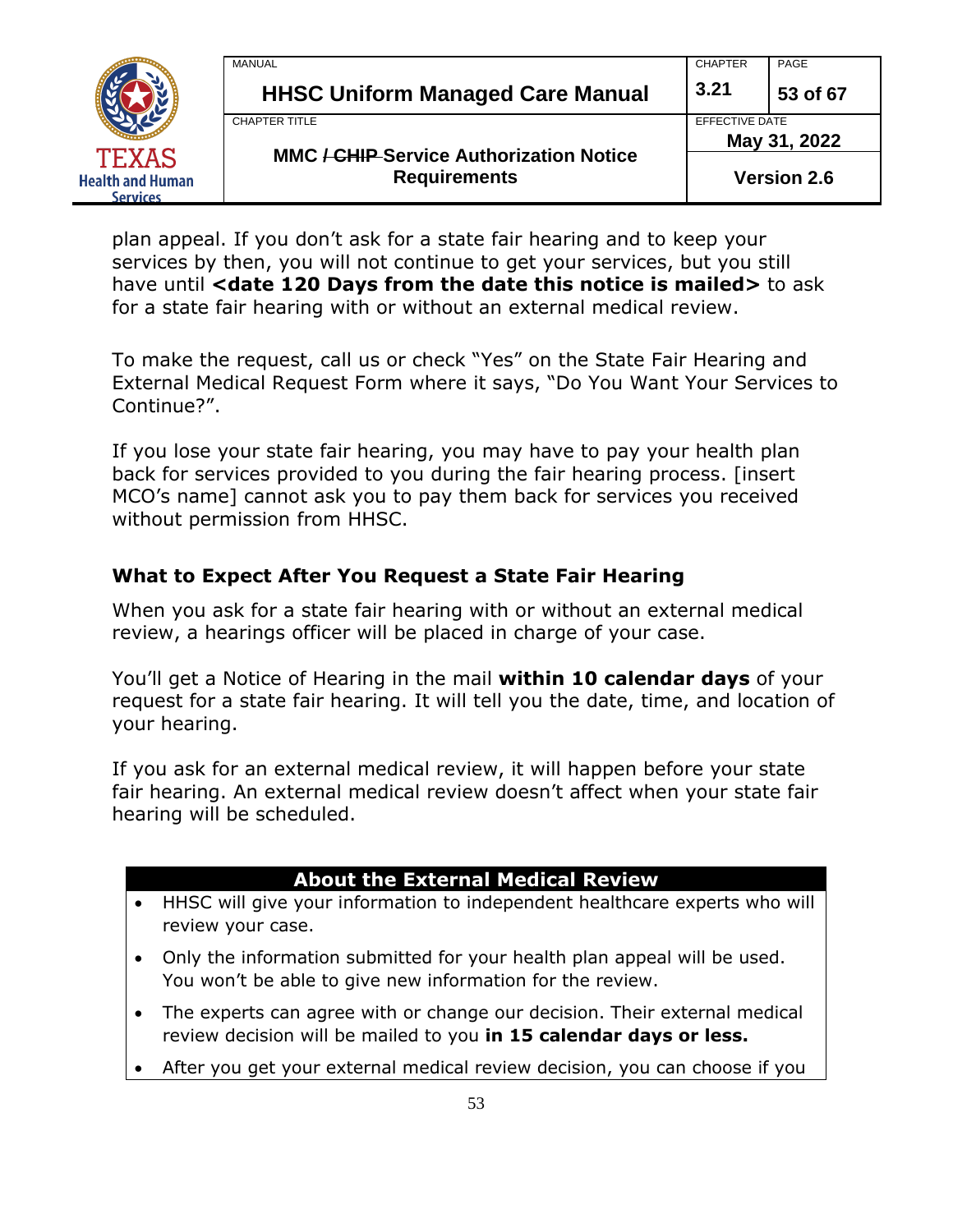

MANUAL CHAPTER PAGE **HHSC Uniform Managed Care Manual 3.21 54 of 67** CHAPTER TITLE **EFFECTIVE DATE MMC / CHIP Service Authorization Notice Requirements May 31, 2022**

want to also have the state fair hearing you requested.

• If you want to have your state fair hearing, the external medical review decision will be considered as evidence during your state fair hearing.

#### **About the State Fair Hearing**

- Most hearings are held by phone, but if you have a good reason, you can request to hold it in person.
- You have the right to see any information your health plan will use at the hearing. We're required to send you this information within 10 calendar days from the date you requested a hearing.
- You can submit new facts about your case to HHSC. This information will be shared with your health plan prior to the State Fair Hearing.
- HHSC can agree with or change our decision in a state fair hearing decision. But, if you had an external medical review, the state fair hearing decision will not reduce your benefits below the external medical review decision.
- The written state fair hearing decision will be mailed to you within 90 calendar days of the date you asked for a state fair hearing.
- The decision will explain your right to have the case reviewed by an HHSC attorney if you disagree with the decision made about your services.

#### **Emergency State Fair Hearings and External Medical Reviews**

You can ask for an emergency state fair hearing if you feel your health will be seriously harmed by waiting for a decision. HHSC will review your case and determine if you qualify for an emergency state fair hearing. If your doctor supports your request, they should submit the support in writing to HHSC.

If you get an emergency state fair hearing, your hearing will be scheduled, and you will get a decision within three business days of your request.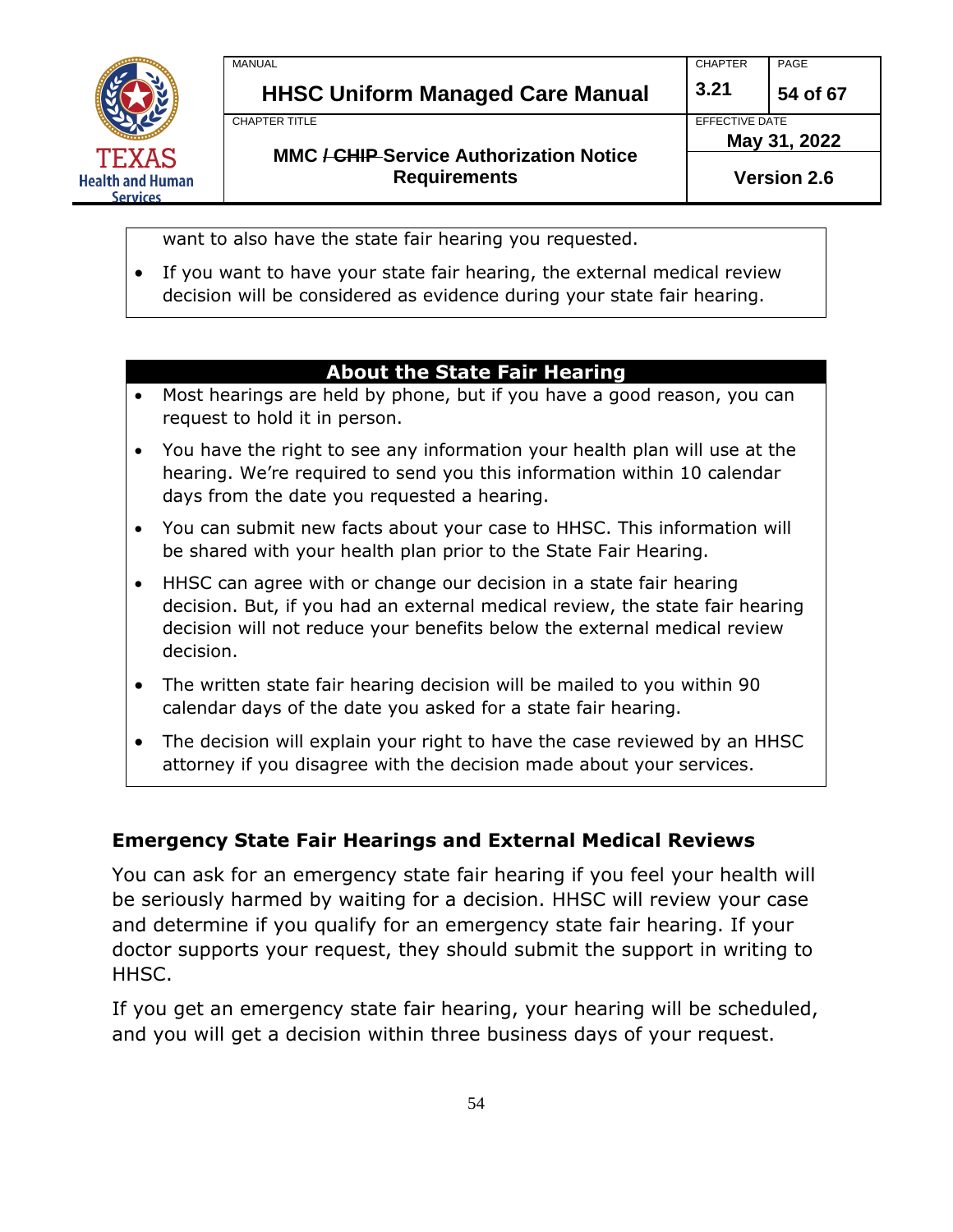

| MANUAL                                         | <b>CHAPTER</b>                 | PAGE     |
|------------------------------------------------|--------------------------------|----------|
| <b>HHSC Uniform Managed Care Manual</b>        | 3.21                           | 55 of 67 |
| CHAPTER TITLE                                  | EFFECTIVE DATE<br>May 31, 2022 |          |
| <b>MMC / CHIP Service Authorization Notice</b> |                                |          |
| <b>Requirements</b>                            | <b>Version 2.6</b>             |          |

If you request an emergency external medical review with your emergency State Fair Hearing, you'll get the external medical review decision within two business days. You can choose whether you want to have the state fair hearing you requested.

#### **Need Help?**

You or your representative can call us at <MCO and/or MCO Member Advocate toll free telephone number > to learn more about a state fair hearing and an external medical review.

If you have more questions about the state fair hearing process, call an HHSC ombudsman at 866-566-8989 or complete the online form at [hhs.texas.gov/managed-care-help.](https://hhs.texas.gov/managed-care-help)

## **Aviso número 2B: Notificación al beneficiario de la decisión de la MCO sobre la apelación interna. Folleto**

#### **Audiencias imparciales estatales y revisiones médicas externas**

Los procesos descritos en este folleto se aplican a las audiencias imparciales estatales y a las revisiones médicas externas, tanto de emergencia como de no emergencia

Se realiza una audiencia imparcial estatal cuando la Comisión de Salud y Servicios Humanos de Texas (HHSC) revisa directamente nuestras decisiones sobre la atención médica que usted recibe.

Si solicita una audiencia imparcial estatal, también puede pedir una revisión médica externa en la que especialistas médicos independientes revisan su solicitud de servicios. Esta revisión es una medida adicional y opcional que usted puede tomar para que su caso sea revisado sin costo alguno antes de su audiencia imparcial estatal. Esto no cambia su derecho a una audiencia imparcial estatal.

## **Puede solicitar una audiencia imparcial estatal y una revisión médica externa de una de las maneras siguientes:**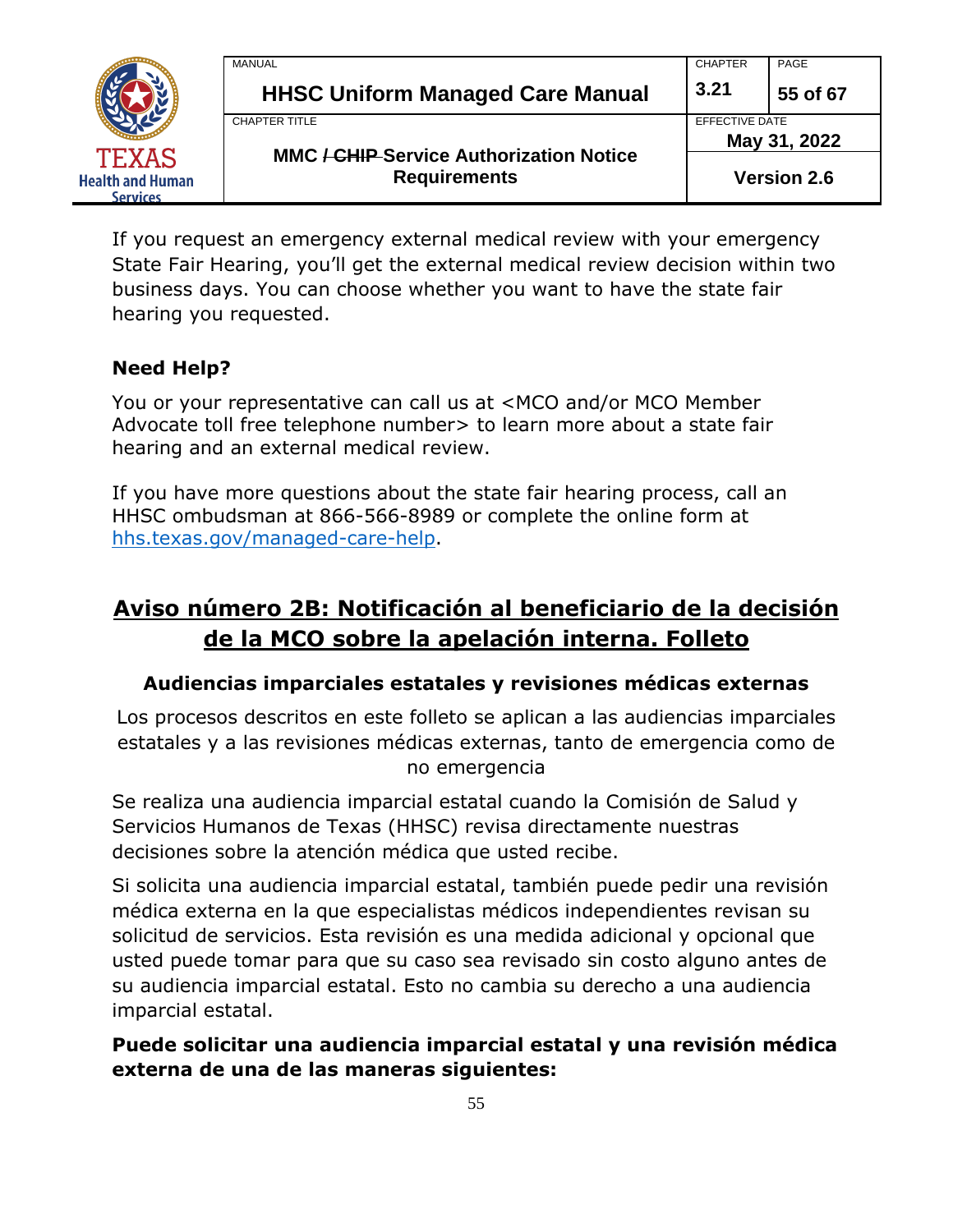

| MANUAL                                                                | <b>CHAPTER</b>                 | PAGE     |
|-----------------------------------------------------------------------|--------------------------------|----------|
| <b>HHSC Uniform Managed Care Manual</b>                               | 3.21                           | 56 of 67 |
| CHAPTER TITLE                                                         | EFFECTIVE DATE<br>May 31, 2022 |          |
| <b>MMC / CHIP Service Authorization Notice</b><br><b>Requirements</b> | <b>Version 2.6</b>             |          |

- Completando el Formulario de solicitud de audiencia imparcial estatal y revisión médica externa anexo, y enviándolo por correo o por fax a la dirección o al número de fax que aparece en la parte superior del formulario.
- Llamando al <MCO telephone number>;
- Enviando un correo electrónico a <MCO email address>

#### **Usted debe solicitar una audiencia imparcial estatal con o sin una revisión médica externa antes del <120 días a partir de la fecha de envío de este aviso>.**

Si no solicita la audiencia imparcial estatal con o sin revisión médica externa antes de esa fecha, podría perder su derecho a una audiencia imparcial. Si tiene una razón justificada, por ejemplo, si recibió nuestro aviso demasiado tarde, es probable que aceptemos su solicitud de apelación después de esa fecha.

#### **Si siguió recibiendo los servicios durante el proceso de apelación al plan médico, es probable que pueda seguir recibiendo los servicios mientras dure el proceso de audiencia imparcial estatal.**

Solicite continuar recibiendo los servicios antes del **< 10 días a partir de la fecha de envío de este aviso>** solo si siguió recibiendo los servicios durante el proceso de apelación al plan médico. Si no solicita una audiencia imparcial estatal y no solicita que sus servicios continúen antes de esa fecha, no seguirá recibiendo esos servicios, pero aún tiene tiempo hasta el **<120 días a partir de la fecha de envío de este aviso>** para pedir una audiencia imparcial con o sin revisión médica externa.

Para solicitarla, llámenos o marque "Sí" en el formulario de Solicitud de audiencia imparcial estatal y revisión médica externa donde dice: "¿Desea que sus servicios continúen?".

Si pierde la audiencia imparcial estatal, es probable que tenga que reembolsar a su plan médico el importe de los servicios que le hayan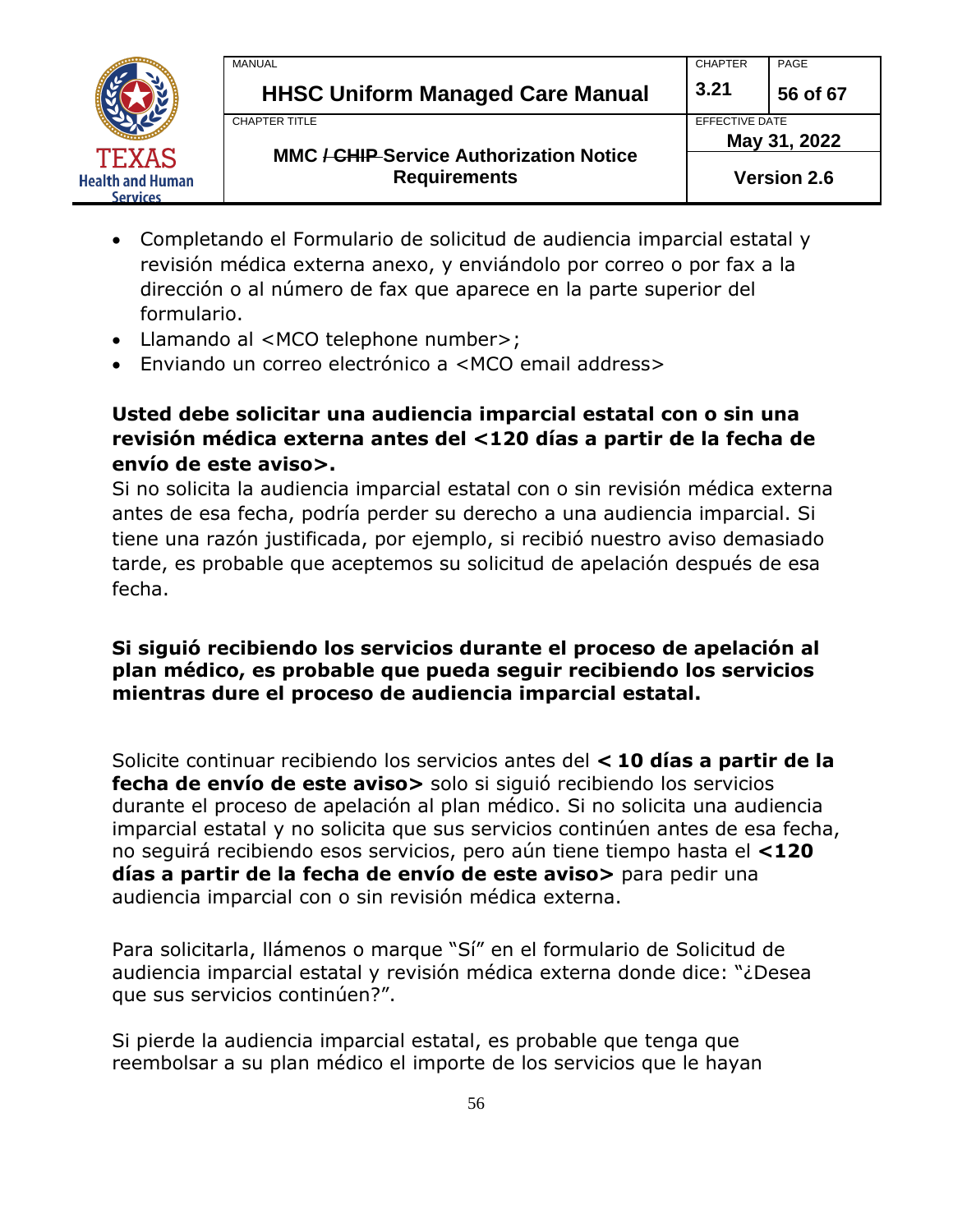

| <b>MMC / CHIP Service Authorization Notice</b><br><b>Requirements</b> |                                | <b>Version 2.6</b> |
|-----------------------------------------------------------------------|--------------------------------|--------------------|
| <b>CHAPTER TITLE</b>                                                  | EFFECTIVE DATE<br>May 31, 2022 |                    |
| <b>HHSC Uniform Managed Care Manual</b>                               | 3.21                           | 57 of 67           |
| <b>MANUAL</b>                                                         | <b>CHAPTER</b>                 | PAGE               |

prestado durante el proceso de la audiencia imparcial. [inserte el nombre de la MCO] no puede pedirle a usted que devuelva el dinero por servicios recibidos que no hayan sido autorizados por la HHSC.

#### **Qué sucede después de solicitar una audiencia imparcial estatal**

Cuando solicite una audiencia imparcial con o sin revisión médica externa, un funcionario de audiencias se encargará de su caso.

Usted recibirá por correo un Aviso de audiencia **en un plazo de 10 días naturales contados a partir** de su solicitud de una audiencia imparcial. En el aviso se le indicará la fecha, la hora y el lugar de la audiencia.

Si solicita una revisión médica externa, esta se realizará antes de su audiencia imparcial estatal. Una revisión médica externa no afecta a la fecha en que se llevará a cabo su audiencia imparcial estatal.

## **Acerca de la revisión médica externa**

- La HHSC entregará su información a especialistas médicos independientes que revisarán su caso.
- Solo se utilizará la información presentada para la apelación a su plan médico. Usted no podrá entregar nuevos datos para la revisión.
- Los especialistas podrían estar de acuerdo con nuestra decisión o podrían cambiarla. La decisión de la revisión médica externa se le enviará por correo en un plazo de **15 días naturales o menos.**
- Una vez que reciba la decisión de la revisión médica externa, puede elegir si quiere tener también la audiencia imparcial estatal que solicitó.
- Si quiere tener su audiencia imparcial estatal, la decisión de la revisión médica externa se considerará como prueba durante su audiencia imparcial estatal.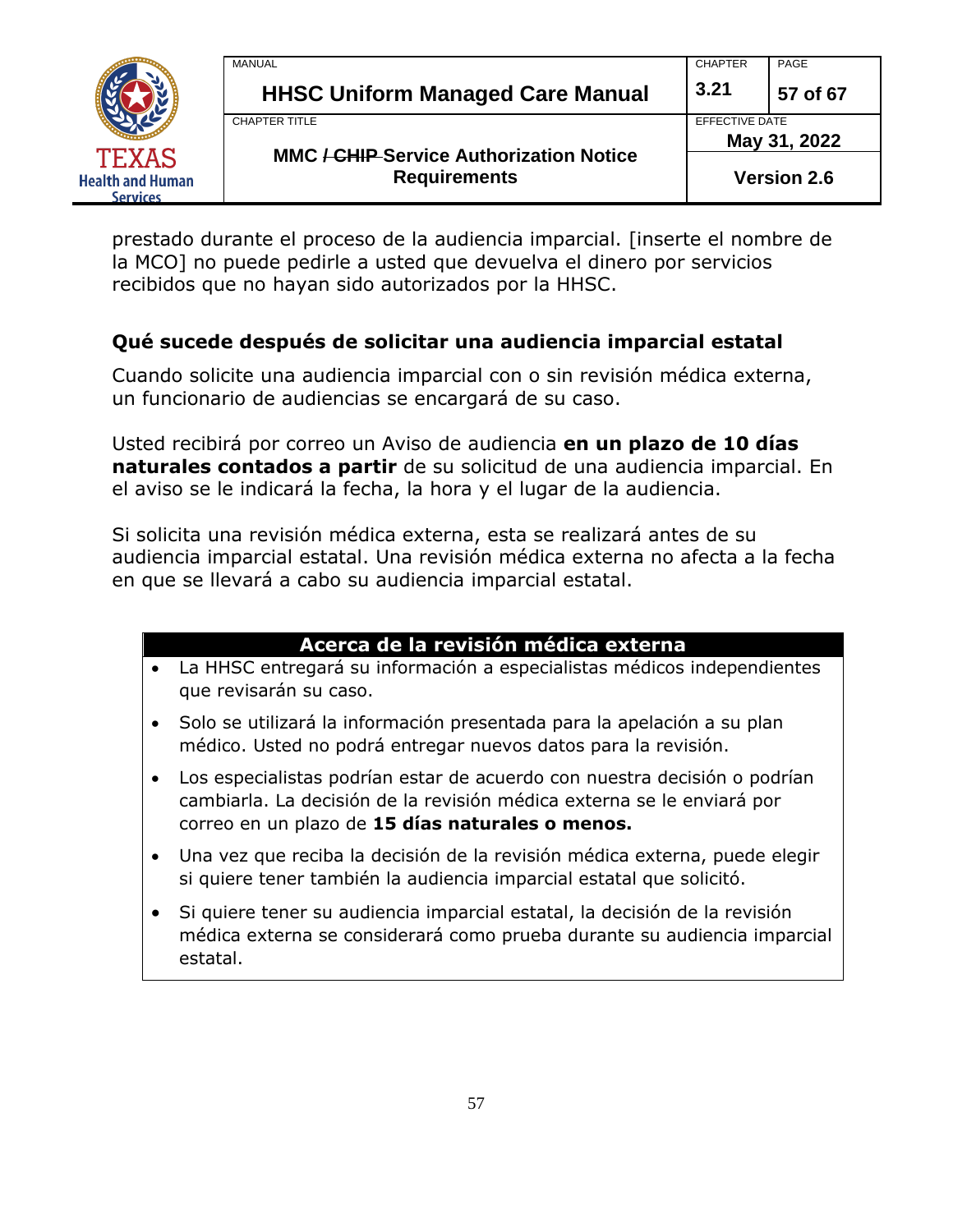

servicios.

| <b>CHAPTER</b><br>MANUAL                |                | PAGE     |
|-----------------------------------------|----------------|----------|
| <b>HHSC Uniform Managed Care Manual</b> | 3.21           | 58 of 67 |
| CHAPTER TITLE                           | EFFECTIVE DATE |          |

#### **MMC / CHIP Service Authorization Notice Requirements**

EFFECTIVE DATE

**May 31, 2022**

**Version 2.6**

|           | Acerca de la audiencia imparcial estatal                                                                                                                                                                                                                                                   |
|-----------|--------------------------------------------------------------------------------------------------------------------------------------------------------------------------------------------------------------------------------------------------------------------------------------------|
| $\bullet$ | La mayoría de las audiencias se realizan por teléfono, pero si tiene una<br>razón justificada, puede solicitar que se realice en persona.                                                                                                                                                  |
| $\bullet$ | Tiene derecho a ver la información que su plan médico utilizará en la<br>audiencia. Estamos obligados a enviarle esta información en un plazo de 10<br>días naturales a partir de la fecha en que solicitó la audiencia.                                                                   |
| $\bullet$ | Usted puede presentar a la HHSC nuevos datos sobre su caso. Esta<br>información se compartirá con su plan médico antes de que se lleve a cabo<br>la audiencia imparcial.                                                                                                                   |
| $\bullet$ | La HHSC podría estar de acuerdo con la decisión de la audiencia imparcial o<br>podría cambiarla. Pero, si usted tuvo una revisión médica externa, la<br>decisión de la audiencia imparcial no reducirá sus beneficios a una cantidad<br>menor de lo que decida la revisión médica externa. |
| $\bullet$ | La decisión por escrito de la audiencia imparcial estatal se le enviará por<br>correo en un plazo de 90 días naturales a partir de la fecha en que solicitó<br>la audiencia imparcial.                                                                                                     |
| $\bullet$ | En la decisión por escrito se le explicará su derecho a que un abogado de la<br>HHSC revise el caso si no está de acuerdo con la decisión tomada sobre sus                                                                                                                                 |

## **Audiencias imparciales estatales de emergencia y revisiones médicas externas**

Puede solicitar una audiencia imparcial estatal de emergencia si cree que su salud se verá gravemente perjudicada al tener que esperar una decisión. La HHSC revisará su caso y determinará si reúne los requisitos para una audiencia imparcial estatal de emergencia. Si su médico apoya su solicitud, este deberá presentar por escrito a la HHSC la confirmación de su apoyo.

Si obtiene una audiencia imparcial estatal de emergencia, se programará su audiencia y usted recibirá una decisión dentro de los tres días hábiles siguientes a su solicitud.

Si solicita una revisión médica externa de emergencia con su audiencia imparcial estatal de emergencia, obtendrá la decisión de la revisión médica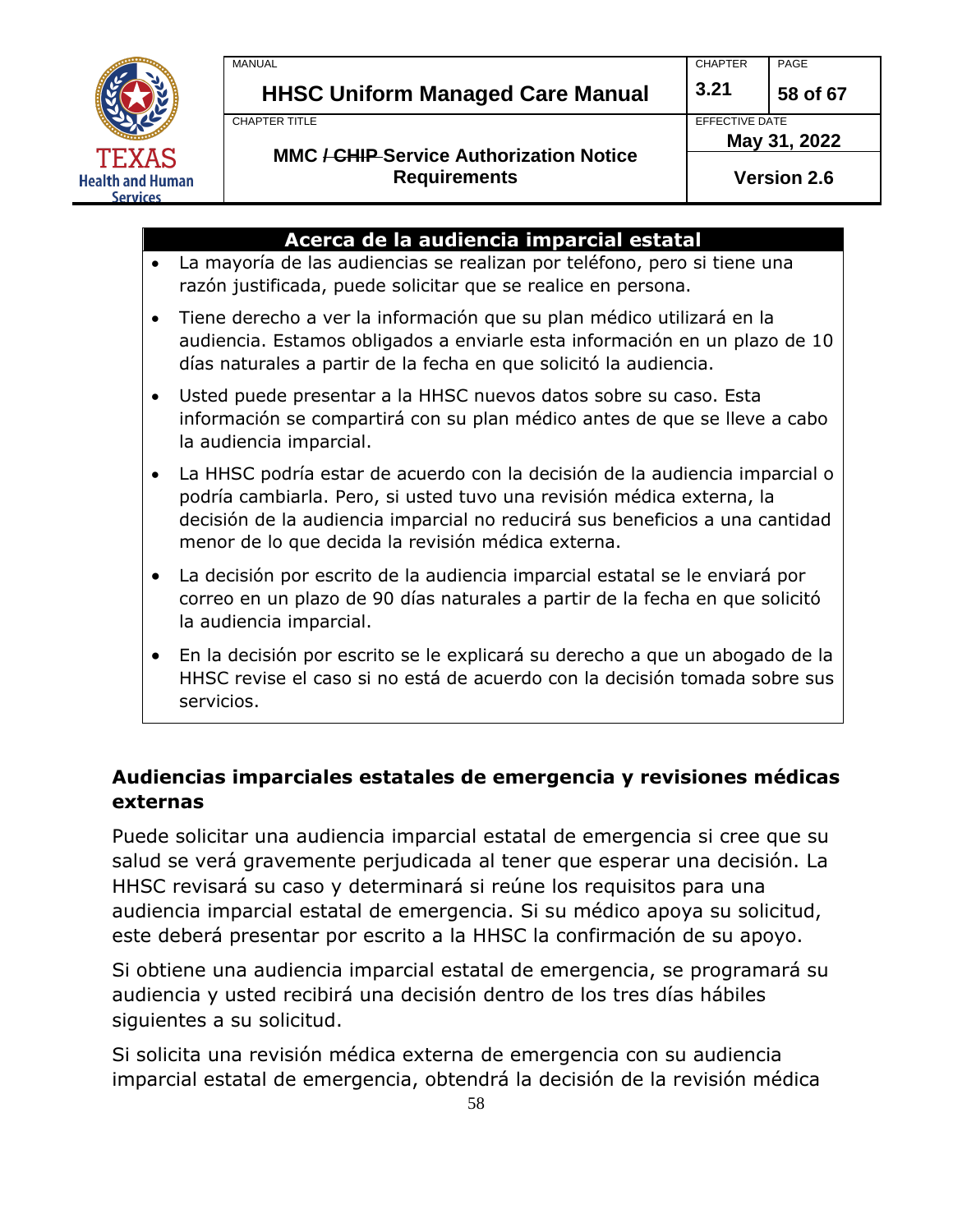

externa en un plazo de los dos días hábiles. Usted puede elegir si quiere tener la audiencia imparcial estatal que solicitó.

#### **¿Necesita ayuda?**

Usted o su representante legal pueden llamarnos al <MCO and/or MCO Member Advocate toll free telephone number > para obtener más información sobre una audiencia imparcial estatal y una revisión médica externa.

Si tiene más preguntas sobre el proceso de una audiencia imparcial estatal, llame a un ombudsman de la HHSC al 866-566-8989 o complete en línea el formulario en [hhs.texas.gov/managed-care-help.](https://hhs.texas.gov/managed-care-help)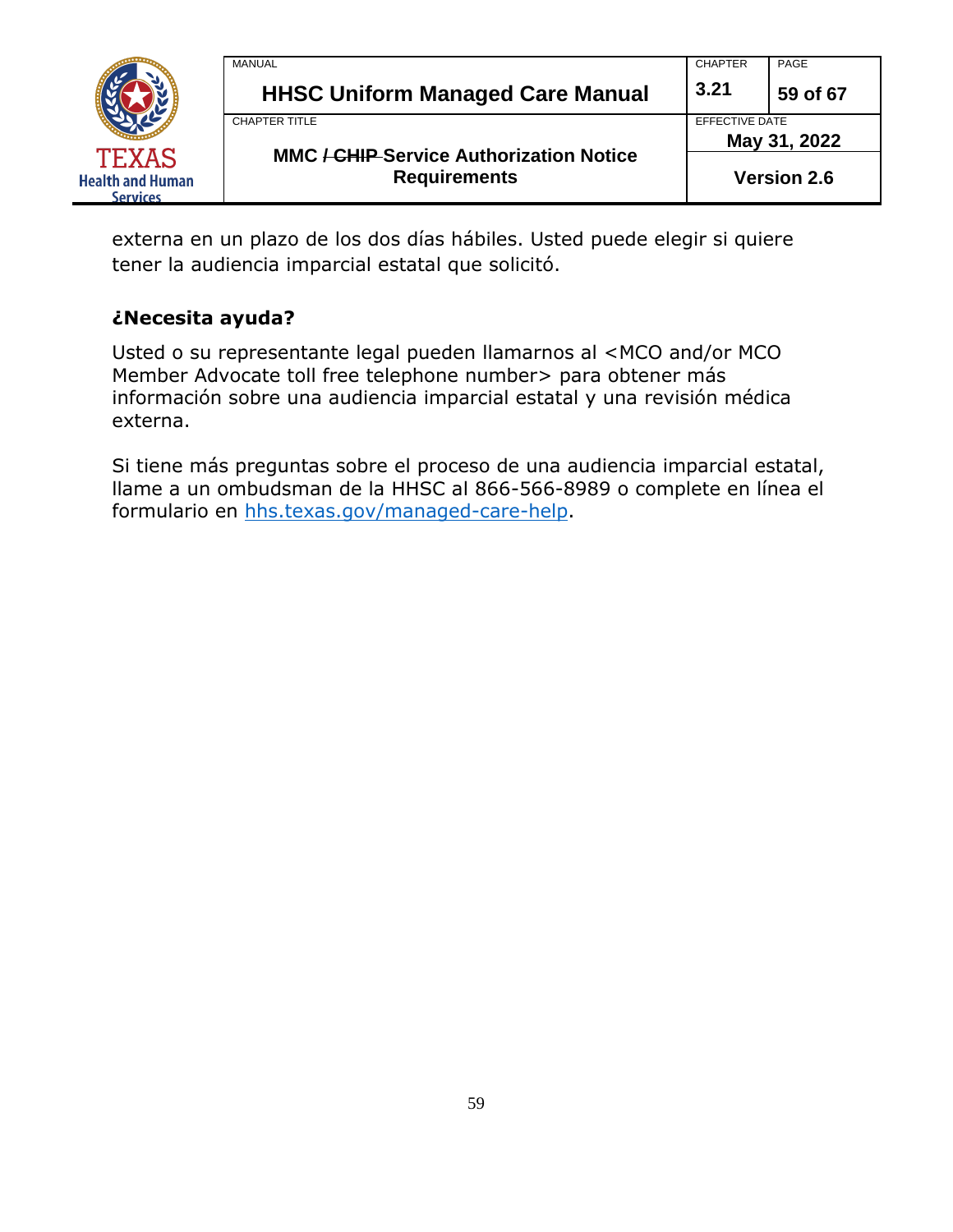

| MANUAL                                                                | <b>CHAPTER</b>                 | PAGE     |
|-----------------------------------------------------------------------|--------------------------------|----------|
| <b>HHSC Uniform Managed Care Manual</b>                               | 3.21                           | 60 of 67 |
| CHAPTER TITLE                                                         | EFFECTIVE DATE<br>May 31, 2022 |          |
| <b>MMC / CHIP Service Authorization Notice</b><br><b>Requirements</b> | <b>Version 2.6</b>             |          |

## **Notice #2C: Member Notice of Internal Appeal Decision - Form**

#### **State Fair Hearing and External Medical Review Request Form**

To ask for a state fair hearing and external medical review, you can call us at <MCO telephone number>, email us at <MCO email address>, or mail or fax this form to us.

> Mail: <MCO address> Fax: <MCO fax number>

#### **You must request a state fair hearing by <date 120 Days from the date this notice is mailed>.**

If you kept receiving services during your health plan appeal, you may be able to keep getting your services during your state fair hearing. Make your request by **<date must be the later of the following: date 10 Days from the date this notice is mailed, or the date services will change>**  only if you kept services during your health plan appeal.

## **Mark the state fair hearing option you want:**

Only select one.

State fair hearing

State fair hearing and external medical review

 $\Box$  Emergency state fair hearing\*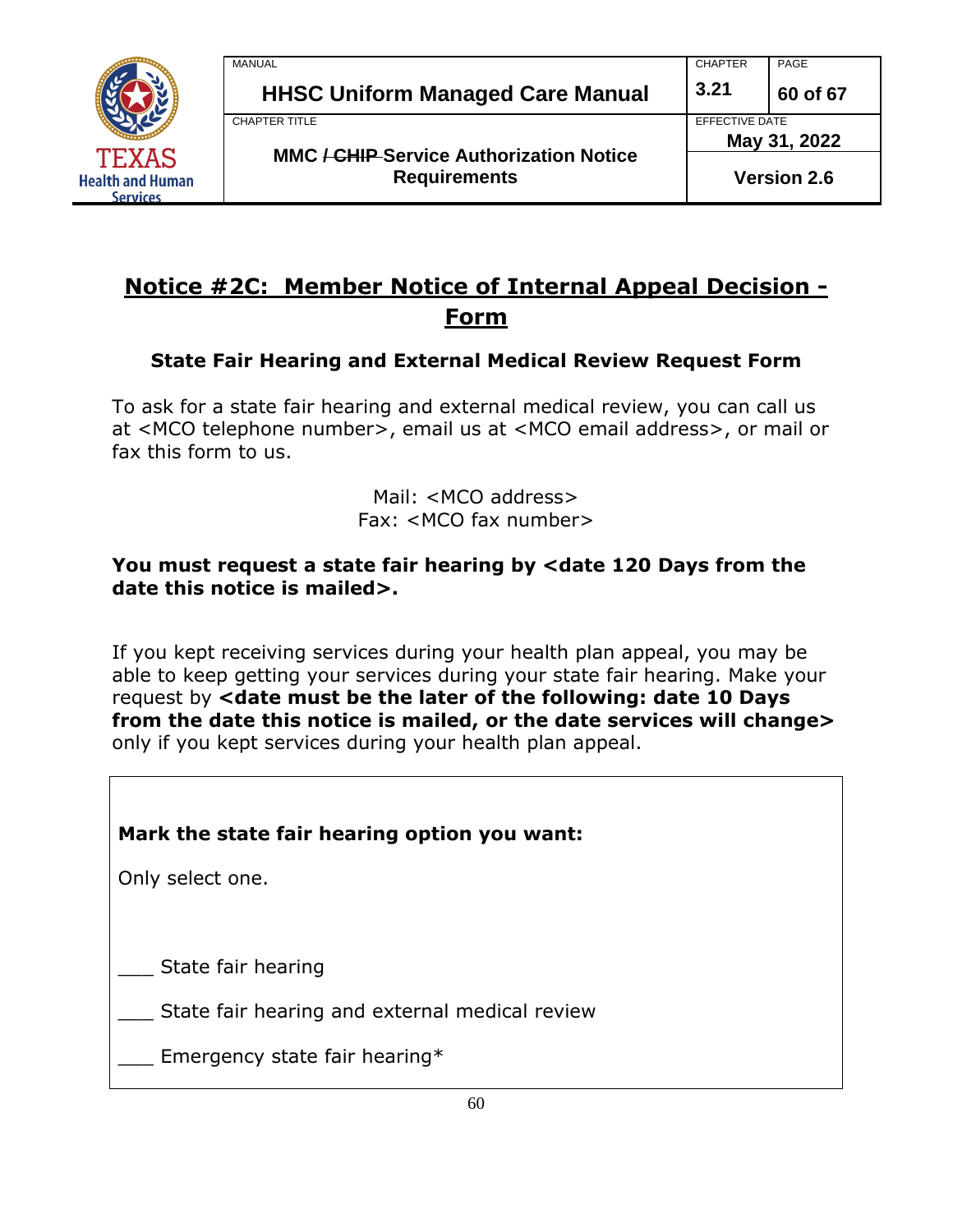

| <b>MANUAL</b>                                                         | <b>CHAPTER</b>                 | PAGE     |
|-----------------------------------------------------------------------|--------------------------------|----------|
| <b>HHSC Uniform Managed Care Manual</b>                               | 3.21                           | 61 of 67 |
| CHAPTER TITLE                                                         | EFFECTIVE DATE<br>May 31, 2022 |          |
| <b>MMC / CHIP Service Authorization Notice</b><br><b>Requirements</b> | <b>Version 2.6</b>             |          |

Emergency state fair hearing and emergency external medical review\*

\*Emergency state fair hearings and emergency external medical reviews should only be requested if you believe your health will be seriously harmed by waiting for your fair hearing or external medical review decisions.

<Denial Reference Number: Number>

**Do you want your services to continue?** \_\_\_ Yes \_\_\_ No

Your services can only be continued if they were also continued during your health plan appeal. If you want your services to continue, you must request a state fair hearing and ask to keep your services by **<date must be the later of the following: date 10 Days from the date this notice is mailed or the date services will change>**.

You can make this request by phone. Call us at <MCO telephone number> if you believe this form will not reach us by mail before the deadline.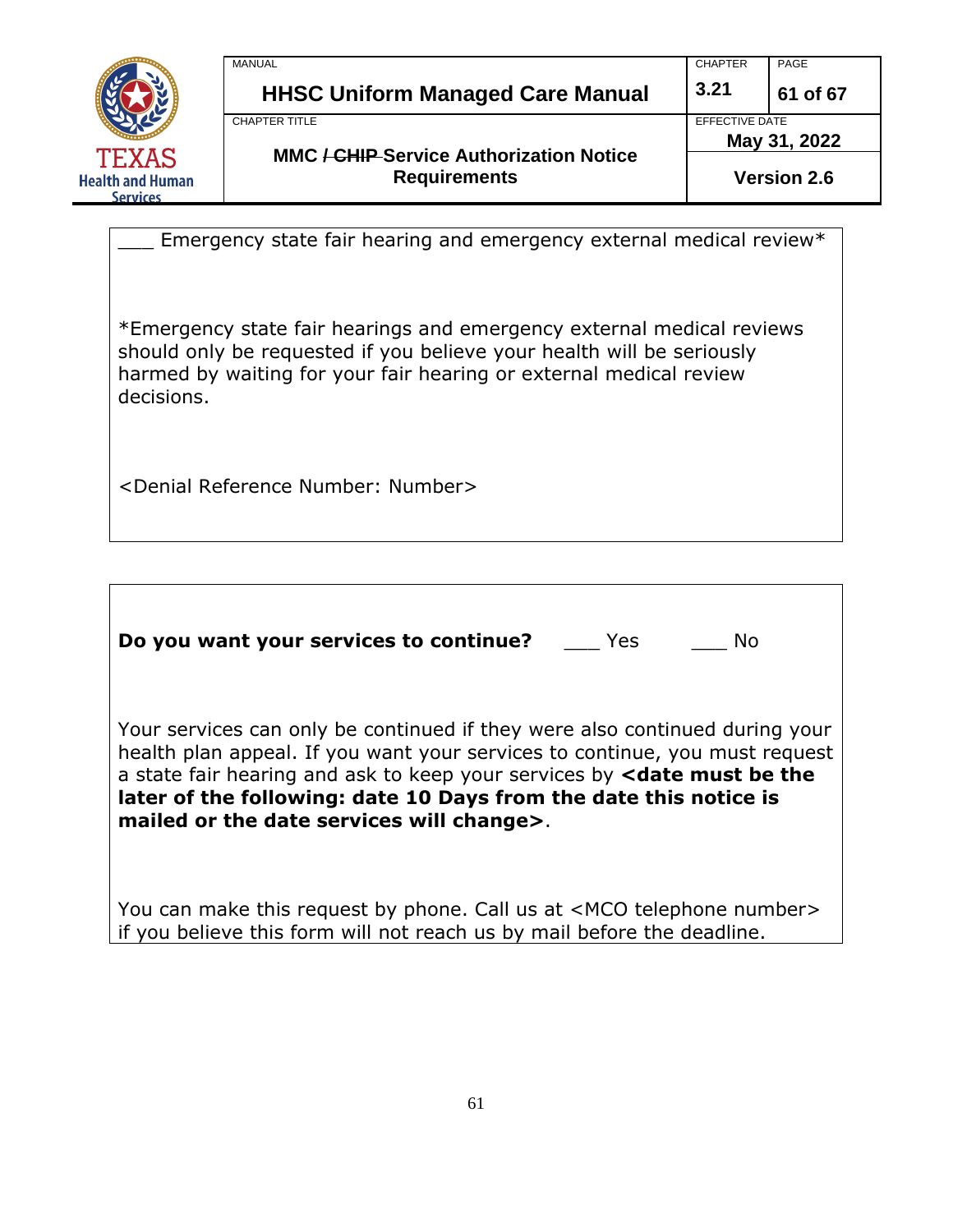

| MANUAL                                         | <b>CHAPTER</b>                 | PAGE               |
|------------------------------------------------|--------------------------------|--------------------|
| <b>HHSC Uniform Managed Care Manual</b>        | 3.21                           | 62 of 67           |
| <b>CHAPTER TITLE</b>                           | EFFECTIVE DATE<br>May 31, 2022 |                    |
| <b>MMC / CHIP Service Authorization Notice</b> |                                |                    |
| <b>Requirements</b>                            |                                | <b>Version 2.6</b> |

## **Your Personal Information\***

| Member last name:                            | Member first name:             |
|----------------------------------------------|--------------------------------|
| Parent or guardian last name:                | Parent or guardian first name: |
| Member Medicaid ID and subscriber<br>number: | Preferred phone number:        |

\*If any of your contact information has changed, call the enrollment broker at 800-964-2777 and <MCO> at <MCO telephone number>.

#### **Your Hearing Representative's or Parent's Information**

You can represent yourself. If you would like someone to represent you, such as, parent, relative or friend, complete the following information. By completing this section, you are authorizing your designated representative to appeal and obtain information on your behalf.

| Name:         |  |
|---------------|--|
| Address:      |  |
| Phone number: |  |

#### **Reason for the State Fair Hearing**

This section is optional. You can fill it out to tell us about your services under appeal and why you think they're needed.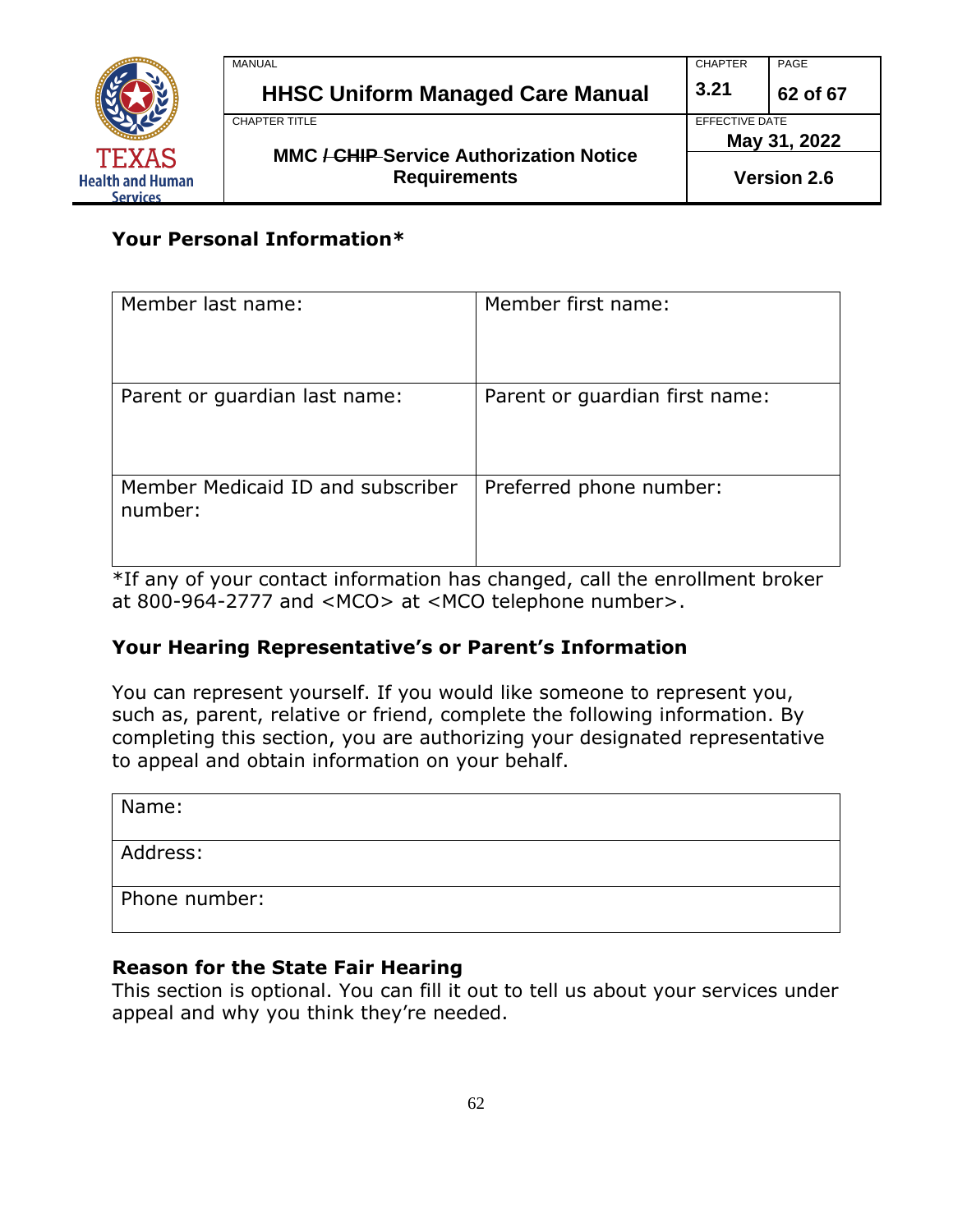

| EFFECTIVE DATE<br>CHAPTER TITLE |
|---------------------------------|

Services under appeal:

Why you need them:

#### **Sign this form**

By signing this form, you or your representative are requesting a state fair hearing and giving the Texas Health and Human Services Commission authorization to get your medical records and to contact a representative if you listed one.

\_\_\_\_\_\_\_\_\_\_\_\_\_\_\_\_\_\_\_\_\_\_\_\_\_\_\_\_\_\_\_\_\_\_\_\_\_\_\_\_\_\_\_\_\_\_\_\_\_\_\_\_\_\_\_\_\_\_\_

Member/Authorized representative signature

Printed Name

Date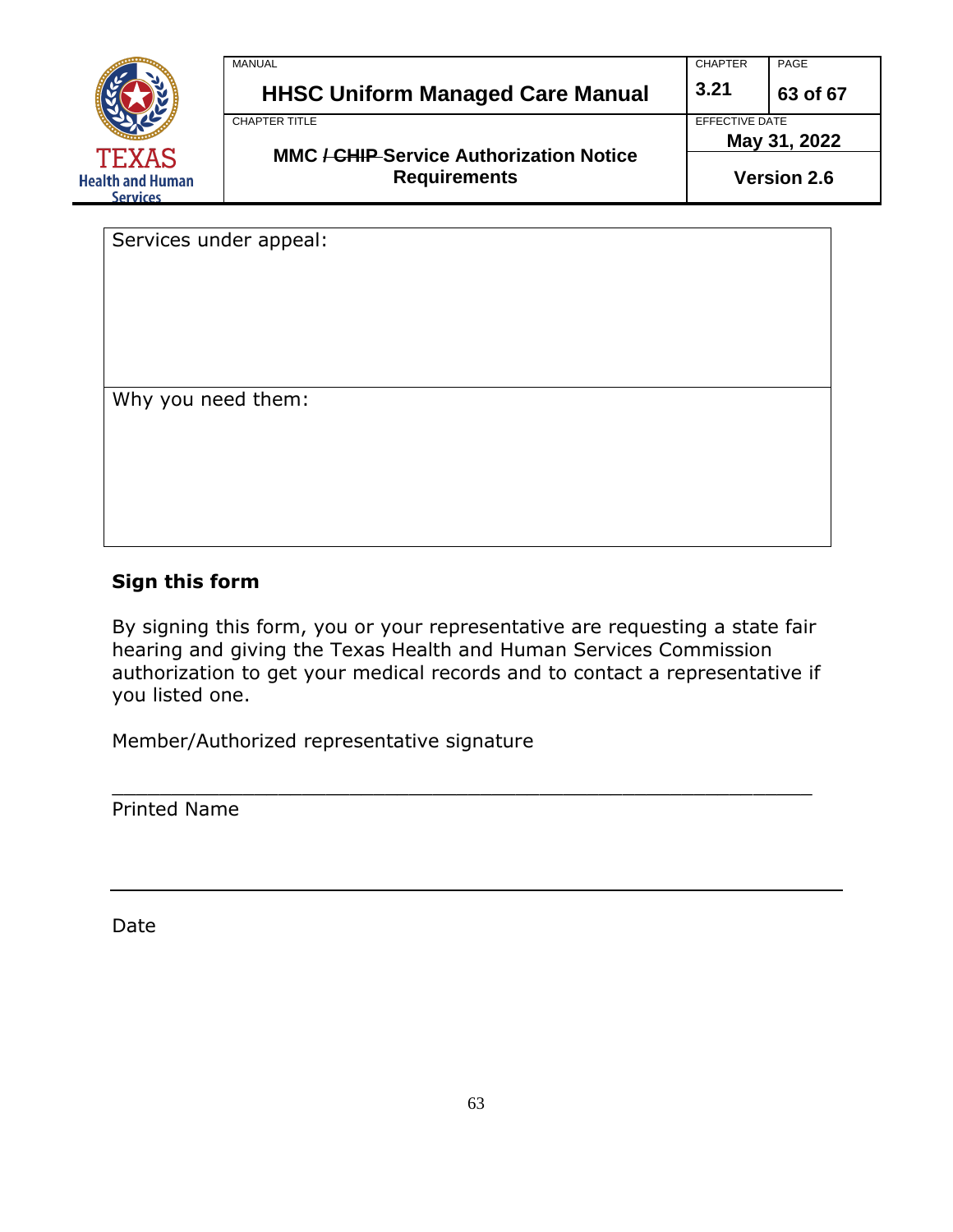

## **Aviso número 2C: Notificación al beneficiario de la decisión de apelación interna. Formulario**

#### **Formulario de solicitud de audiencia imparcial estatal y revisión médica externa**

Para solicitar una audiencia imparcial estatal y una revisión médica externa, puede llamarnos al <MCO telephone number>, enviarnos un correo electrónico a <MCO email address>, o enviarnos este formulario por correo postal o por fax.

> Correo postal: <MCO address> Fax: <MCO fax number>

#### **Deberá solicitar una audiencia imparcial estatal antes del <120 días a partir de la fecha de envío de este aviso>.**

Si siguió recibiendo servicios durante su apelación al plan médico, es probable que pueda seguir recibiendo sus servicios mientras dure el proceso de audiencia imparcial estatal. Haga su solicitud antes del **<la fecha debe ser la más lejana de las siguientes: 10 días a partir de la fecha de envío de este aviso o la fecha en que los servicios cambiarán>** solo si continuó recibiendo los servicios durante el proceso de apelación al plan médico.

## **Marque la opción de audiencia imparcial estatal que desee:**

Elija solo una.

\_\_\_ Audiencia imparcial estatal

Audiencia imparcial estatal y revisión médica externa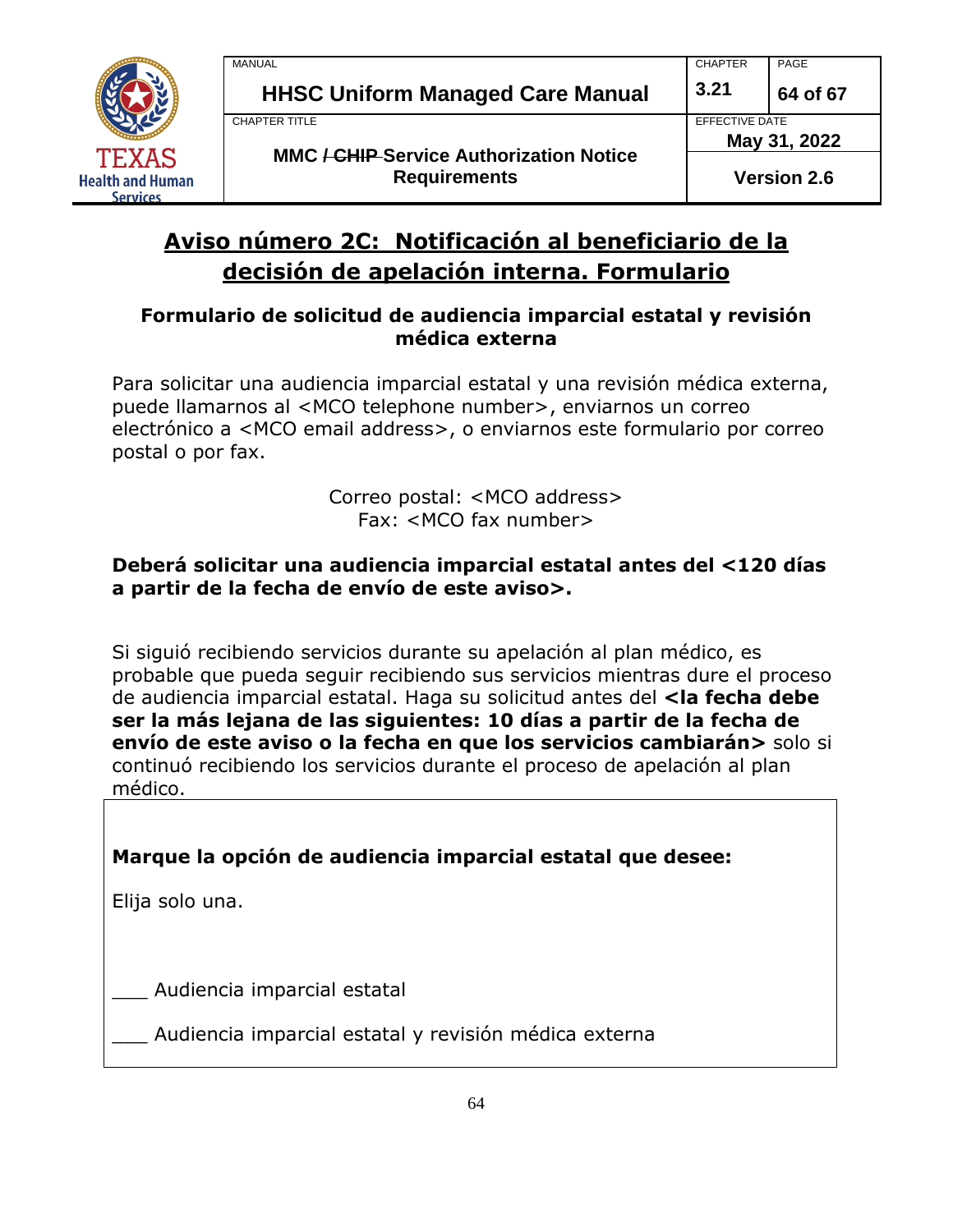

| <b>MANUAL</b>                                                         | <b>CHAPTER</b>     | PAGE     |
|-----------------------------------------------------------------------|--------------------|----------|
| <b>HHSC Uniform Managed Care Manual</b>                               | 3.21               | 65 of 67 |
| CHAPTER TITLE                                                         | EFFECTIVE DATE     |          |
|                                                                       | May 31, 2022       |          |
| <b>MMC / CHIP Service Authorization Notice</b><br><b>Requirements</b> | <b>Version 2.6</b> |          |

Audiencia imparcial estatal de emergencia\*

\_\_\_ Audiencia imparcial estatal de emergencia y revisión médica externa de emergencia\*

\*Las audiencias imparciales estatales de emergencia y las revisiones médicas externas de emergencia solo debe solicitarlas si cree que su salud se verá gravemente perjudicada al tener que esperar las decisiones de su audiencia imparcial o la revisión médica externa.

<Número de referencia de la denegación: Número>

| <i>i</i> Desea que sus servicios continúen? Sí<br>No.                                                                                                                                                                                                                                                                                                                                                                                                       |
|-------------------------------------------------------------------------------------------------------------------------------------------------------------------------------------------------------------------------------------------------------------------------------------------------------------------------------------------------------------------------------------------------------------------------------------------------------------|
| Sus servicios solo podrán continuar si también siguió recibiéndolos durante<br>su apelación al plan médico. Si desea que sus servicios continúen, debe<br>solicitar una audiencia imparcial estatal y pedir que sus servicios continúen<br>antes del <la 10="" de="" debe="" días<br="" fecha="" la="" las="" lejana="" más="" ser="" siguientes:="">a partir de la fecha de envío de este aviso o de la fecha en que los<br/>servicios cambiarán&gt;.</la> |
| Puede hacer esta solicitud por teléfono. Llámenos al <mco td="" telephone<=""></mco>                                                                                                                                                                                                                                                                                                                                                                        |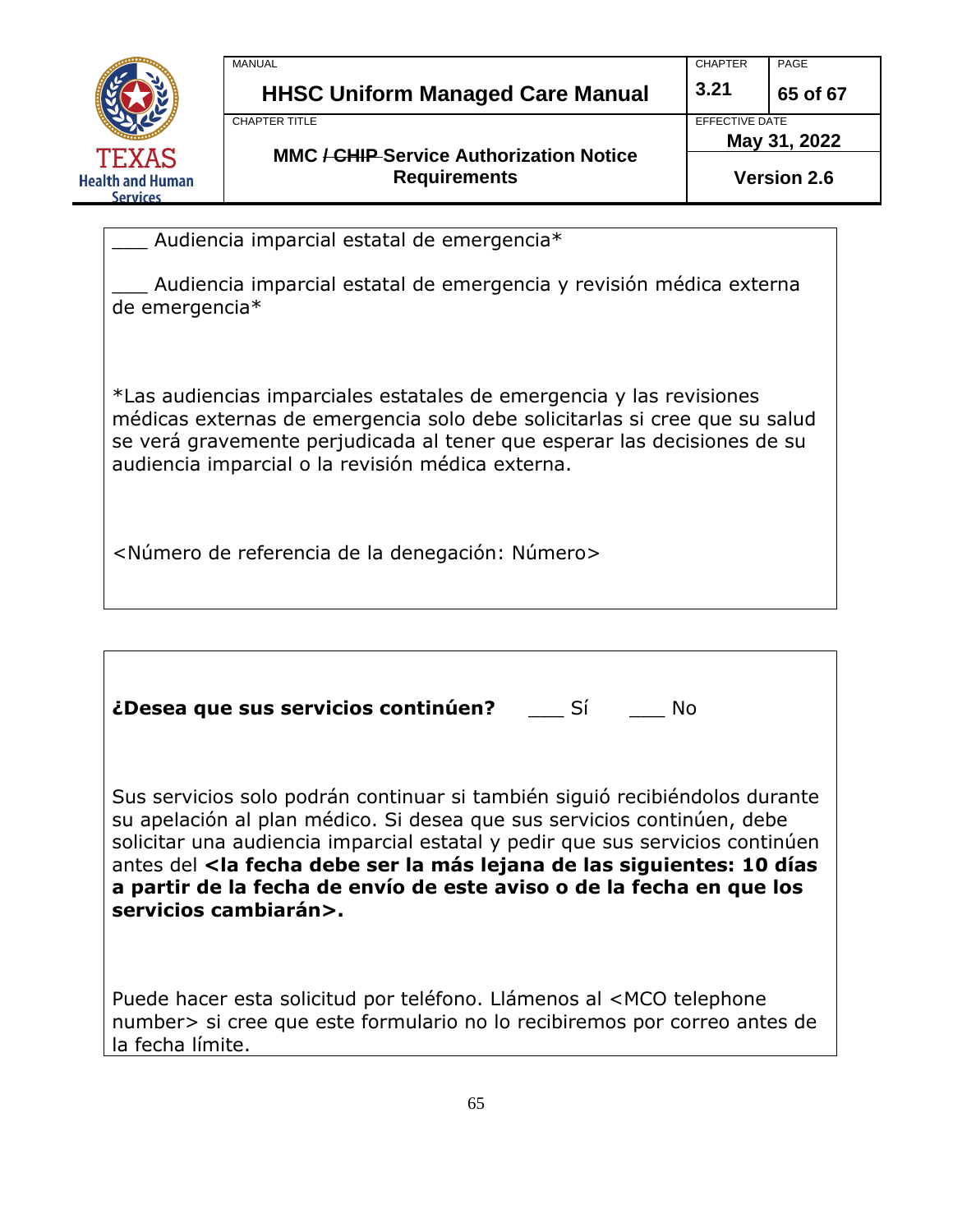

| <b>MANUAL</b>                                  | <b>CHAPTER</b>     | PAGE     |
|------------------------------------------------|--------------------|----------|
| <b>HHSC Uniform Managed Care Manual</b>        | 3.21               | 66 of 67 |
| CHAPTER TITLE                                  | EFFECTIVE DATE     |          |
| <b>MMC / CHIP Service Authorization Notice</b> | May 31, 2022       |          |
| <b>Requirements</b>                            | <b>Version 2.6</b> |          |

#### **Sus datos personales\***

| Apellido del beneficiario:                                | Primer nombre del beneficiario:            |
|-----------------------------------------------------------|--------------------------------------------|
| Apellido del padre, madre o tutor:                        | Primer nombre del padre, madre o<br>tutor: |
| ID de Medicaid del beneficiario y<br>número de asegurado: | Teléfono de preferencia:                   |

\*Si alguno de sus datos de contacto ha cambiado, llame al agente de inscripción al 800-964-2777 y a <MCO > al <MCO telephone number>.

#### **Datos del representante para la audiencia o de los padres de usted:**

Usted puede representarse a sí mismo. Si desea que alguien lo represente, por ejemplo, uno de sus padres, un familiar o un amigo, complete la siguiente información. Al completar esta sección, usted autoriza a su representante designado a presentar apelaciones y obtener información en su nombre.

Nombre:

Dirección:

Número de teléfono:

#### **Motivo de la audiencia imparcial estatal**

Esta sección es opcional. Puede llenarla para informarnos sobre los servicios que son objeto de apelación y por qué cree que los necesita.